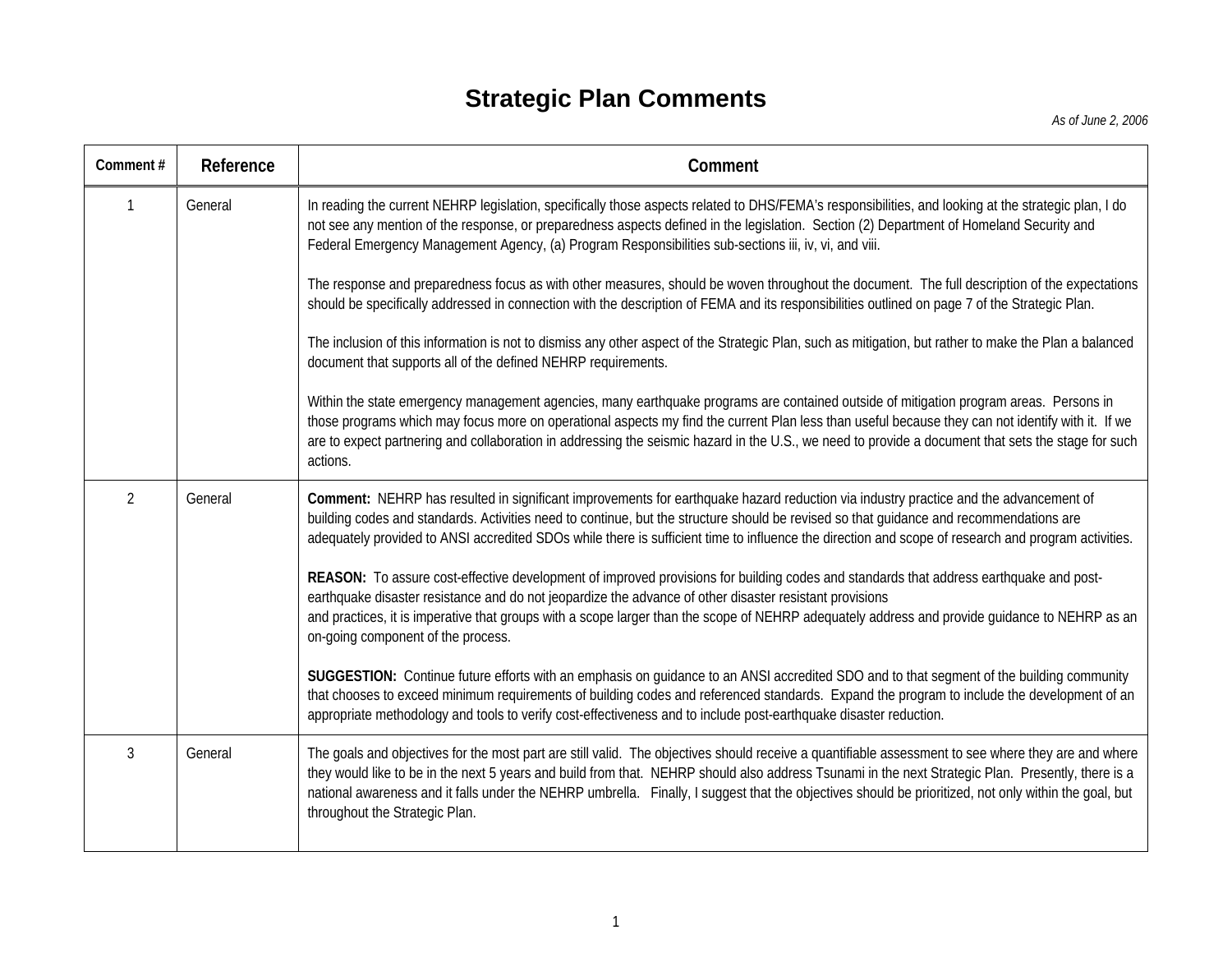| Comment# | Reference | Comment                                                                                                                                                                                                                                                                                                                                                                                                                                                                                                                                                                                     |
|----------|-----------|---------------------------------------------------------------------------------------------------------------------------------------------------------------------------------------------------------------------------------------------------------------------------------------------------------------------------------------------------------------------------------------------------------------------------------------------------------------------------------------------------------------------------------------------------------------------------------------------|
|          |           | REASON: It appears that the old strategic plan was well thought out and it should not be scrapped. However, progress over the last five years<br>should be measured and where the most progress has been made, future limited resources should be allocated accordingly. Using the old plan as<br>a base, we should be able to see what goals and objectives should be altered/revised/dumped/insert new, etc. and pick quantifiable results or<br>expectations, as objectives, for the next five years.                                                                                    |
|          |           | SUGGESTION: A Tsunami event on the west coast, Alaska, and Hawaii is possibly more likely than an earthquake. Before mitigation can be<br>addressed, the<br>public needs to know what is really the possibility of destruction by this event. An educational program may be needed first, which could be a<br>goal/objective in the<br>new plan.                                                                                                                                                                                                                                            |
| 4        | General   | The explicit concern for social / behavioral / economic science in the current version is welcome, but is presented in a way that is isolated from the<br>other action items. A more explicit enumeration of the social I/ behavioral / economic science research needed to be undertaken and/or applied<br>within each of the objectives and action items would be more helpful. Such a list should not be conclusive or limiting, but suggestive of how<br>scientific knowledge about human behavior, thinking, and social dynamics can help improve achievement of strategic objectives. |
|          |           | While a number of fugitive comments in the current document note that 'urbanization' is associated with growth of vulnerable populations in<br>seismically active areas [viz., "demographic shifts toward earthquake-prone cities," p. 45], the generic item #6 [p. 55], "Advance understanding of<br>the social and economic implications of earthquakes," does not seem to give explicit attention to what should be a strategically significant topic for<br>social science research.                                                                                                    |
|          |           | It just seems important to the progam's mission to consider: How will the future growth and movement of populations and economic activity, from<br>place to place, affect the vulnerability to earthquake hazards? (Or, for that matter, to all hazards?)                                                                                                                                                                                                                                                                                                                                   |
|          |           | Very broadly, even simplistically speaking, it appears that disaster-prone areas also offer amenities that are attractive to human settlement. To<br>what extent is it feasible for public policy to attempt to direct human settlement away from disaster-prone areas? [Historical experience suggests it<br>is not easy, but not necessarily impossible.] And, if feasible, to what extent and in what form is it appropriate for public policy to do so?                                                                                                                                 |
|          |           | Finally, speaking of "all hazards," many homeland security analysts have concluded from the US experience of he past five years that a<br>comprehensive, all-hazards strategy is a more appropriate path to raising the broad level of homeland security than is a congeries of "stovepiped"<br>policies and programs targeted on discrete risks or threats. A corollary observation is that "risk management" in practice often has been, rather,<br>risk shifting from one threat, population, location, or industry to another.                                                          |
|          |           | Moreover, it is mainly since the last reauthorization of the NEHRP (PL 108-360 in 2004)--and particularly in the past year, in the wake of Hurricanes<br>Katrina and Rita--that public concern about the inefficiencies and contradictions of incoherent homeland security policies and programs has<br>become acute.                                                                                                                                                                                                                                                                       |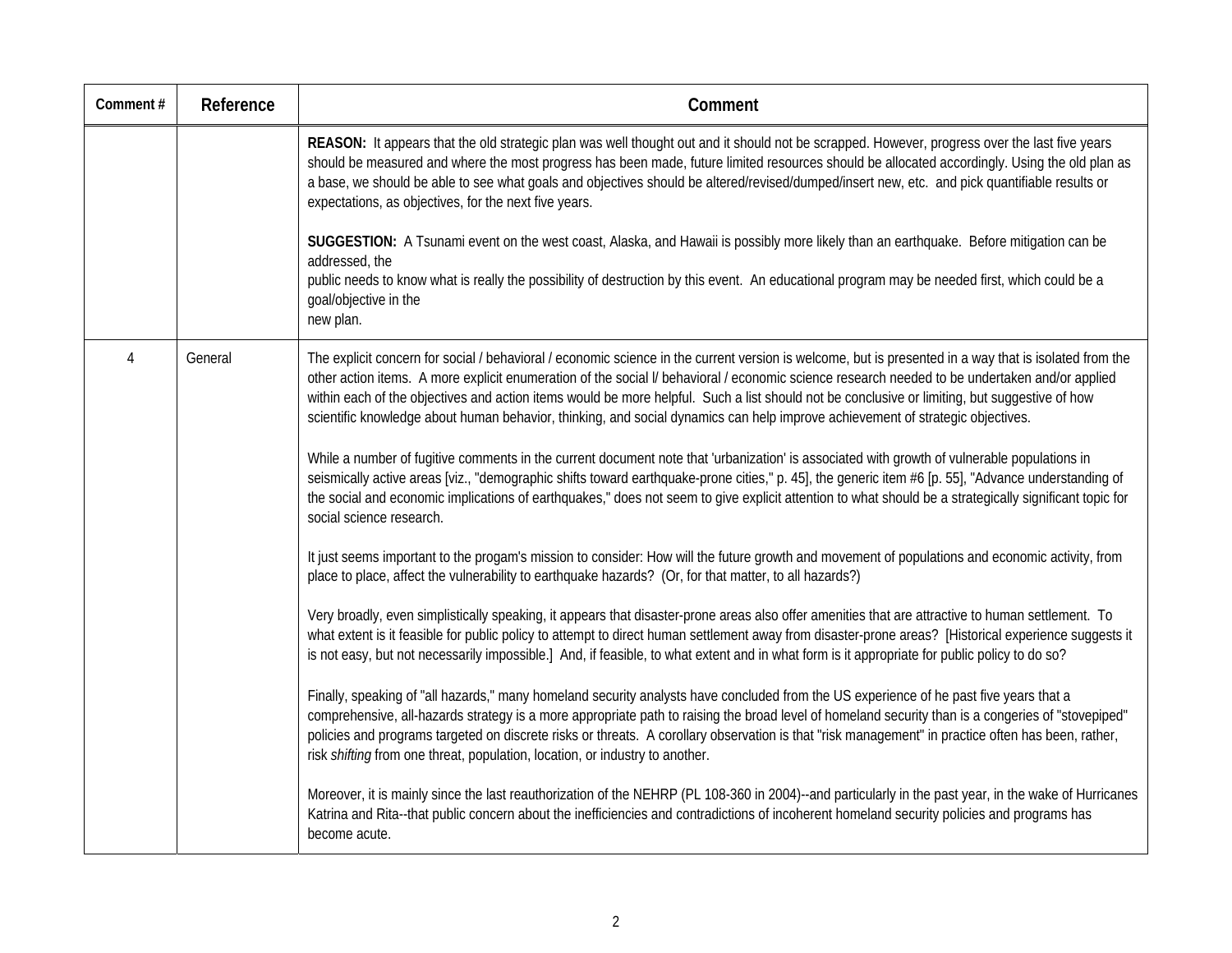| Comment#       | Reference                                                      | Comment                                                                                                                                                                                                                                                                                                                                                                                                                                                                                                                                                                                                                                                                                                                                                                                                                                                                                                                                                                                                                                                               |
|----------------|----------------------------------------------------------------|-----------------------------------------------------------------------------------------------------------------------------------------------------------------------------------------------------------------------------------------------------------------------------------------------------------------------------------------------------------------------------------------------------------------------------------------------------------------------------------------------------------------------------------------------------------------------------------------------------------------------------------------------------------------------------------------------------------------------------------------------------------------------------------------------------------------------------------------------------------------------------------------------------------------------------------------------------------------------------------------------------------------------------------------------------------------------|
|                |                                                                | Under the circumstances, the update of the program's strategic plan should broaden its focus to account for potential tradeoffs and synergies<br>between measures for mitigating earthquake hazards and those required to mitigate other threats and hazards, both from natural and human<br>sources. For instance, building codes should aim toward greater architectural resiliency in response to a broad spectrum of prospective threats (if<br>not 'all' hazards). Revising building codes by simply adding more burdensome and costly requirements to mitigate the threat from earthquakes and<br>fires and floods and chemical threats and biological/disease threats and radiological threats and cyber-attacks, and so on is bound to<br>prove impracticable.<br>While it would be desirable for future legislation to mandate a broader approach, existing law does not prohibit the agencies involved in the<br>NEHRP, in the next strategic plan, from rationalizing earthquake hazard mitigation against the demands of an "all hazards" framework. They |
|                |                                                                | should do so.                                                                                                                                                                                                                                                                                                                                                                                                                                                                                                                                                                                                                                                                                                                                                                                                                                                                                                                                                                                                                                                         |
| 5              | Pg. 5,<br>Paragraph 1, Line<br>4                               | Remove comparisons to worldwide events.<br>REASON: Comparisons to worldwide catastrophic events may no longer be appropriate for justifying modifications to building codes and<br>standards in the United States, which as a result of successful NEHRP activities has some of the most advanced design and construction<br>provisions incorporated into building codes.                                                                                                                                                                                                                                                                                                                                                                                                                                                                                                                                                                                                                                                                                             |
|                |                                                                | SUGGESTION: Delete: "worldwide during the 20th century, there were ten earthquakes that each killed in excess of 50,000 people, and over 100<br>earthquakes that killed in excess of 1000 people." If such statistics are deemed necessary update and reference industrialized nations with codes<br>and standards exceeding the<br>minimum requirements of current codes and standards used in the United States.                                                                                                                                                                                                                                                                                                                                                                                                                                                                                                                                                                                                                                                    |
| 6              | Pg 12, 3rd<br>sentence under<br>Prediction of<br>strong ground | Typical seismic networks are NO LONGER composed of instruments to only record weak motion. All seismic networks in the US have a diverse<br>set of instruments, many of which are designed for strong-motion recording. However, there is a great need to expand the strong-motion database<br>for a variety of reasons, one of which is to assist in the development of and the validation of the synthetic seismograms mentioned here.                                                                                                                                                                                                                                                                                                                                                                                                                                                                                                                                                                                                                              |
|                | motion                                                         | REASON: As is it seems to reflect seismic networks of more than 5 years ago and also separates out the need for synthetic codes from the need<br>for real data. They should be more closely linked.                                                                                                                                                                                                                                                                                                                                                                                                                                                                                                                                                                                                                                                                                                                                                                                                                                                                   |
| $\overline{7}$ | Pg. 12,<br>Paragraph 2, Line<br>$\overline{7}$                 | Add specific areas of further investigation as sub-bullets to the section "Understanding performance of structural systems."                                                                                                                                                                                                                                                                                                                                                                                                                                                                                                                                                                                                                                                                                                                                                                                                                                                                                                                                          |
|                |                                                                | REASON: NEHRP has been in existence and funded for several years. Some accomplishments have been made. There should be a list of<br>specific new research areas and areas identified as requiring further research as a result of NEHRP.                                                                                                                                                                                                                                                                                                                                                                                                                                                                                                                                                                                                                                                                                                                                                                                                                              |
|                |                                                                | SUGGESTION: For example, a specific earthquake hazard reduction activity would be the development of a standard methodology for<br>determining the R-Factors of various building constructions using an accredited American National                                                                                                                                                                                                                                                                                                                                                                                                                                                                                                                                                                                                                                                                                                                                                                                                                                  |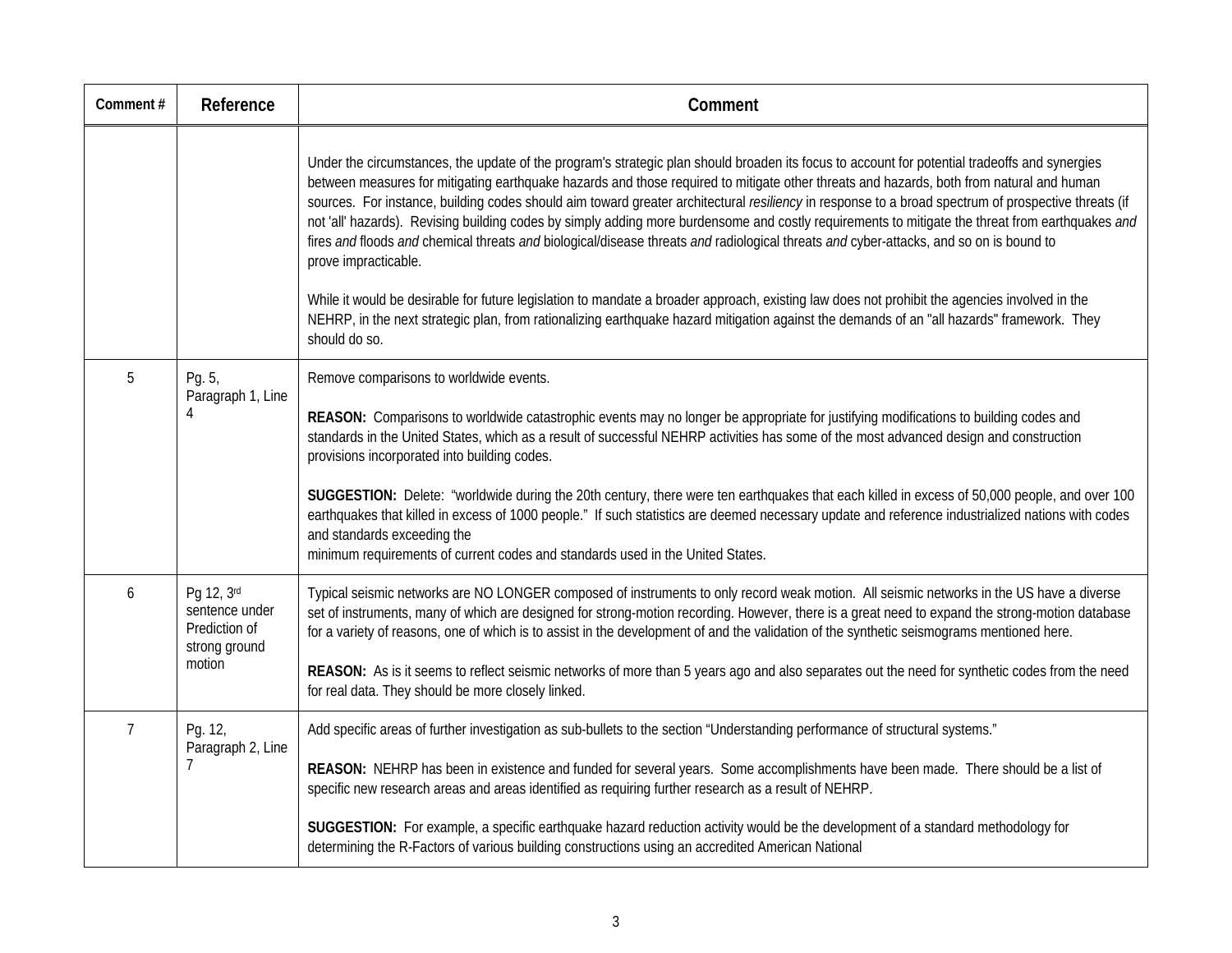| Comment# | Reference                         | Comment                                                                                                                                                                                                                                                                                                                                                                                                                                                                                                                                                                                                                                                                                                                                                                                                                                                                                                                                                                                                                                                                                                                                          |
|----------|-----------------------------------|--------------------------------------------------------------------------------------------------------------------------------------------------------------------------------------------------------------------------------------------------------------------------------------------------------------------------------------------------------------------------------------------------------------------------------------------------------------------------------------------------------------------------------------------------------------------------------------------------------------------------------------------------------------------------------------------------------------------------------------------------------------------------------------------------------------------------------------------------------------------------------------------------------------------------------------------------------------------------------------------------------------------------------------------------------------------------------------------------------------------------------------------------|
|          |                                   | Standards Institute (ANSI) standards development organization (SDO).                                                                                                                                                                                                                                                                                                                                                                                                                                                                                                                                                                                                                                                                                                                                                                                                                                                                                                                                                                                                                                                                             |
| 8        | Pg. 12,<br>Paragraph 2, Line<br>8 | Provide clarification that reduction of financial losses in and of themselves is not necessarily justification for modification of building codes and<br>referenced standards.                                                                                                                                                                                                                                                                                                                                                                                                                                                                                                                                                                                                                                                                                                                                                                                                                                                                                                                                                                   |
|          |                                   | REASON: The primary focus of building codes is life safety with additional consideration for property protection, welfare of the general public, and<br>safety of emergency responders. Codes and standards activities often need to be substantiated as cost effective for advancement in the building<br>codes and standards.                                                                                                                                                                                                                                                                                                                                                                                                                                                                                                                                                                                                                                                                                                                                                                                                                  |
|          |                                   | SUGGESTION: Expand this section to specifically call out that "Designing structures to explicitly reduce financial losses," may be beyond the<br>scope of building codes and standards but may be appropriate considerations for owners of specific projects and as guidelines for offerings by<br>insurance companies. Possible language might be: "Designing structures to explicitly reduce financial losses including losses larger than can be<br>substantiated in codes and standards development."                                                                                                                                                                                                                                                                                                                                                                                                                                                                                                                                                                                                                                        |
| 9        | Pg. 12,<br>Paragraph 2, Line<br>8 | Provide clarification for reduction of financial losses.<br>REASON: Are the financial losses the costs directly related to the design, construction, repair, reconstruction, and use of buildings; the costs<br>related to disaster relief activities; or both. The costs being reduced should be clearly stated.                                                                                                                                                                                                                                                                                                                                                                                                                                                                                                                                                                                                                                                                                                                                                                                                                                |
|          |                                   | SUGGESTION: Adequately define "financial losses." If financial losses<br>include both there should be discussion of both types of losses in the financial<br>plan.                                                                                                                                                                                                                                                                                                                                                                                                                                                                                                                                                                                                                                                                                                                                                                                                                                                                                                                                                                               |
| 10       | Pg. 13,<br>Paragraph 2, Line<br>4 | Eliminate: "represents the next generation of code development"<br>REASON: "Performance-Based Seismic Design." The creditability and effectiveness of performance based design as a compliance method for<br>building codes has not been quantified or qualified. There are many hurdles and potential flaws and problems with performance based design for<br>code development. In the United States there has not been any significant adoption or use of existing performance-based design code documents,<br>although the International Code Council has published ICC Performance Code for nearly a decade. The statements in this section can not be<br>verified or substantiated and are unqualified claims (demonstrating the flaws of a document not appropriately processed though an ANSI accredited<br>SDO) that are not truly representative of the needs or direction of codes and standards development in the United States. NEHRP efforts should<br>not be leading performance-based code development, but should be developing materials that are required as such codes become developed and<br>adopted in the United States. |
|          |                                   | SUGGESTION: Delete: "represents the next generation of code<br>development and"                                                                                                                                                                                                                                                                                                                                                                                                                                                                                                                                                                                                                                                                                                                                                                                                                                                                                                                                                                                                                                                                  |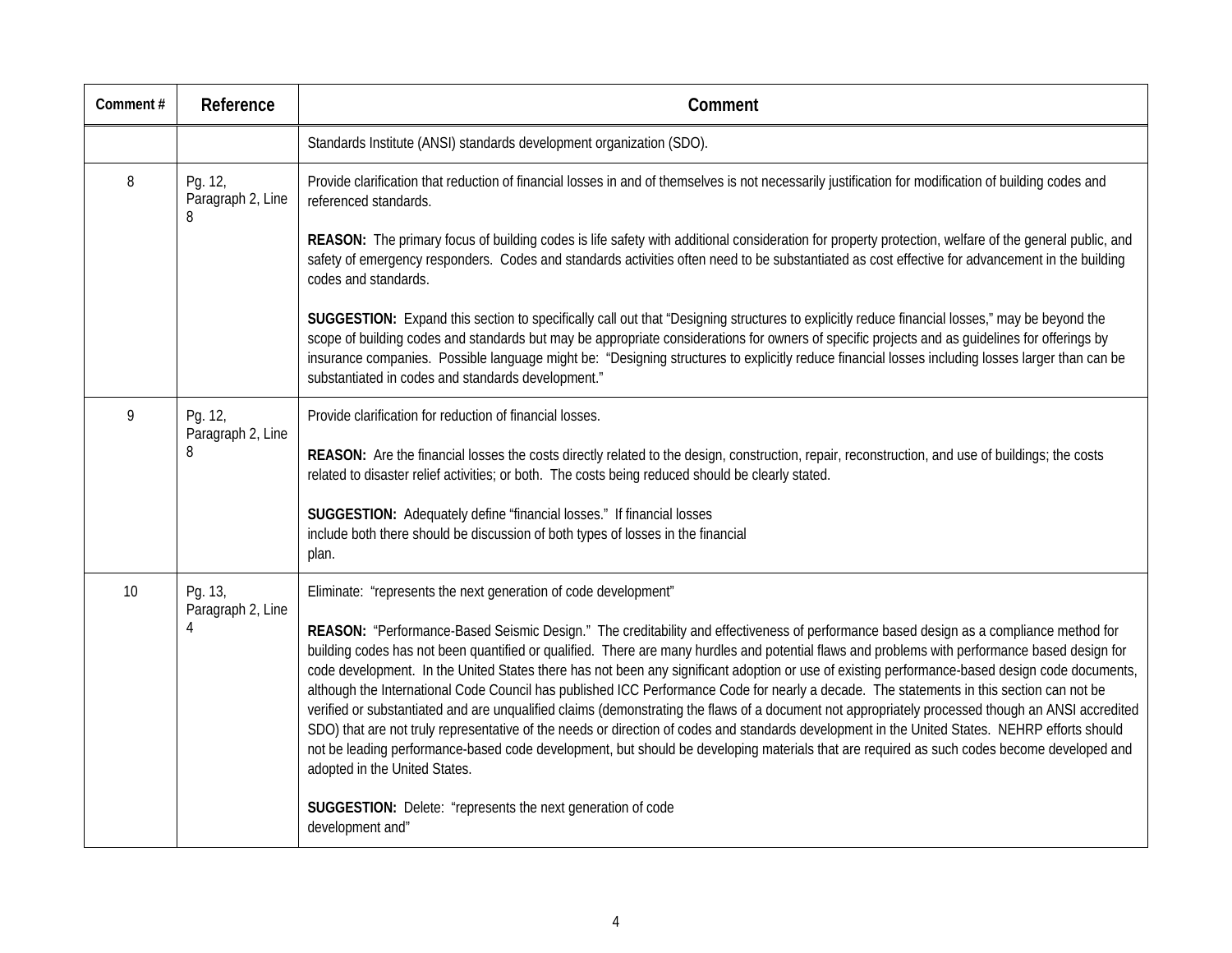| Comment# | Reference                                      | Comment                                                                                                                                                                                                                                                                                                                                                                                                                                                                                                                                                                                                                                                                                                                                                                                                                                                                                                                                                                                                                                                                                                                                                                                                                                                                                                                                                                                                                                                                                                                                                                                                                                                                                                 |
|----------|------------------------------------------------|---------------------------------------------------------------------------------------------------------------------------------------------------------------------------------------------------------------------------------------------------------------------------------------------------------------------------------------------------------------------------------------------------------------------------------------------------------------------------------------------------------------------------------------------------------------------------------------------------------------------------------------------------------------------------------------------------------------------------------------------------------------------------------------------------------------------------------------------------------------------------------------------------------------------------------------------------------------------------------------------------------------------------------------------------------------------------------------------------------------------------------------------------------------------------------------------------------------------------------------------------------------------------------------------------------------------------------------------------------------------------------------------------------------------------------------------------------------------------------------------------------------------------------------------------------------------------------------------------------------------------------------------------------------------------------------------------------|
| 11       | Pg 14, 1st<br>paragraph                        | Comments about Earth Scope are as if it is in the future. It has been funded and is well underway. Update this.                                                                                                                                                                                                                                                                                                                                                                                                                                                                                                                                                                                                                                                                                                                                                                                                                                                                                                                                                                                                                                                                                                                                                                                                                                                                                                                                                                                                                                                                                                                                                                                         |
| 12       | Pg. 17,<br>Paragraph 1, Line                   | Eliminate all references to "pre-standard" and continuation of the development of NEHRP Recommended Provisions for Seismic Regulations for<br>New Buildings and Other Structures.                                                                                                                                                                                                                                                                                                                                                                                                                                                                                                                                                                                                                                                                                                                                                                                                                                                                                                                                                                                                                                                                                                                                                                                                                                                                                                                                                                                                                                                                                                                       |
|          |                                                | REASON: It is time for a significant change in NEHRP with regard to codes and standards development. Now that significant advances have<br>been made through the development of pre-standards through a quasi-government process, it is now most appropriate for NEHRP to serve as a<br>research mechanism with appropriate review and a process to make individual recommendations to American National Standards Institute (ANSI)<br>accredited standards writing organizations (SDOs) to<br>advance codes and standards. Such efforts need to be well coordinated with the SDO and responsive to needs and issues identified in the SDO<br>processes. This approach is imperative so that further standards development for adoption as reference standard in model building codes<br>adequate consider all constituents of the building community and consider new provisions with consideration of other building loads. Cost effective<br>seismic provisions may substantially increase the cost of provisions for other hazards. Most standardization for "new buildings and other<br>structures" has occurred in an ANSI accredited SDO process and this should continue.<br>SUGGESTION: Eliminate all references to "pre-standard" throughout the document for seismic design of new buildings and other structures, and<br>eliminate any reference for the continued development of NEHRP Recommended Provisions for Seismic Regulations for New Buildings and Other<br>Structures in its present form. It is time for a new publication and title that is responsive to issues identified an ANSI accredited SDO process and<br>which incorporates the findings of NEHRP program activities. |
| 13       | Pg. 17,<br>Paragraph 1, Line<br>$\overline{2}$ | Add provisions for recommendations for codes and standards development to be "cost-effective."<br>REASON: Any mandatory requirements developed as a result of NEHRP activities must be cost-effective for resisting building loads and load<br>combinations. As provisions for new construction become more expensive, owners and occupants will tend to occupy existing less disaster<br>resistant construction. The cost-effectiveness model should also include the impact of seismic resistance provisions on the costs of wind, fire,<br>snow, ice, water and other building load resistance provisions.<br>SUGGESTION: Add new goal: "Goal E. Evaluate the results of NEHRP activities recommended for consideration by an ANSI accredited SDO for<br>incorporation into a standard and by reference a building code with an appropriate cost-effectiveness model. The cost-effectiveness model shall<br>be developed through an ANSI accredited SDO and consider the increase in initial cost of construction (including design costs), social and<br>economic impact for local jurisdictions (including the costs related to continue to occupy existing less safe buildings than to construct new facilities),<br>and the cost increases imposed on other disaster resistance construction requirements." Add new sections to the strategic plan as appropriate.                                                                                                                                                                                                                                                                                                                               |
| 14       | Pg. 17,<br>Paragraph 1, Line<br>2              | Add new Goal F on Post Earthquake Disasters<br>REASON: While NEHRP has made considerable improvements in design and construction practices and requirements in building codes and                                                                                                                                                                                                                                                                                                                                                                                                                                                                                                                                                                                                                                                                                                                                                                                                                                                                                                                                                                                                                                                                                                                                                                                                                                                                                                                                                                                                                                                                                                                       |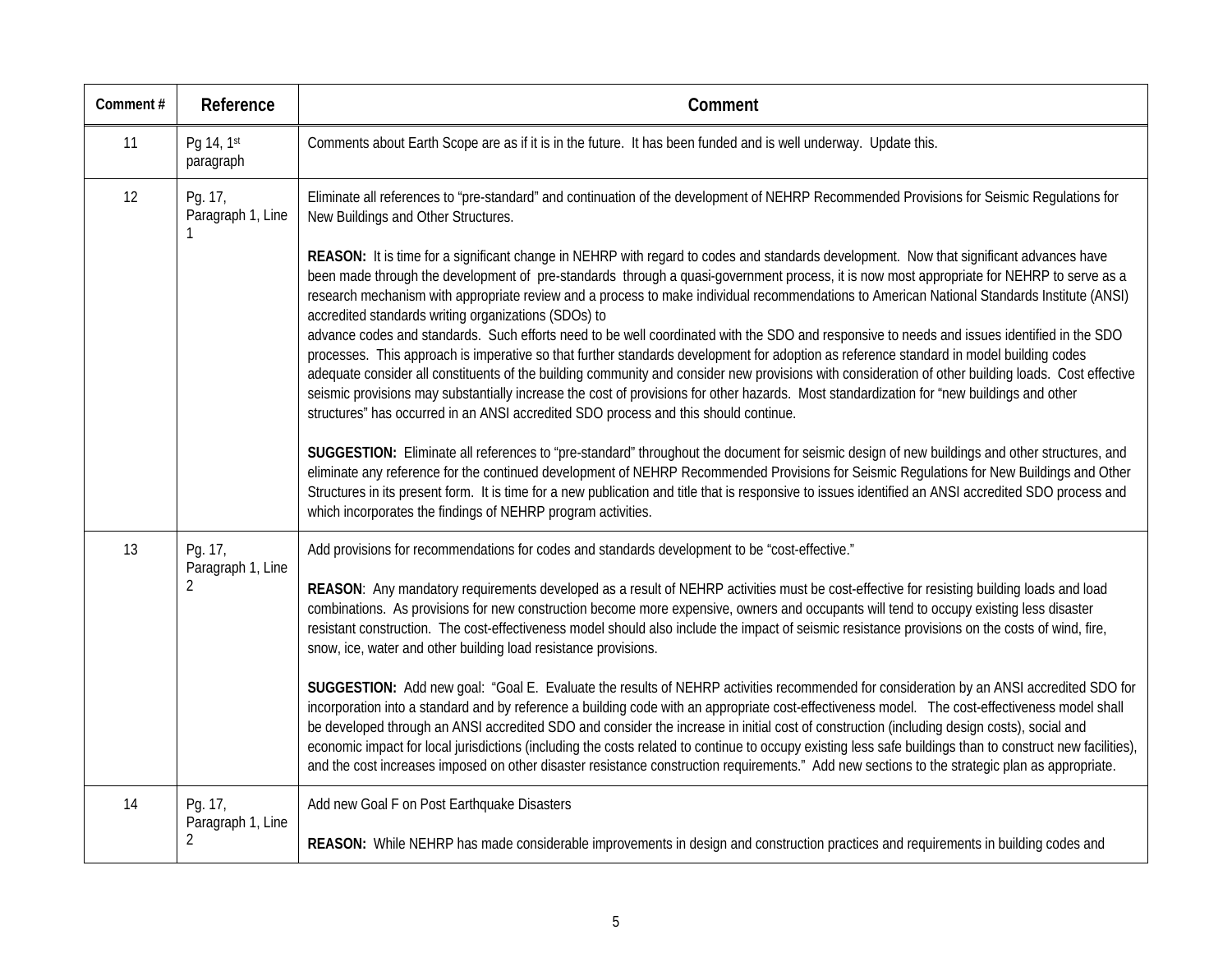| Comment# | Reference                         | Comment                                                                                                                                                                                                                                                                                                                                                                                                                                                                                                                                                                                                                                                                                                                                                                                                                                                                                                                                      |
|----------|-----------------------------------|----------------------------------------------------------------------------------------------------------------------------------------------------------------------------------------------------------------------------------------------------------------------------------------------------------------------------------------------------------------------------------------------------------------------------------------------------------------------------------------------------------------------------------------------------------------------------------------------------------------------------------------------------------------------------------------------------------------------------------------------------------------------------------------------------------------------------------------------------------------------------------------------------------------------------------------------|
|          |                                   | standards for resistance to seismic forces, limited or no consideration as been afforded the resistance to disasters that result from the seismic<br>event. Fires after earthquakes<br>can be extremely damaging and result into conflagrations. Emergency responders may not have useable access routes and water supplies may<br>be disrupted. Building design requirements should consider total burnout without collapse. Tidal or flood surges resulting from seismic activities<br>must be designed for. If a structure survives an earthquake it should also survive loads from flooding.<br>SUGGESTION: Add new "Goal F. Develop effective practices and policies for post-earthquake loss-reduction and accelerate implementation.<br>Promote post-earthquake loss-reduction activities and support those who adopt, implement, and enforce such policies and practices." Add<br>appropriate new sections to the<br>strategic plan. |
| 15       | Pg. 18,<br>Paragraph 1, Line<br>4 | Add "cost-effective"<br>REASON: Adoption of earthquake loss-reduction measures by states and communities must be cost justified.<br>SUGGESTION: Add "cost-effective" after "and evaluating".                                                                                                                                                                                                                                                                                                                                                                                                                                                                                                                                                                                                                                                                                                                                                 |
| 16       | Pg. 18,<br>Paragraph 4, Line<br>3 | Eliminate the continued development of "pre-standards" for new buildings and other structures.<br>REASON: NEHRP has significantly advanced standards for improved resistance to seismic events. Further development should be via an ANSI<br>accredited SDO and (as indicated in previous comments) consider construction costs, societal and economic impacts, and impact on provisions for<br>other disaster resistance.<br>SUGGESTION: Delete: "and pre-standards" following "guidelines".                                                                                                                                                                                                                                                                                                                                                                                                                                                |
| 17       | Pg. 18,<br>Paragraph 5, Line<br>4 | Eliminate the continued development of "pre-standards" for new buildings and other structures.<br>REASON: NEHRP has significantly advanced standards for improved resistance to seismic events. Further development should be via an ANSI<br>accredited SDO and (as indicated in previous comments) consider construction costs, societal and economic impacts, and impact on provisions for<br>other disaster resistance.<br>SUGGESTION: Delete: "and pre-standards" following "guidelines".                                                                                                                                                                                                                                                                                                                                                                                                                                                |
| 18       | Pg. 18,<br>Paragraph 6, Line<br>4 | Delete "NEHRP Recommended Provisions for Seismic Regulations for New Buildings and Other Structures."<br>REASON: NEHRP has significantly advanced standards for improved resistance to seismic events. Further development should be via an ANSI<br>accredited SDO and (as indicated in previous comments) consider construction costs, societal and economic impacts, and impact on provisions for                                                                                                                                                                                                                                                                                                                                                                                                                                                                                                                                          |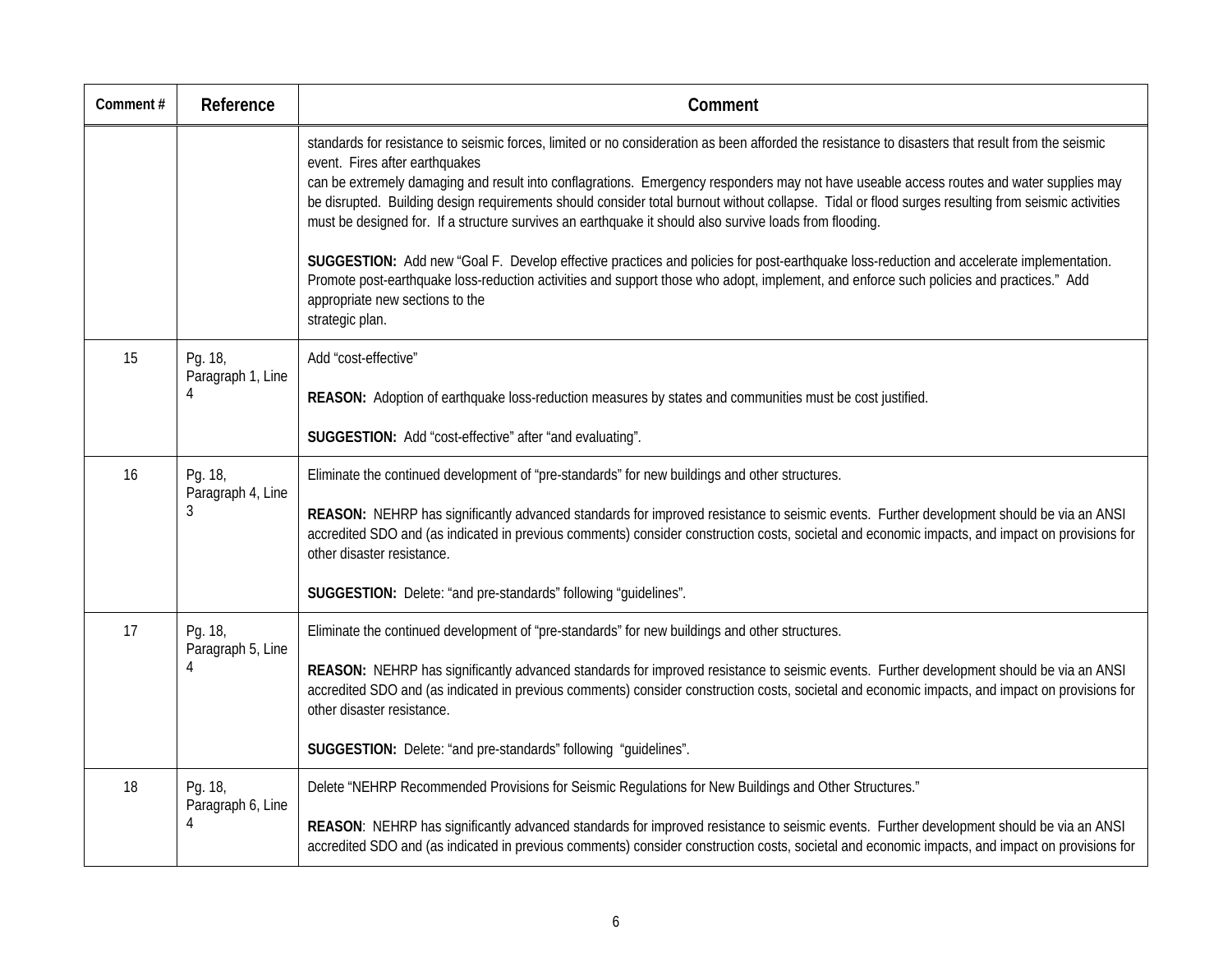| Comment# | Reference                             | Comment                                                                                                                                                                                                                                                                                                                                                                                                                                                                                                                                                                                                                                                                                                                                                                                                                                                                                                                                                                                                                                                                                                                                                                                                                                                                                                                                                                                                                                                                                                                                                                                                                                                                                                                                                                                                                 |
|----------|---------------------------------------|-------------------------------------------------------------------------------------------------------------------------------------------------------------------------------------------------------------------------------------------------------------------------------------------------------------------------------------------------------------------------------------------------------------------------------------------------------------------------------------------------------------------------------------------------------------------------------------------------------------------------------------------------------------------------------------------------------------------------------------------------------------------------------------------------------------------------------------------------------------------------------------------------------------------------------------------------------------------------------------------------------------------------------------------------------------------------------------------------------------------------------------------------------------------------------------------------------------------------------------------------------------------------------------------------------------------------------------------------------------------------------------------------------------------------------------------------------------------------------------------------------------------------------------------------------------------------------------------------------------------------------------------------------------------------------------------------------------------------------------------------------------------------------------------------------------------------|
|          |                                       | other disaster resistance. A new publication and process is in order. Guidelines developed for new buildings that may not be considered cost-<br>effective or otherwise appropriate as minimum requirements in building codes and reference standards may be useful to owners or programs<br>(possibly insurance companies) that exceed minimum building code requirements. The quidelines could also serve as the tool to present new<br>information to an ANSI accredited SDO for the development of a document like the American Society of Civil Engineers (ASCE) Structural<br>Engineering Institute (SEI)<br>Minimum design Loads for Buildings and Other Structures (ASCE/SEI 7). This is especially important with one of the current bullet son page 12<br>being: "Designing<br>structures to explicitly reduce financial losses."<br>SUGGESTION: Replace with new method of communicating to appropriate ANSI accredited SDOs. Possibly "NEHRP Guidelines for Seismic<br>Resistance of New buildings and Other Structures."                                                                                                                                                                                                                                                                                                                                                                                                                                                                                                                                                                                                                                                                                                                                                                                   |
| 19       | Pg 19, #1 of Goal<br>C, last sentence | "NEHRP will also propose to implement the ANSS." This makes no sense here. The ANSS is the critical part for accomplishing all 3 parts of goal<br>C. Its the ANSS that allows NEHRP to "deliver rapid, accurate reports" It is what holds together the NEIC, regional networks and provides data to<br>the IRIS DMC. So not sure what this statement is doing here.                                                                                                                                                                                                                                                                                                                                                                                                                                                                                                                                                                                                                                                                                                                                                                                                                                                                                                                                                                                                                                                                                                                                                                                                                                                                                                                                                                                                                                                     |
| 20       | Pg 19, #1 of Goal<br>D                | Here is a good place to put in mention of ANSS and maybe Earth Scope. These are the two biggest and best monitoring efforts out there. Add<br>InSAR (satellite-based) and you have pretty much all of it.                                                                                                                                                                                                                                                                                                                                                                                                                                                                                                                                                                                                                                                                                                                                                                                                                                                                                                                                                                                                                                                                                                                                                                                                                                                                                                                                                                                                                                                                                                                                                                                                               |
| 21       | Pg. 21,<br>Paragraph 4, Line<br>5     | "Promote" needs to be clarified.<br>REASON: Throughout this document the terms "promote" and "advocate" are used in reference to adoption of codes and standards. NEHRP<br>provisions developed with utilizing a true ANSI accredited SDO throughout the process have been challenged at state levels. Some states did not<br>want to adopt provisions of NEHRP, in part because an appropriate consensus process was not followed throughout the development process<br>and/or because the justification of the cost effectiveness of requirements was not adequately demonstrated. The Federal Emergency Management<br>Administration communicated with states (at least once in writing) advising that Federal funds including those not related to disaster mitigation may<br>be in jeopardy if state codes were not consistent with the NEHRP provisions. This seems to be more of a "mandate" without due consideration of<br>states' rights than "advocate" or "promote." These terms are used in several places in the strategy. The entire process related to the performance<br>of buildings and building codes and standards should now be shifted to an existing ANSI accredited SDO process.<br>SUGGESTION: Clarify "promote" and "advocate" the adoption of NEHRP provisions. If the process is intended to continue to "mandate" under the<br>threat of loss of Federal funding, then the process is not a voluntary process, as with other codes and standards at the state and local level, but<br>instead could be interpreted as Federal legislation implemented at the state level. It is misleading to the reader of the strategy to use the terms<br>"promote" and "advocate" to express the process used in previous efforts to encourage the adoption of NEHRP provisions in<br>building codes. |
| 22       | Pg. 24,                               | Eliminate "promote seismic reduction through the adoption of building codes with up-to-date seismic provisions" and replace it with a more                                                                                                                                                                                                                                                                                                                                                                                                                                                                                                                                                                                                                                                                                                                                                                                                                                                                                                                                                                                                                                                                                                                                                                                                                                                                                                                                                                                                                                                                                                                                                                                                                                                                              |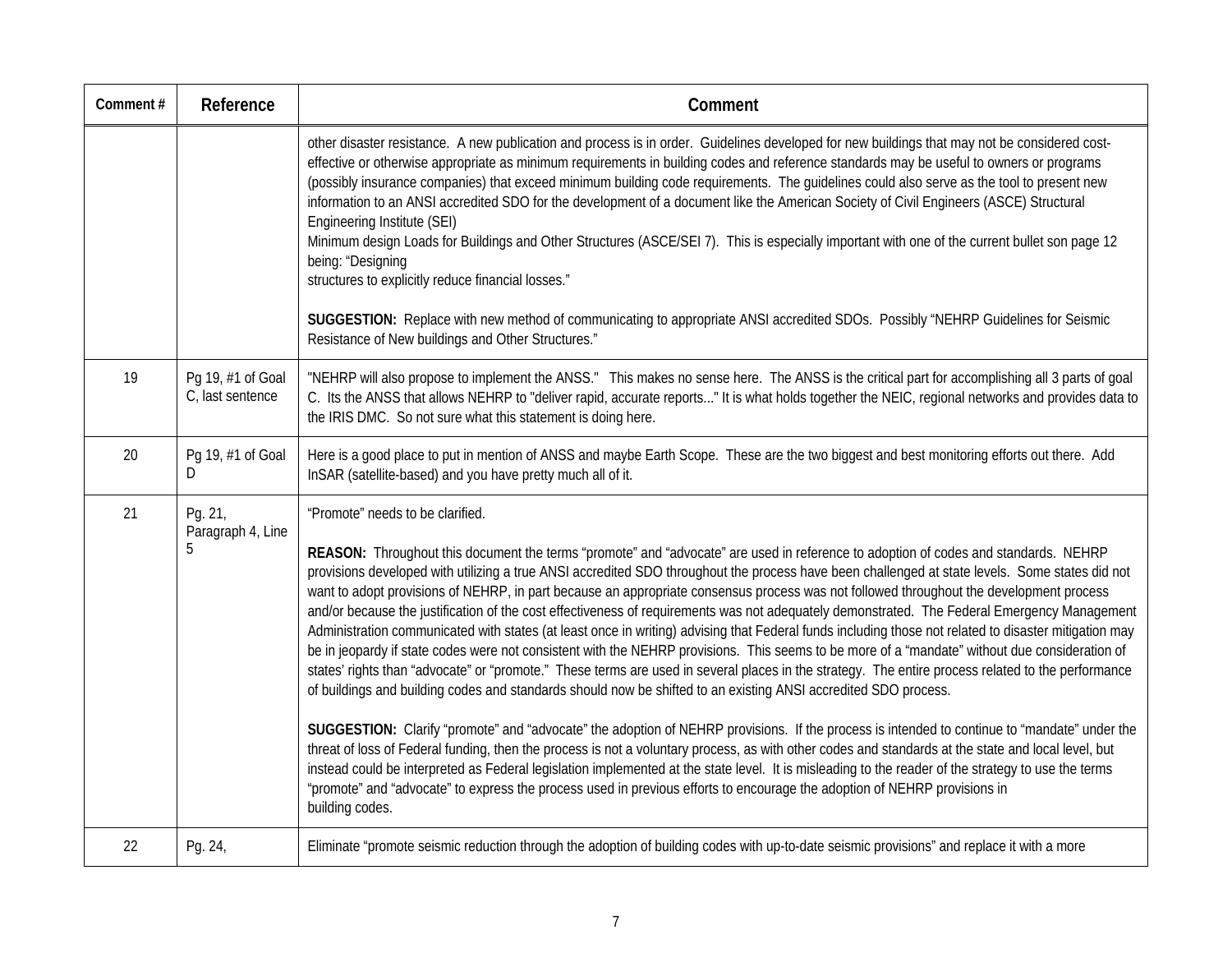| Comment# | Reference                         | Comment                                                                                                                                                                                                                                                                                                                                                                                                                                                                                                                                                                                                                                                                                                                                                                                                                                                                                                                                                                                                                                                                                                                                                                  |
|----------|-----------------------------------|--------------------------------------------------------------------------------------------------------------------------------------------------------------------------------------------------------------------------------------------------------------------------------------------------------------------------------------------------------------------------------------------------------------------------------------------------------------------------------------------------------------------------------------------------------------------------------------------------------------------------------------------------------------------------------------------------------------------------------------------------------------------------------------------------------------------------------------------------------------------------------------------------------------------------------------------------------------------------------------------------------------------------------------------------------------------------------------------------------------------------------------------------------------------------|
|          | Paragraph 2, Line                 | appropriate mechanism to assure provisions are developed with adequate consideration of the issues and needs facing state and local<br>jurisdictions.                                                                                                                                                                                                                                                                                                                                                                                                                                                                                                                                                                                                                                                                                                                                                                                                                                                                                                                                                                                                                    |
|          |                                   | REASON: Throughout this document the terms "promote" and "advocate" are used in reference to adoption of codes and standards. NEHRP<br>provisions developed with utilizing a true ANSI accredited SDO throughout the process have been challenged at state levels. Some states did not<br>want to adopt provisions of NEHRP, in part because an appropriate consensus process was not followed throughout the<br>development process and/or because the justification of the cost effectiveness of requirements was not adequately demonstrated. The Federal<br>Emergency Management Administration communicated with states (at least once in writing) advising that Federal funds including those not related<br>to disaster mitigation may be in jeopardy if state codes were not consistent with the NEHRP provisions. This seems to be more of a "mandate"<br>without due consideration of states' rights than "advocate" or "promote." These terms are used in several places in the strategy. The entire<br>process related to the performance of buildings and building codes and standards should now be shifted to an existing ANSI accredited SDO<br>process. |
|          |                                   | SUGGESTION: Replace: "NEHRP also places a high priority on working with states and local governments to promote seismic risk reduction<br>through the adoption of building codes with up-to-dates seismic provisions." with "NEHRP focuses on the advancement of cost-effective earthquake<br>hazard mitigation strategies through an ANSI accredited SDO such as the ASCE/SEI process which develops and maintains the Minimum Design<br>Loads for Buildings and Other Structures."                                                                                                                                                                                                                                                                                                                                                                                                                                                                                                                                                                                                                                                                                     |
| 23       | Pg. 25,<br>Paragraph 1, Line<br>3 | Expand on the information obtained from providing "state-of-the-art risk-reduction standards to all Federal agencies."                                                                                                                                                                                                                                                                                                                                                                                                                                                                                                                                                                                                                                                                                                                                                                                                                                                                                                                                                                                                                                                   |
|          |                                   | REASON: Incorporating hazard mitigation measures in federal buildings is an excellent test for feasibility, affordability, impact on other building<br>use requirements, and practicality prior to introducing new provisions as minimum requirements for building codes.                                                                                                                                                                                                                                                                                                                                                                                                                                                                                                                                                                                                                                                                                                                                                                                                                                                                                                |
|          |                                   | SUGGESTION: Expand the scope of this section to clearly identify the use of Federal building design and construction as a mechanism to verify<br>and substantiate recommended changes to standards for new building and other structures prior to submitting the recommendations to the<br>appropriate ANSI accredited SDO.                                                                                                                                                                                                                                                                                                                                                                                                                                                                                                                                                                                                                                                                                                                                                                                                                                              |
| 24       | Pg. 25,<br>Paragraph 5, Line      | Eliminate or move to the lowest priority "curricula at K-12 schools."                                                                                                                                                                                                                                                                                                                                                                                                                                                                                                                                                                                                                                                                                                                                                                                                                                                                                                                                                                                                                                                                                                    |
|          | 4                                 | REASON: These are many other much higher priority issues that must be addressed under NEHRP than this activity, including two recommended<br>additional goals, E. Cost-effectiveness measurement tool and F. Post earthquake disaster reduction.                                                                                                                                                                                                                                                                                                                                                                                                                                                                                                                                                                                                                                                                                                                                                                                                                                                                                                                         |
|          |                                   | SUGGESTION: "K-12 schools" or add language to emphasize this portion of the program as a low priority for the length of the new strategic plan.                                                                                                                                                                                                                                                                                                                                                                                                                                                                                                                                                                                                                                                                                                                                                                                                                                                                                                                                                                                                                          |
| 25       | Pg. 27,<br>Paragraph 5, Line      | Current consolidation of the three regional model building codes is not an indication of a "trend toward a unified national codes". Delete any<br>reference to the number or type of model building codes or building codes. This is not important for the development of information via NEHRP.                                                                                                                                                                                                                                                                                                                                                                                                                                                                                                                                                                                                                                                                                                                                                                                                                                                                         |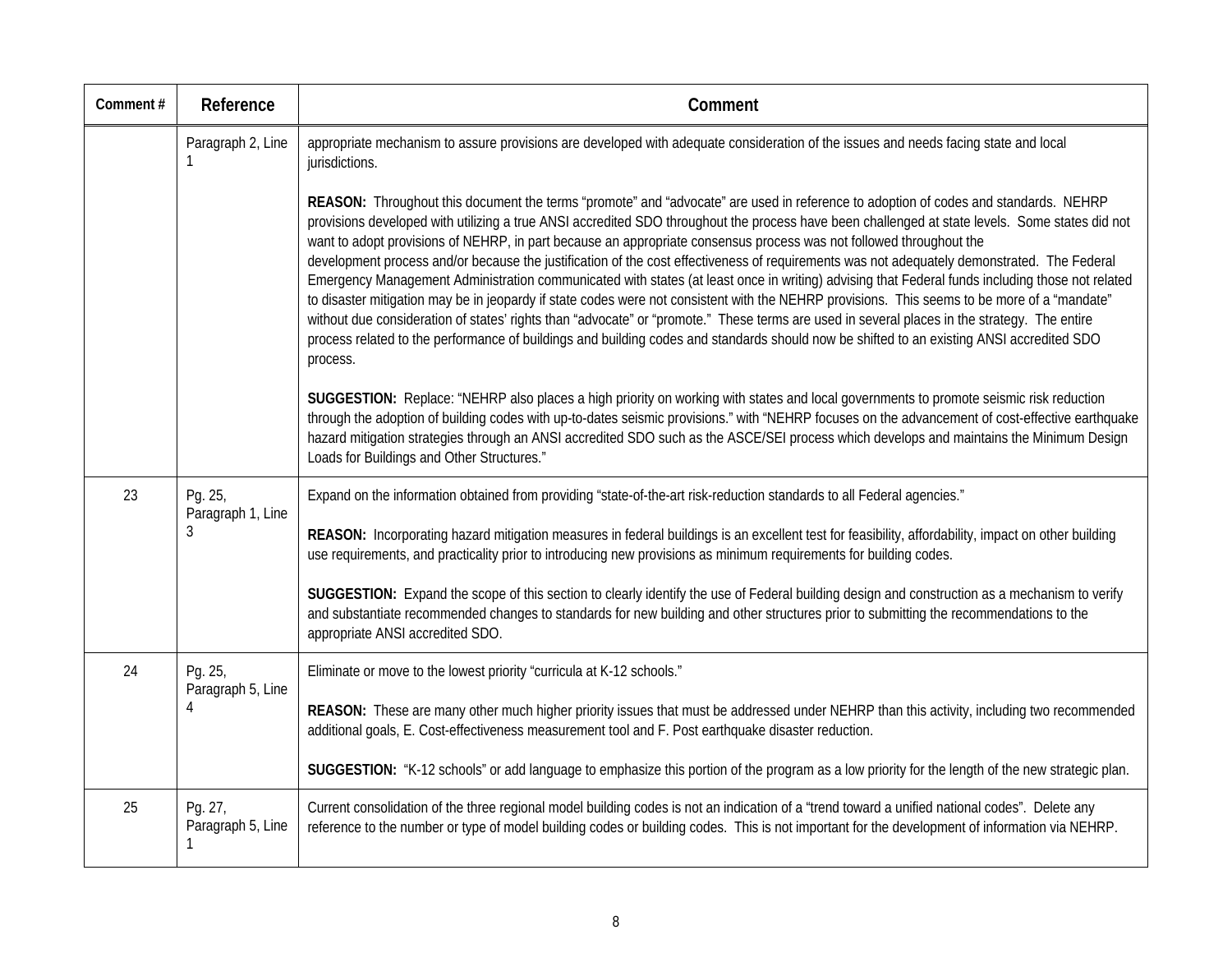| Comment# | Reference                    | Comment                                                                                                                                                                                                                                                                                                                                                                                                                                                                                                                                                                                                                                                                                                                                                                                                                                                                                                                                                                                                                                                                                                                                                                                                                                                                                                                                                                                                                                                                                                                                                                                                                                                                                                                                                                                                                                                                                                                                                                                                                                                                                                                                                                                                                                                                                                                                                                                                                                                                                                                                                                                                                                                                                                                                                                                                                                                                                                                                                                                                |
|----------|------------------------------|--------------------------------------------------------------------------------------------------------------------------------------------------------------------------------------------------------------------------------------------------------------------------------------------------------------------------------------------------------------------------------------------------------------------------------------------------------------------------------------------------------------------------------------------------------------------------------------------------------------------------------------------------------------------------------------------------------------------------------------------------------------------------------------------------------------------------------------------------------------------------------------------------------------------------------------------------------------------------------------------------------------------------------------------------------------------------------------------------------------------------------------------------------------------------------------------------------------------------------------------------------------------------------------------------------------------------------------------------------------------------------------------------------------------------------------------------------------------------------------------------------------------------------------------------------------------------------------------------------------------------------------------------------------------------------------------------------------------------------------------------------------------------------------------------------------------------------------------------------------------------------------------------------------------------------------------------------------------------------------------------------------------------------------------------------------------------------------------------------------------------------------------------------------------------------------------------------------------------------------------------------------------------------------------------------------------------------------------------------------------------------------------------------------------------------------------------------------------------------------------------------------------------------------------------------------------------------------------------------------------------------------------------------------------------------------------------------------------------------------------------------------------------------------------------------------------------------------------------------------------------------------------------------------------------------------------------------------------------------------------------------|
|          |                              | REASON: The statement that "NEHRP supports the development and periodic revision of model building codes" needs to be addressed with<br>adequate consideration of Comment 12 regarding page 21, paragraph 5, line 1. Further, the consolidation of the three model building codes is not<br>a clear indication of a trend to a national building code. Each jurisdiction, based on its climate, geography, political, economic, social needs, and<br>geology will require a code developed with provisions that satisfy the needs of the constituents of that jurisdiction. NEHRP should not be<br>encouraging of focusing efforts on the development of a national building code; this should not be a consideration in NEHRP. PCA strongly<br>encourages the development of building codes that are most appropriate for the jurisdiction having authority and opposes programs or efforts that<br>remove this authority from those jurisdictions. It would be nearly impossible to develop one comprehensive national model building code, yet one<br>national building code that adequately addresses the needs of every jurisdiction and their constituents throughout the United States. Development<br>of appropriate recommendation for improved seismic provisions can be effectively managed via NEHRP regardless of the number of model building<br>codes or the number of building codes. All references to one model or one national building code should be removed from the document. In<br>addition, there is no substantiation that there is a trend toward on unified national codes. The trend continues to be state and local building codes<br>with modifications and amends to nationally developed models. Individuals are often misleading by referring to the adoption information provided<br>on the International Code Council (ICC) website. A state is listed as having adopted a specific I-code, but in some states the limitation may be for<br>any jurisdictions having a building code (as not all jurisdictions have building codes) or applying to state-owned buildings, or other unique sets of<br>building such as multi-family and places of assembly. This might be an example of activities developed with an emphasis from the views of the<br>Federal government and academics view rather than on actual practice at the state and local level. This is another reason to consider broader<br>involvement and a process that uses an ANSI accredited SDO to further the developments of an effective NEHRP program.<br>SUGGESTION: Delete: "The current trend is toward unified national codes for both new and existing buildings, such as those developed by the<br>International Code Council and those being developed by the National Fire Protection Association (NFPA). These codes are replacing the three<br>regionally based model codes and are expected to be implements throughout the Nation. The NEHRP Recommended Provisions serve as the |
|          |                              | resource documents for these model building codes for new buildings, while".                                                                                                                                                                                                                                                                                                                                                                                                                                                                                                                                                                                                                                                                                                                                                                                                                                                                                                                                                                                                                                                                                                                                                                                                                                                                                                                                                                                                                                                                                                                                                                                                                                                                                                                                                                                                                                                                                                                                                                                                                                                                                                                                                                                                                                                                                                                                                                                                                                                                                                                                                                                                                                                                                                                                                                                                                                                                                                                           |
| 26       | Pg. 29,<br>Paragraph 1, Line | Delete reference to "pre-standard."<br>REASON: Discussion of pre-standard should be removed as per previous comments. Further investigations in other countries should now<br>become more restricted, focusing on earthquakes of high magnitude in countries have requirements for new construction comparable or more<br>restrictive than those being used in the United States. Based on age of construction, investigations of such earthquakes should provide adequate<br>information for a variety of types of construction and retrofits. Reduction in resource expenditures for investigations may be used for other higher<br>priority elements of NEHRP and elements not currently within the scope of NEHRP such as tsunami impacts.                                                                                                                                                                                                                                                                                                                                                                                                                                                                                                                                                                                                                                                                                                                                                                                                                                                                                                                                                                                                                                                                                                                                                                                                                                                                                                                                                                                                                                                                                                                                                                                                                                                                                                                                                                                                                                                                                                                                                                                                                                                                                                                                                                                                                                                         |
|          |                              | SUGGESTION: Delete: "and pre-standards" after "upgrade guidelines."                                                                                                                                                                                                                                                                                                                                                                                                                                                                                                                                                                                                                                                                                                                                                                                                                                                                                                                                                                                                                                                                                                                                                                                                                                                                                                                                                                                                                                                                                                                                                                                                                                                                                                                                                                                                                                                                                                                                                                                                                                                                                                                                                                                                                                                                                                                                                                                                                                                                                                                                                                                                                                                                                                                                                                                                                                                                                                                                    |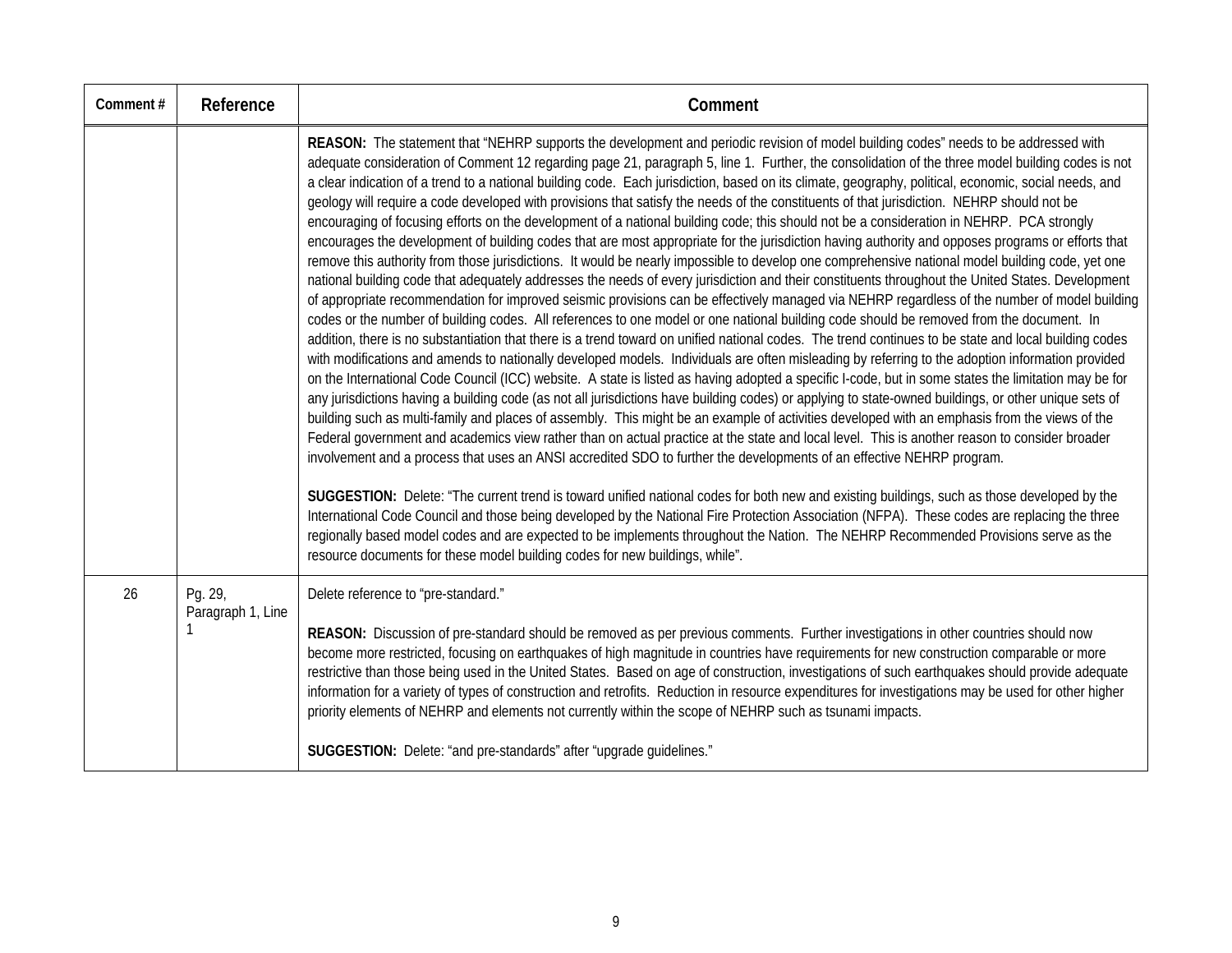| Comment# | Reference                         | Comment                                                                                                                                                                                                                                                                                                                                                                                                                                                                                                                                                                                                                                                                                                                                                                                                                                                                                                                                                                                                                                                                   |
|----------|-----------------------------------|---------------------------------------------------------------------------------------------------------------------------------------------------------------------------------------------------------------------------------------------------------------------------------------------------------------------------------------------------------------------------------------------------------------------------------------------------------------------------------------------------------------------------------------------------------------------------------------------------------------------------------------------------------------------------------------------------------------------------------------------------------------------------------------------------------------------------------------------------------------------------------------------------------------------------------------------------------------------------------------------------------------------------------------------------------------------------|
| 27       | Pg. 29,<br>Paragraph 2, Line      | Replace NEHRP Recommended Provisions with appropriate ANSI accredited SDO.                                                                                                                                                                                                                                                                                                                                                                                                                                                                                                                                                                                                                                                                                                                                                                                                                                                                                                                                                                                                |
|          | 3                                 | REASON: To assure cost-effectiveness, balance, inclusion of all industry segments, and adequate consideration of impact on other codes and<br>standards provisions, discontinue the maintenance of NEHRP Recommended Provisions for Seismic Regulations for New Buildings and Other<br>Structures. Relinquish responsibility to and ANSI accredited SDO such as ASCE/Structural Engineering Institute in the development of Minimum<br>Design Loads fro New Buildings and Other Structures (ASCE 7). Cease all activities that support the development of "pre-standards" as related to<br>new buildings and other structures. Continued development without utilization of full scope of building loads and without consensus via an ANSI<br>accredited SDO process at the conception of recommendations has the potential to misdirect activities with regard to the development of the best<br>information for consideration in building codes and standards. Similar concerns may also exist for aspects of NEHRP not related to "buildings and<br>other structures." |
|          |                                   | SUGGESTION: Replace: "NEHRP will support periodic review of the NEHRP Recommended Provisions for Seismic Regulations for New<br>Buildings and Other Structures," with: "NEHRP will provide recommendations to an appropriate ANSI accredited SDO to develop appropriate<br>reference standards such as ASCE/SEI 7 Minimum Design loads for Buildings and Other Structures."                                                                                                                                                                                                                                                                                                                                                                                                                                                                                                                                                                                                                                                                                               |
| 28       | Pg. 29,<br>Paragraph 3, Line<br>2 | Delete first bullet item starting with "Maintain the NEHRP"                                                                                                                                                                                                                                                                                                                                                                                                                                                                                                                                                                                                                                                                                                                                                                                                                                                                                                                                                                                                               |
|          |                                   | REASON: Discussion of pre-standard should be removed as per previous comments. Further investigations in other countries should now<br>become more restricted, focusing on earthquakes of high magnitude in countries have requirements for new construction comparable or more<br>restrictive than those being used in the United States. Based on age of construction, investigations of such earthquakes should provide adequate<br>information for a variety of types of construction and retrofits. Reduction in resource expenditures for investigations may be used for other higher<br>priority elements of NEHRP and elements not currently within the scope of NEHRP such as tsunami impacts.                                                                                                                                                                                                                                                                                                                                                                   |
|          |                                   | SUGGESTION: Replace with: "Provide recommendations for cost-effective seismic design and construction requirements to an appropriate ANSI<br>accredited SDO."                                                                                                                                                                                                                                                                                                                                                                                                                                                                                                                                                                                                                                                                                                                                                                                                                                                                                                             |
| 29       | Pg. 29,<br>Paragraph 3, Line<br>6 | Delete "pre-standard."                                                                                                                                                                                                                                                                                                                                                                                                                                                                                                                                                                                                                                                                                                                                                                                                                                                                                                                                                                                                                                                    |
|          |                                   | REASON: Discussion of pre-standard should be removed as per previous comments. Further investigations in other countries should now<br>become more restricted, focusing on earthquakes of high magnitude in countries have requirements for new construction comparable or more<br>restrictive than those being used in the United States. Based on age of construction, investigations of such earthquakes should provide adequate<br>information for a variety of types of construction and retrofits. Reduction in resource expenditures for investigations may be used for other higher<br>priority elements of NEHRP and elements not currently within the scope of NEHRP such as tsunami impacts.                                                                                                                                                                                                                                                                                                                                                                   |
|          |                                   | SUGGESTION: Support the development of guidelines for lifeline systems.                                                                                                                                                                                                                                                                                                                                                                                                                                                                                                                                                                                                                                                                                                                                                                                                                                                                                                                                                                                                   |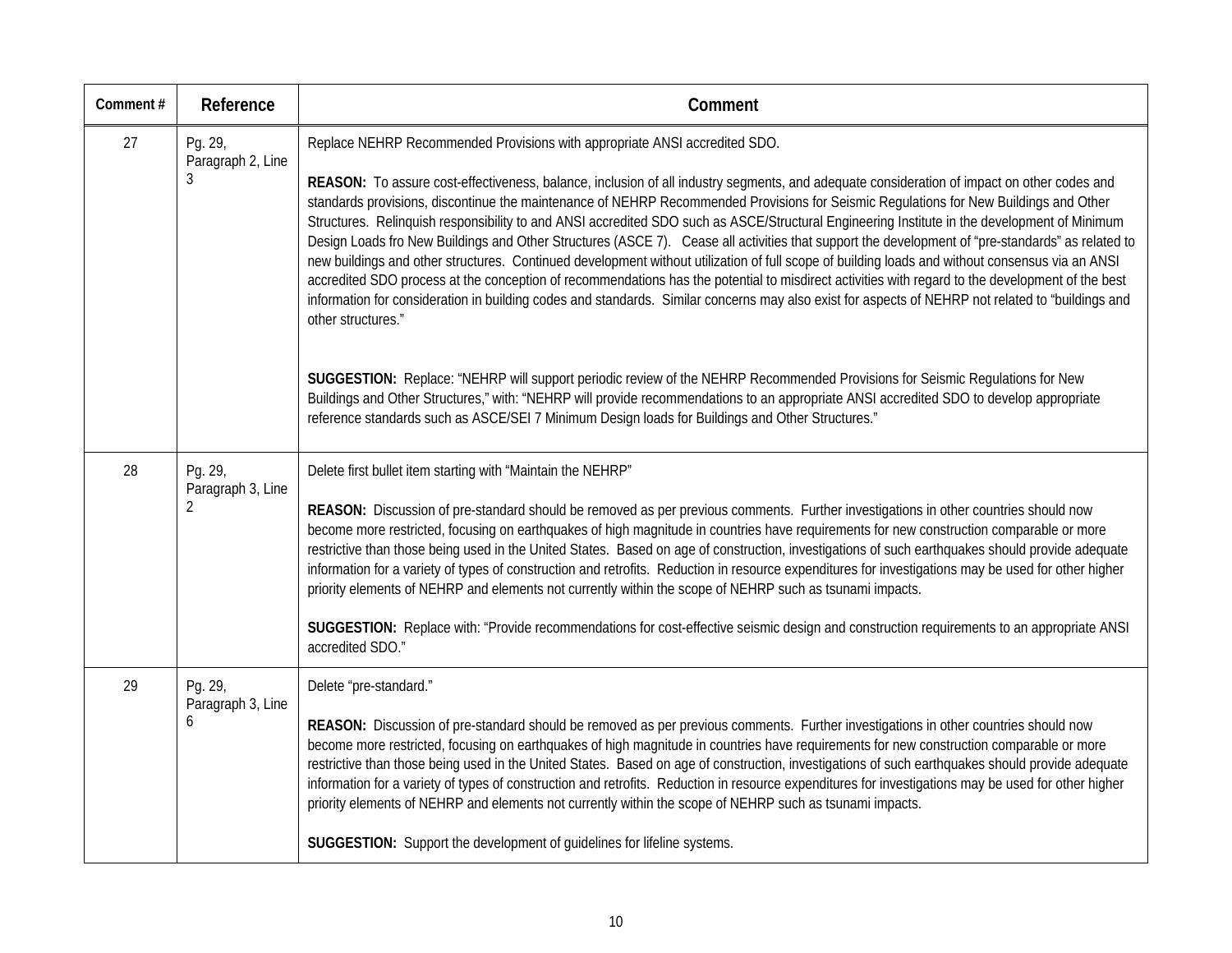| Comment# | Reference                                          | Comment                                                                                                                                                                                                                                                                                                                                                                                                                                                                                                                                                                                                                                                                                                                                                                                                                                                                                                                                                                                                                                                                       |
|----------|----------------------------------------------------|-------------------------------------------------------------------------------------------------------------------------------------------------------------------------------------------------------------------------------------------------------------------------------------------------------------------------------------------------------------------------------------------------------------------------------------------------------------------------------------------------------------------------------------------------------------------------------------------------------------------------------------------------------------------------------------------------------------------------------------------------------------------------------------------------------------------------------------------------------------------------------------------------------------------------------------------------------------------------------------------------------------------------------------------------------------------------------|
| 30       | Pg. 30,<br>Paragraph 4, Line<br>8                  | Eliminate "performance-based." Information should be useful for any codes, standards, or practices regardless of whether performance-based,<br>rational design, prescriptive, etc.                                                                                                                                                                                                                                                                                                                                                                                                                                                                                                                                                                                                                                                                                                                                                                                                                                                                                            |
|          |                                                    | REASON: "Performance-Based Seismic Design." The creditability and effectiveness of performance based design as a compliance method for<br>building codes has not been quantified or qualified. There are many hurdles and potential flaws and problems with performance based design for<br>code development. In the United States there has not been any significant adoption or use of existing performance-based design code documents,<br>although the International Code Council has published ICC Performance Code for nearly a decade. The statements in this section can not be<br>verified or substantiated and are unqualified claims (demonstrating the flaws of a document not appropriately processed though an ANSI accredited<br>SDO) that are not truly representative of the needs or direction of codes and standards development in the United States. NEHRP efforts should<br>not be leading performance-based code development, but should be developing materials that are required as such codes become developed and<br>adopted in the United States. |
|          |                                                    | SUGGESTION: Delete: "performance-based." If there is a need for inclusion of "performance-based", then a definition of performance-based is<br>imperative. "Performance-based" means many different things to many different people.                                                                                                                                                                                                                                                                                                                                                                                                                                                                                                                                                                                                                                                                                                                                                                                                                                          |
| 31       | Pg 33, 2 <sup>nd</sup> bullet<br>under objective 1 | Here is the "proposing to implement ANSS" again. ANSS is being implemented and has been for most of the last five years, just at a rate of only<br>10% called for in its authorizing legislation.                                                                                                                                                                                                                                                                                                                                                                                                                                                                                                                                                                                                                                                                                                                                                                                                                                                                             |
|          |                                                    | REASON: This seems still out of date                                                                                                                                                                                                                                                                                                                                                                                                                                                                                                                                                                                                                                                                                                                                                                                                                                                                                                                                                                                                                                          |
|          |                                                    | SUGGESTION: something like "NEHRP plans to accelerate the development of the ANSS".                                                                                                                                                                                                                                                                                                                                                                                                                                                                                                                                                                                                                                                                                                                                                                                                                                                                                                                                                                                           |
| 32       | Page 33,<br>Paragraph 1, Line                      | Include provisions for cost effectiveness.                                                                                                                                                                                                                                                                                                                                                                                                                                                                                                                                                                                                                                                                                                                                                                                                                                                                                                                                                                                                                                    |
|          | 1                                                  | REASON: Advancement of provisions must include adequate consideration of the cost-effectiveness considering initial and life-cycle costs for<br>design and construction, economic and society impacts (such as relocating businesses to lower seismic risk areas), and impact on the cost of other<br>provisions of codes and standards for resistance to other loads.                                                                                                                                                                                                                                                                                                                                                                                                                                                                                                                                                                                                                                                                                                        |
|          |                                                    | SUGGESTION: Add specific language to this paragraph that includes the development of methodologies and tools via an ANSI accredited SDO to<br>evaluate and substantiate adoption and/or use of recommendations and guide information.                                                                                                                                                                                                                                                                                                                                                                                                                                                                                                                                                                                                                                                                                                                                                                                                                                         |
| 33       | Pg. 45,<br>Paragraph 2, Line                       | Include societal impacts of costs related to new seismic provisions.                                                                                                                                                                                                                                                                                                                                                                                                                                                                                                                                                                                                                                                                                                                                                                                                                                                                                                                                                                                                          |
|          | 7                                                  | REASON: Decisions may be made to continue operations in older existing buildings than to relocate to more earthquake resistant buildings due to<br>higher initial costs to design and construction the more earthquake resistance buildings.                                                                                                                                                                                                                                                                                                                                                                                                                                                                                                                                                                                                                                                                                                                                                                                                                                  |
|          |                                                    | Businesses may relocate to areas of lower seismic risk eliminating local employment. New provisions may have a cost that impedes the use of                                                                                                                                                                                                                                                                                                                                                                                                                                                                                                                                                                                                                                                                                                                                                                                                                                                                                                                                   |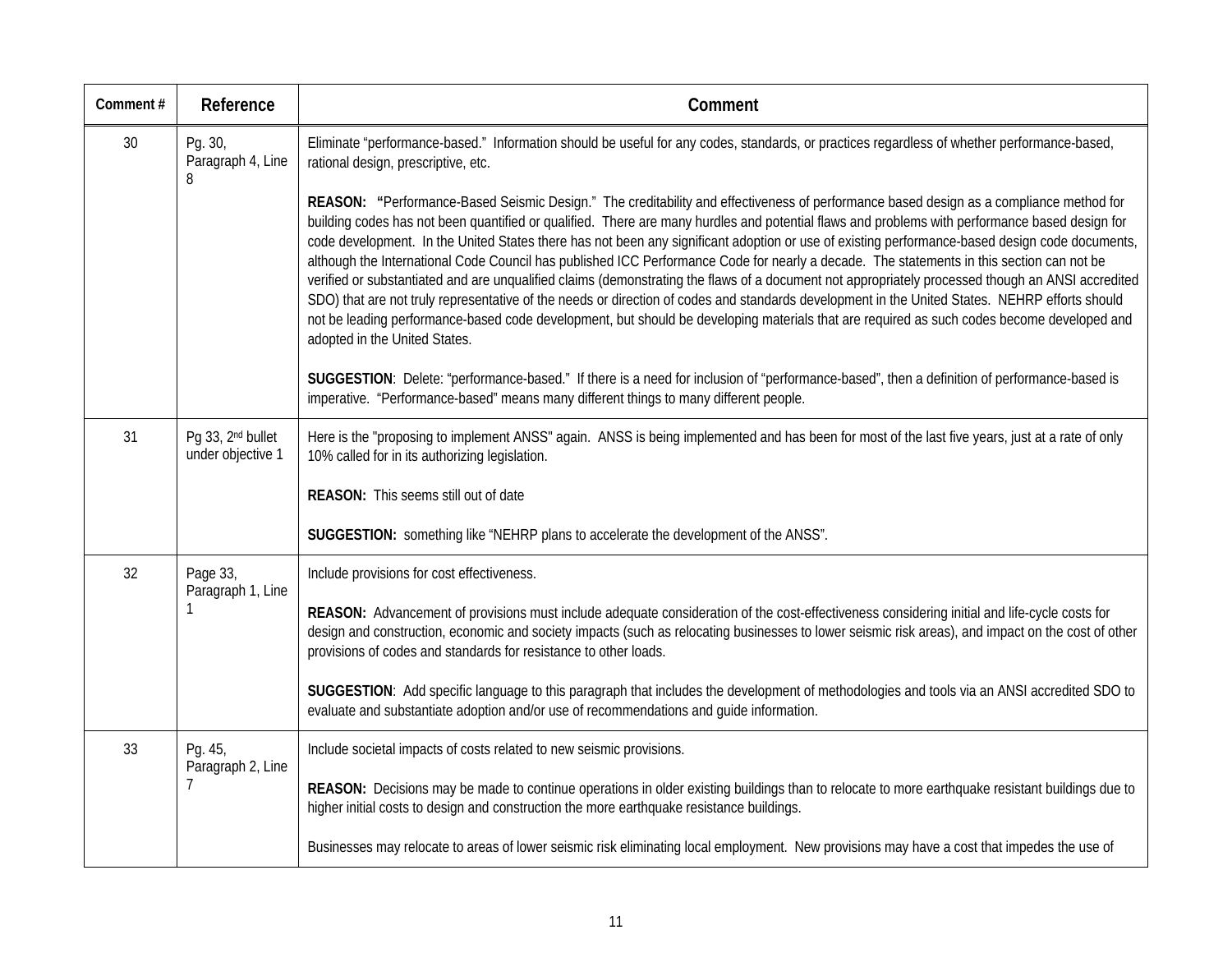| Comment# | Reference                                 | Comment                                                                                                                                                                                                                                                                                                                                                                                                                                                                                                                                                                                                                                                                                                                      |
|----------|-------------------------------------------|------------------------------------------------------------------------------------------------------------------------------------------------------------------------------------------------------------------------------------------------------------------------------------------------------------------------------------------------------------------------------------------------------------------------------------------------------------------------------------------------------------------------------------------------------------------------------------------------------------------------------------------------------------------------------------------------------------------------------|
|          |                                           | practices to resist other more frequently occurring hazards.                                                                                                                                                                                                                                                                                                                                                                                                                                                                                                                                                                                                                                                                 |
|          |                                           | SUGGESTION: Include provisions for cost-effective analysis of new requirements on local jurisdictions.                                                                                                                                                                                                                                                                                                                                                                                                                                                                                                                                                                                                                       |
| 34       | Pg 63, Paragraph<br>1, Line 1             | Consider all new efforts for buildings and other structures to be addressed by an ANSI accredited SDO. NEHRP should continue research and<br>development activities and to prepare quides to be considered in codes and standards development and to design and construct in a cost-effective<br>manner that exceeds acceptable levels in building codes and standards.                                                                                                                                                                                                                                                                                                                                                      |
|          |                                           | REASON: List of individuals involved in workshops did not represent balance in accordance with an ANSI accredited SDO process. In both<br>workshops approximately 50% of the participants were from government entities, the next largest group was academics followed by those<br>representing quasi-government organizations. There was no direct representation from the building material interests and other interest groups<br>may not have been adequately represented.                                                                                                                                                                                                                                               |
|          |                                           | SUGGESTION: Continue future development of all guidance and recommendations through appropriate ANSI accredited SDOs and rely on these<br>entities to identify needs and research projects.                                                                                                                                                                                                                                                                                                                                                                                                                                                                                                                                  |
| 35       | (1) Page 17<br>(2) page 18<br>(3) page 25 | (1) Goal A support those who adopt, implement, and enforce such policies and practices.<br>(2) Implement policies and practices that reduce vulnerability of Federal facilities.<br>(3) ICSSC was established to assist Federal departmentswhichrecommend uniform practices and policiesin EO 12699                                                                                                                                                                                                                                                                                                                                                                                                                          |
|          |                                           | Comment: Guidance for Federal agencies to adopt the national consensus standards should be developed by NIST. Specifically that include the<br>IBC and at a minumum the seismic provisions of the IBC.                                                                                                                                                                                                                                                                                                                                                                                                                                                                                                                       |
|          |                                           | Reason for Comment: Currently there in no Federal standard in adopting the IBC. States and local organizations typically pass ordinances<br>adopting the code in its entirety and make themselves responsible for enforcing the code. DoD specifically deletes the portions of the code that<br>outlines enforcement of code compliance and the organization that performs the plan reviews. Code compliance is an ad hoc activity modifed for<br>each individual building or contact. Some design-build projects allow the contractors to review their own plans and perform their own special<br>inspections. This is a conflict of interest and is not allowed by the code. This is potential violation of public safety. |
|          |                                           | Suggestion for Revision: NIST will develop guidelines for Federal agencies to adopt national consensus standards such as the international<br>Building Code.                                                                                                                                                                                                                                                                                                                                                                                                                                                                                                                                                                 |
| 36       | Page 1 of<br>Executive<br>Summary         | Paragraph Cited: Executive Summary, first paragraph, third sentence, now reads: "As recent earthquakes around the world have demonstrated,<br>high population densities and development pressures, particularly in urban areas, are increasingly vulnerable."                                                                                                                                                                                                                                                                                                                                                                                                                                                                |
|          |                                           | Comment: This doesn't make sense. How can a development pressure be vulnerable?                                                                                                                                                                                                                                                                                                                                                                                                                                                                                                                                                                                                                                              |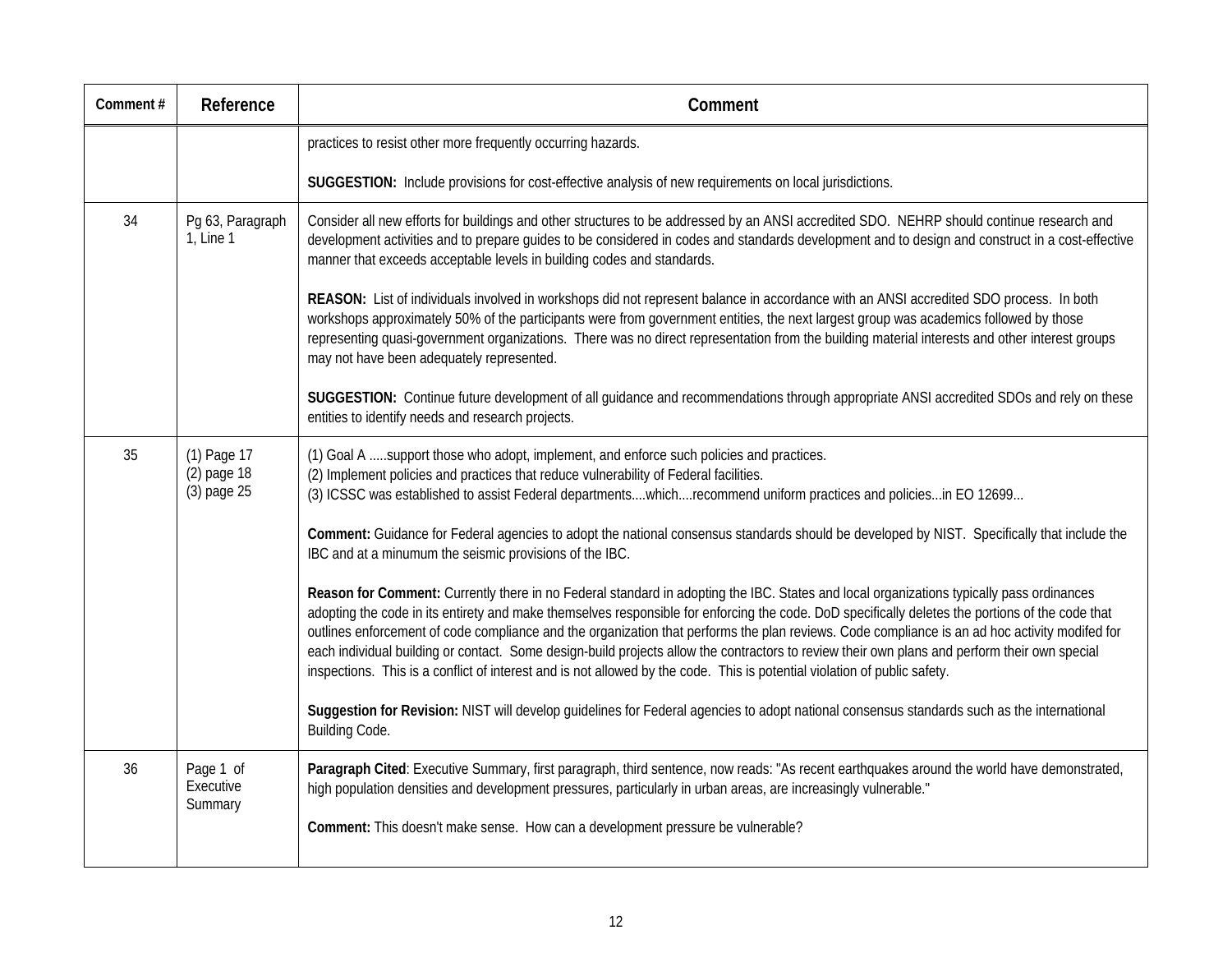| Comment# | Reference                                                                                                                                           | Comment                                                                                                                                                                                                                                                                                                                                                                                                                                                                                                                                                                                                                                                                                                                                                                                                                                                                                                                                                                   |
|----------|-----------------------------------------------------------------------------------------------------------------------------------------------------|---------------------------------------------------------------------------------------------------------------------------------------------------------------------------------------------------------------------------------------------------------------------------------------------------------------------------------------------------------------------------------------------------------------------------------------------------------------------------------------------------------------------------------------------------------------------------------------------------------------------------------------------------------------------------------------------------------------------------------------------------------------------------------------------------------------------------------------------------------------------------------------------------------------------------------------------------------------------------|
|          |                                                                                                                                                     | Reason for Comment: The first paragraph of the Executive Summary is the most important paragraph in the document. It needs to have<br>something to say, and to be well-written                                                                                                                                                                                                                                                                                                                                                                                                                                                                                                                                                                                                                                                                                                                                                                                            |
|          |                                                                                                                                                     | Suggestion for Revision: Rewrite, for example as:<br>"As recent earthquakes around the world have demonstrated, high population densities and development pressures, particularly in urban areas,<br>have made society increasingly vulnerable to seismic hazards."                                                                                                                                                                                                                                                                                                                                                                                                                                                                                                                                                                                                                                                                                                       |
| 37       | Page 1 of<br>Executive                                                                                                                              | Paragraph Cited: Executive Summary, first paragraph, fourth sentence, now reads:                                                                                                                                                                                                                                                                                                                                                                                                                                                                                                                                                                                                                                                                                                                                                                                                                                                                                          |
|          | Summary                                                                                                                                             | "Unacceptably high loss of life and enormous economic consequences are associated with recent global earthquakes, and it is only a matter of<br>time before the United States faces a similar experience."                                                                                                                                                                                                                                                                                                                                                                                                                                                                                                                                                                                                                                                                                                                                                                |
|          |                                                                                                                                                     | Comment: Confused sentence. What is a global earthquake? What is a similar experience?                                                                                                                                                                                                                                                                                                                                                                                                                                                                                                                                                                                                                                                                                                                                                                                                                                                                                    |
|          |                                                                                                                                                     | Reason for Comment: The first paragraph of the Executive Summary is the most important paragraph in the document. It needs to have<br>something to say, and to be well-written                                                                                                                                                                                                                                                                                                                                                                                                                                                                                                                                                                                                                                                                                                                                                                                            |
|          |                                                                                                                                                     | Suggestion for Revision: Rewrite, for example as:<br>"Unacceptably high loss of life and enormous economic consequences are associated with recent earthquakes in South Asia, and it is only a matter<br>of time before a major urban area in the United States is subjected to the damaging ground motions of a great earthquake."                                                                                                                                                                                                                                                                                                                                                                                                                                                                                                                                                                                                                                       |
| 38       | Page Numbers:<br>page 39 (text)<br>and page 55                                                                                                      | Comment: Something important is missing in the document: mention should be made, of the benefits of improving estimates of earthquake<br>location. And, a plan to implement these methods should be included in the strategy for NEHRP.                                                                                                                                                                                                                                                                                                                                                                                                                                                                                                                                                                                                                                                                                                                                   |
|          | (Table)<br>Paragraph Cited:<br>In the first<br>objective of Goal<br>D ("1. Improve<br>monitoring of<br>earthquakes and<br>earthquake-<br>generating | Reason for Comment: Under Goal D there is discussion from page 39 to page 47, organized under six different sub-headings that each describe<br>a particular objective. I think something is missing, that should be included on pages 39 or 40 under the first objective ("1. Improve monitoring of<br>earthquakes and earthquake-generating processes."), namely, a discussion of the benefits of improving estimates of earthquake location.<br>Research done by many individuals in the last ten years has shown how the precision of earthquake locations can be improved by a factor<br>somewhere between ten and a hundred. What is now needed, is a commitment to implement the methods developed in this research, in which the<br>location of large numbers of earthquakes is determined all at once (locating the earthquakes accurately relative to each other). The benefits of<br>more precise earthquake locations will be seen in numerous ways, including |
|          | processes.")<br>also in the Table<br>on page 53                                                                                                     | (1) the identification of sub-surface seismogenic structures,                                                                                                                                                                                                                                                                                                                                                                                                                                                                                                                                                                                                                                                                                                                                                                                                                                                                                                             |
|          |                                                                                                                                                     | (2) opening up new possibilities for understanding the way in which each earthquake changes the stress field in which neighboring earthquakes<br>occur, and                                                                                                                                                                                                                                                                                                                                                                                                                                                                                                                                                                                                                                                                                                                                                                                                               |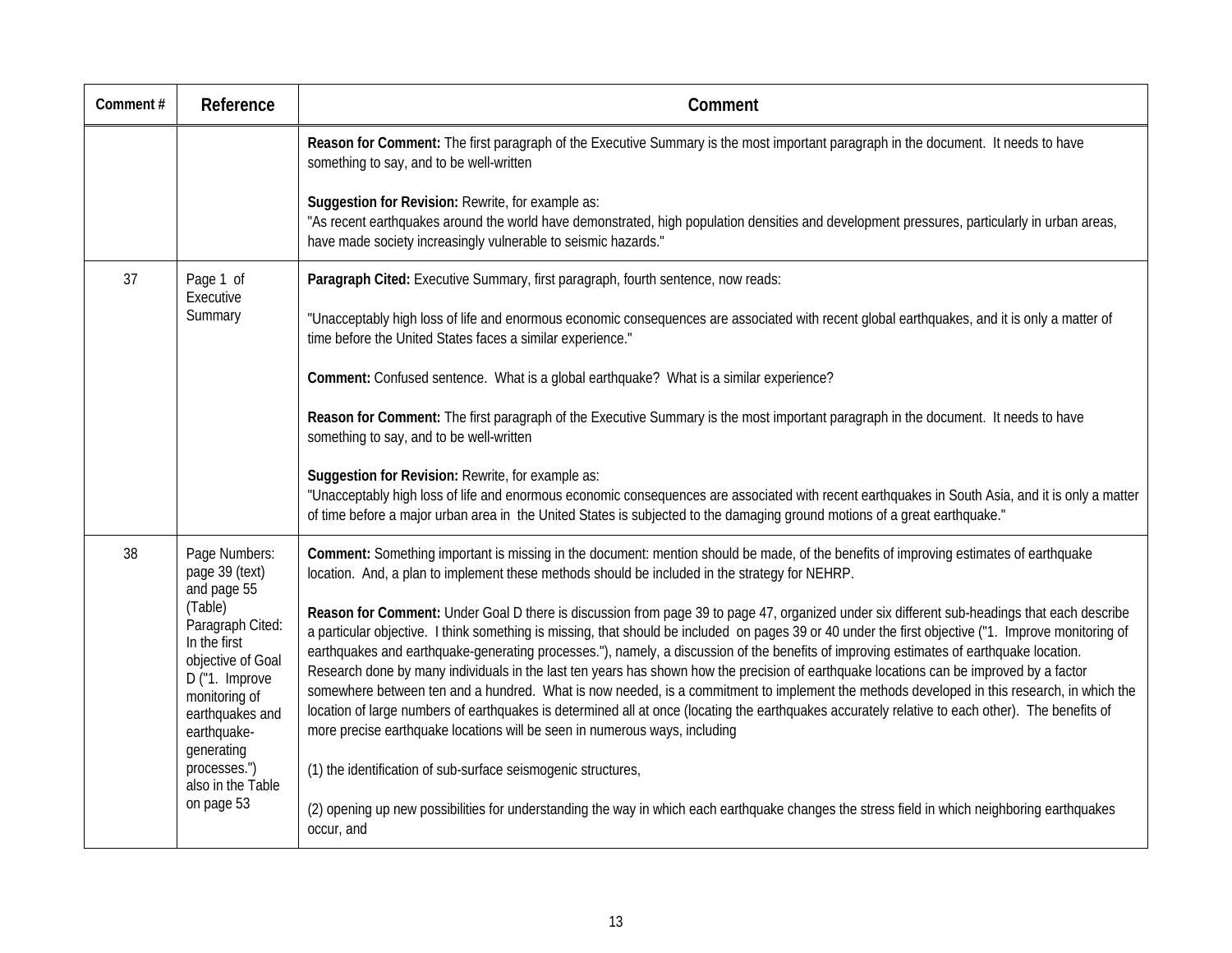| Comment# | Reference                                                        | Comment                                                                                                                                                                                                                                                                                                                                                                                                                                                                                                                                                                                                                                                                                                                                                                                                                                                                                                                                                                                                                   |
|----------|------------------------------------------------------------------|---------------------------------------------------------------------------------------------------------------------------------------------------------------------------------------------------------------------------------------------------------------------------------------------------------------------------------------------------------------------------------------------------------------------------------------------------------------------------------------------------------------------------------------------------------------------------------------------------------------------------------------------------------------------------------------------------------------------------------------------------------------------------------------------------------------------------------------------------------------------------------------------------------------------------------------------------------------------------------------------------------------------------|
|          |                                                                  | (3) allowing new understanding of the patterns of microseismicity and the way in which these patterns are related to the time of occurrence and<br>location of subsequent damaging earthquakes.<br>There is the need to identify and provide funding for the data centers that will apply the new methods of earthquake location on scales much larger<br>than has been done to date.                                                                                                                                                                                                                                                                                                                                                                                                                                                                                                                                                                                                                                     |
|          |                                                                  | In this regard, it may be noted that the IRIS Consortium ran a workshop in October 2004 on data products in seismology (see the resulting report,<br>obtainable as www.iris.edu/USArray/documents/USArrayProducts.pdf), and the concept of improving earthquake locations was assigned a top<br>priority (see for example page 20 of the IRIS report) because it has such a strong influence on the quality of almost all quantitative studies of<br>earthquake ground motion. In particular, all the activities listed in the Table on page 53 of the NEHRP Strategic Plan would benefit from improved<br>earthquake locations. The USGS National Earthquake Information Center provides a very valuable service in locating earthquakes throughout the<br>United States (for example, in its Preliminary Determination of Epicenters), but the basic methods have changed very little in several decades, and<br>proven research methods that can provide better locations now need to be implemented on a large scale. |
|          |                                                                  | Suggestion for Revision: On page 39 or page 40, insert sentences along the following lines:                                                                                                                                                                                                                                                                                                                                                                                                                                                                                                                                                                                                                                                                                                                                                                                                                                                                                                                               |
|          |                                                                  | "Research done by many individuals in the last ten years has shown how the precision of earthquake locations can be improved by a factor<br>somewhere between ten and a hundred. What is now needed, is a commitment to implement the methods developed in this research, in which the<br>location of large numbers of earthquakes is done all at once (locating the earthquakes accurately relative to each other). The benefits of more<br>precise earthquake locations will be seen in numerous ways."                                                                                                                                                                                                                                                                                                                                                                                                                                                                                                                 |
|          |                                                                  | And in the Table on page 53, include a new row<br>D.1 Implement modern methods of earthquake location (Lead Agency: USGS) (Support Agencies: NSF, FEMA)                                                                                                                                                                                                                                                                                                                                                                                                                                                                                                                                                                                                                                                                                                                                                                                                                                                                   |
| 39       | Page Numbers: 5<br>Paragraph Cited:<br>paragraph<br>2/sentence 2 | Comment: The text refers to a large inventory of existing structures and that they lack earthquake-resistant design. It also says they have not<br>been retrofitted to meet current design codes. While true, the manner of presentation is misleading in that it suggests that existing buildings must<br>meet current design codes. Renovation and repair of existing buildings may be subject to federal, state or local codes but it is not generally the<br>case that existing buildings that are _static_ beyond normal operation and maintenance would have to meet current design codes.                                                                                                                                                                                                                                                                                                                                                                                                                          |
|          |                                                                  | Reason for Comment: The use of the word codes in this manner is misleading and should be deleted in favor of a more appropriate term that<br>conveys the concept that while there are no legal documents (codes) that apply to _static_existing buildings there are guidelines and<br>recommended practices that one can voluntarily apply if choosing to improve a _static_existing building.                                                                                                                                                                                                                                                                                                                                                                                                                                                                                                                                                                                                                            |
|          |                                                                  | Suggestion for Revision: Change the second sentence to read as follows _&have not been improved in accordance with guidelines and practices<br>focused on securing increased structural integrity of existing buildings not undergoing repair, renovation, or reconstruction.                                                                                                                                                                                                                                                                                                                                                                                                                                                                                                                                                                                                                                                                                                                                             |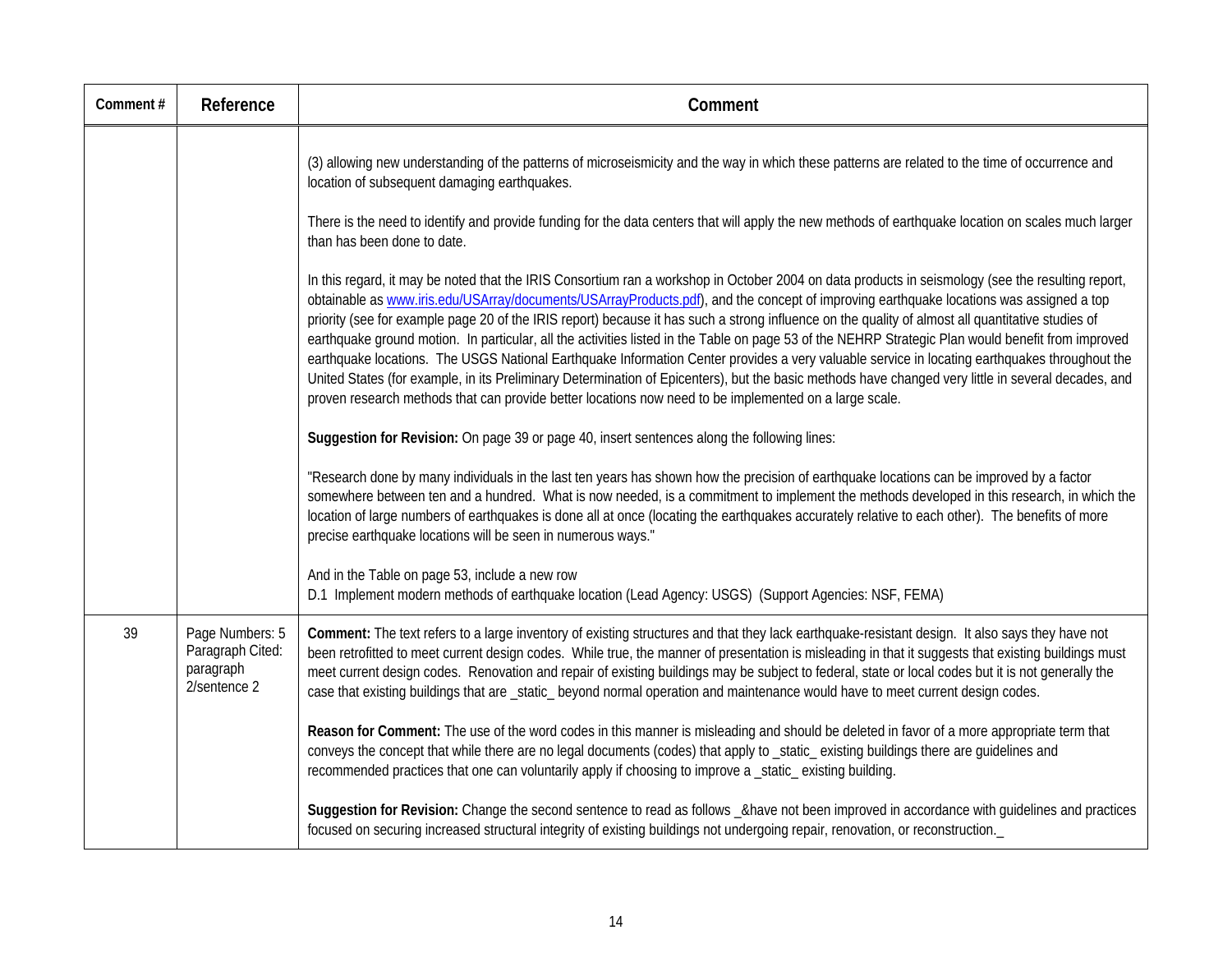| Comment# | Reference                                                            | Comment                                                                                                                                                                                                                                                                                                                                                                                                                                                                                                                                                                                              |
|----------|----------------------------------------------------------------------|------------------------------------------------------------------------------------------------------------------------------------------------------------------------------------------------------------------------------------------------------------------------------------------------------------------------------------------------------------------------------------------------------------------------------------------------------------------------------------------------------------------------------------------------------------------------------------------------------|
| 40       | Page Numbers: 7<br>Paragraph Cited:<br>Paragraph 2, last<br>sentence | Comment: In mentioning local and state agencies as a foremost challenge to the use of knowledge to foster risk reduction the document, by<br>omission, is suggesting that all federal buildings (e.g. DoD, DOE, Department of State, GSA, NASA, NARA, etc.) are not a challenge and are<br>therefore already using and applying risk reduction techniques. We do not believe that to be the case and suggest that here and as appropriate<br>throughout the revised plan that NEHRP develop and implement a leadership goal of seismic risk assessment and loss reduction for federal<br>properties. |
|          |                                                                      | Reason for Comment: As NEHRP is a federal lead program it is logical that federal agencies can more easily apply the results of federal research<br>and seismic programs to their own buildings and in so doing create a series of test beds and informational examples for use by the private sector<br>and state and local government building owners.                                                                                                                                                                                                                                             |
|          |                                                                      | Suggestion for Revision: Change the sentence to read _The foremost challenge facing NEHRP is to develop and deploy seismic knowledge in<br>federal sector buildings and facilities and encourage through leadership by example the application of that knowledge among the private sector and<br>state and local agencies responsible for their own buildings or regulating private sector construction.                                                                                                                                                                                             |
| 41       | Page Numbers: 7<br>Paragraph Cited:<br>Paragraph<br>4/Sentence 2     | Comment: FEMA is noted as translating results into measures for state and local government. There does not appear to be any mention of the<br>federal Sector and there should be.                                                                                                                                                                                                                                                                                                                                                                                                                    |
|          |                                                                      | Reason for Comment: The federal sector has a significant US and global building inventory and builds considerable new buildings each year and<br>FEMA should be working with other agencies as the federal leader in the area of seismic risk reduction.                                                                                                                                                                                                                                                                                                                                             |
|          |                                                                      | Suggestion for Revision: add a new second sentence as follows: FEMA leads federal agencies who are the owners and authorities having<br>jurisdiction for federal buildings in their application and us of effective earthquake loss reduction measures within federal buildings and to use those<br>efforts as test beds for the private sector and state and local government as well as appropriate international entities.                                                                                                                                                                        |
| 42       | Page Numbers: 7<br>and 8 Paragraph<br>Cited: Paragraph               | Comment: Removal of barriers is one area of focus but the counter to that is creating opportunities. With the creation of opportunities then the<br>barrier issue is less acute.                                                                                                                                                                                                                                                                                                                                                                                                                     |
|          | 5/Sentence 2 and<br>Paragraph<br>3/Sentence 4                        | Reason for Comment: Opportunities create a market pull and vacuum to application and use of technology that is not appropriately covered when<br>just removing technical barriers.                                                                                                                                                                                                                                                                                                                                                                                                                   |
|          |                                                                      | Suggestion for Revision: change the sentence to read _&.removing technical barriers, creating technical opportunities, evaluating &._                                                                                                                                                                                                                                                                                                                                                                                                                                                                |
| 43       | Page Numbers: 8<br>Paragraph Cited:<br>Figure 1                      | Comment: the figure does a good job of showing the linkage between the four agencies but in not being straight, the perimeter conveys the<br>concept that the four pieces should connect with others. The figure should be enhanced to show the four pieces in bold and then surrounding<br>pieces representing other federal agencies, the public, state and local government, etc.                                                                                                                                                                                                                 |
|          |                                                                      | <b>Reason for Comment:</b>                                                                                                                                                                                                                                                                                                                                                                                                                                                                                                                                                                           |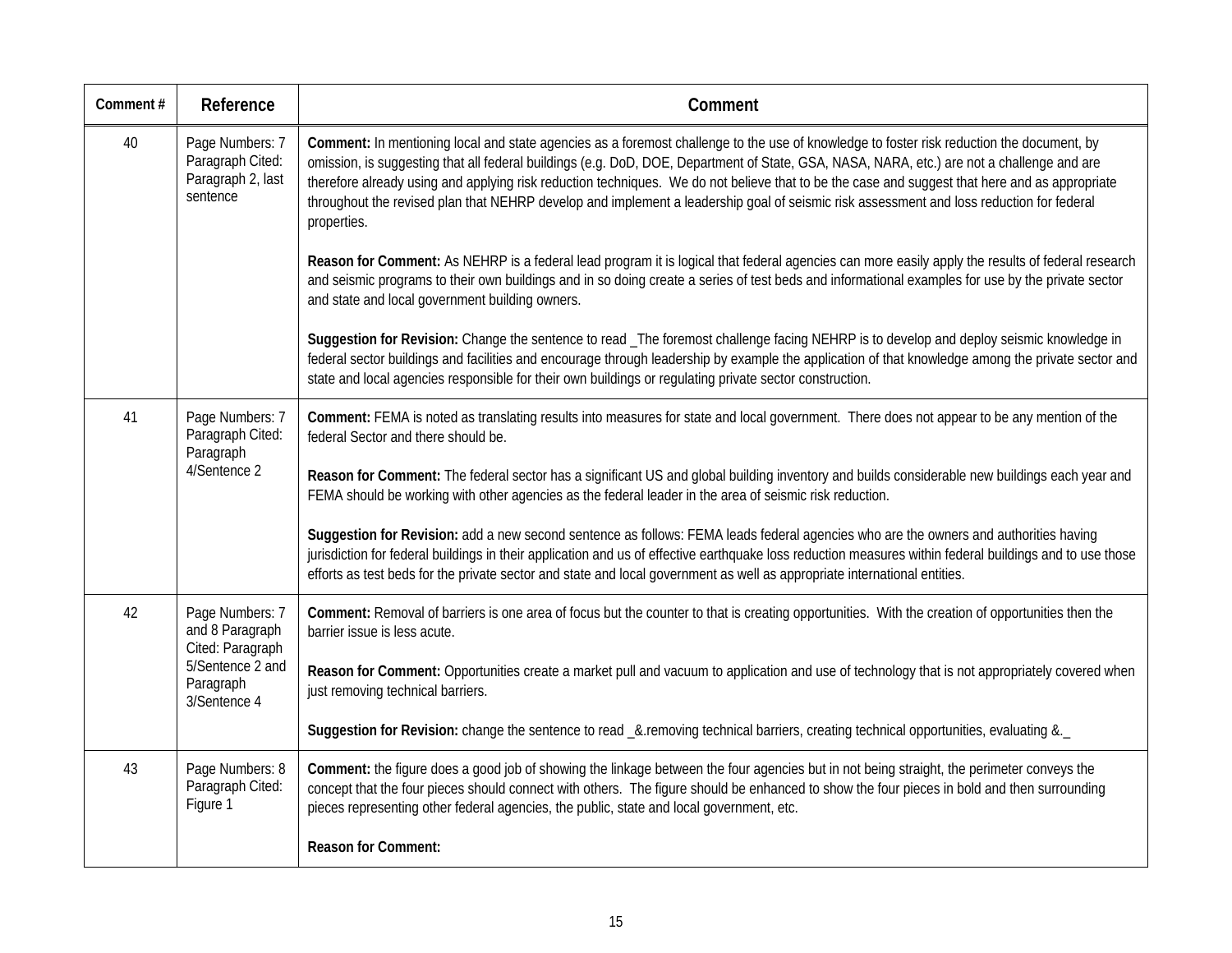| Comment# | Reference                                                           | Comment                                                                                                                                                                                                                                                                                                                                                                                                                                                                                                                                                                                                                                                                                                                                                                                                                                                                                                                                                                                                                                                                                                                                                                                                                                                                                                                                                                                                                                                                                  |
|----------|---------------------------------------------------------------------|------------------------------------------------------------------------------------------------------------------------------------------------------------------------------------------------------------------------------------------------------------------------------------------------------------------------------------------------------------------------------------------------------------------------------------------------------------------------------------------------------------------------------------------------------------------------------------------------------------------------------------------------------------------------------------------------------------------------------------------------------------------------------------------------------------------------------------------------------------------------------------------------------------------------------------------------------------------------------------------------------------------------------------------------------------------------------------------------------------------------------------------------------------------------------------------------------------------------------------------------------------------------------------------------------------------------------------------------------------------------------------------------------------------------------------------------------------------------------------------|
|          |                                                                     | <b>Suggestion for Revision:</b>                                                                                                                                                                                                                                                                                                                                                                                                                                                                                                                                                                                                                                                                                                                                                                                                                                                                                                                                                                                                                                                                                                                                                                                                                                                                                                                                                                                                                                                          |
| 44       | Page Numbers: 9<br>Paragraph Cited:<br>Paragraph<br>3/Sentence 1    | Comment: Reference is made to the IBC, IRC and NPFA under the hearing of _Example of NEHRP Coordination: State-of-the-Art Building<br>Codes_but no reference is made to the organization that develops the IBC and IRC; the International Code Council (ICC).<br>NFPA is an organization and is mentioned. The reference to the inclusion of the NEHRP recommendations into NFPA documents is misleading as<br>only one NFPA _code_(NFPA 5000) addresses this issue. The reference to NFPA should be deleted.<br>Reason for Comment: The ICC develops the IRC and IBC and should be mentioned if NFPA is to be mentioned by name. Model building codes<br>such as those of the ICC and standards such as those developed by the NFPA are developed in the voluntary sector.<br>Only through adoption will they have any impact on earthquake hazards. Adoption of the NFPA 5000 document, while widely anticipated when the<br>plan was written, has not occurred, although it has been developed. With only a very limited number and size of localities adopting that document,<br>none of whom are at any considerable seismic risk, it is not meaningful to reference that publication. The extent of the adoption and use of the IRC<br>and IBC nationally and internationally for federal construction overseas support their being mentioned in the text.<br>Suggestion for Revision: delete _, and the codes being developed by the National Fire Protection Association (NFPA). |
| 45       | Page Numbers: 9<br>Paragraph Cited:<br>Paragraph 3/Last<br>Sentence | Comment: What is the process showed? How does the success apply to both long and short term efforts?<br>Reason for Comment: What is described in the paragraph is not a process but simply NEHRP impacting building code efforts _ although the text<br>does not even cover what the NEHRP activities were. One familiar with the process can conclude NEHRP was responsible for underlying research<br>and/or code change submittals, but this is not covered in the text. Changing the codes is an effort but it is not clear why it is both a short and long<br>term effort.<br>Suggestion for Revision: delete the last sentence or rewrite the paragraph to more clearly explain why state-of-the-art building codes are both<br>long and short term efforts and are a success. Also what is described is not a process but an activity (that of model code writing).                                                                                                                                                                                                                                                                                                                                                                                                                                                                                                                                                                                                               |
| 46       | Page Numbers: 9<br>Paragraph Cited:<br>Paragraph 6/Last<br>Sentence | Comment: See above regarding the IRC, IBC and NFPA. NFPA was not developing model codes but simply one code, NFPA 5000. That<br>document has been published and has been adopted in three localities in the U.S. The reference to NFPA should be deleted.<br>If not then the term codes should be changed to code and the ICC should be mentioned as the publisher of the IRC and IBC.<br>Reason for Comment: see above                                                                                                                                                                                                                                                                                                                                                                                                                                                                                                                                                                                                                                                                                                                                                                                                                                                                                                                                                                                                                                                                  |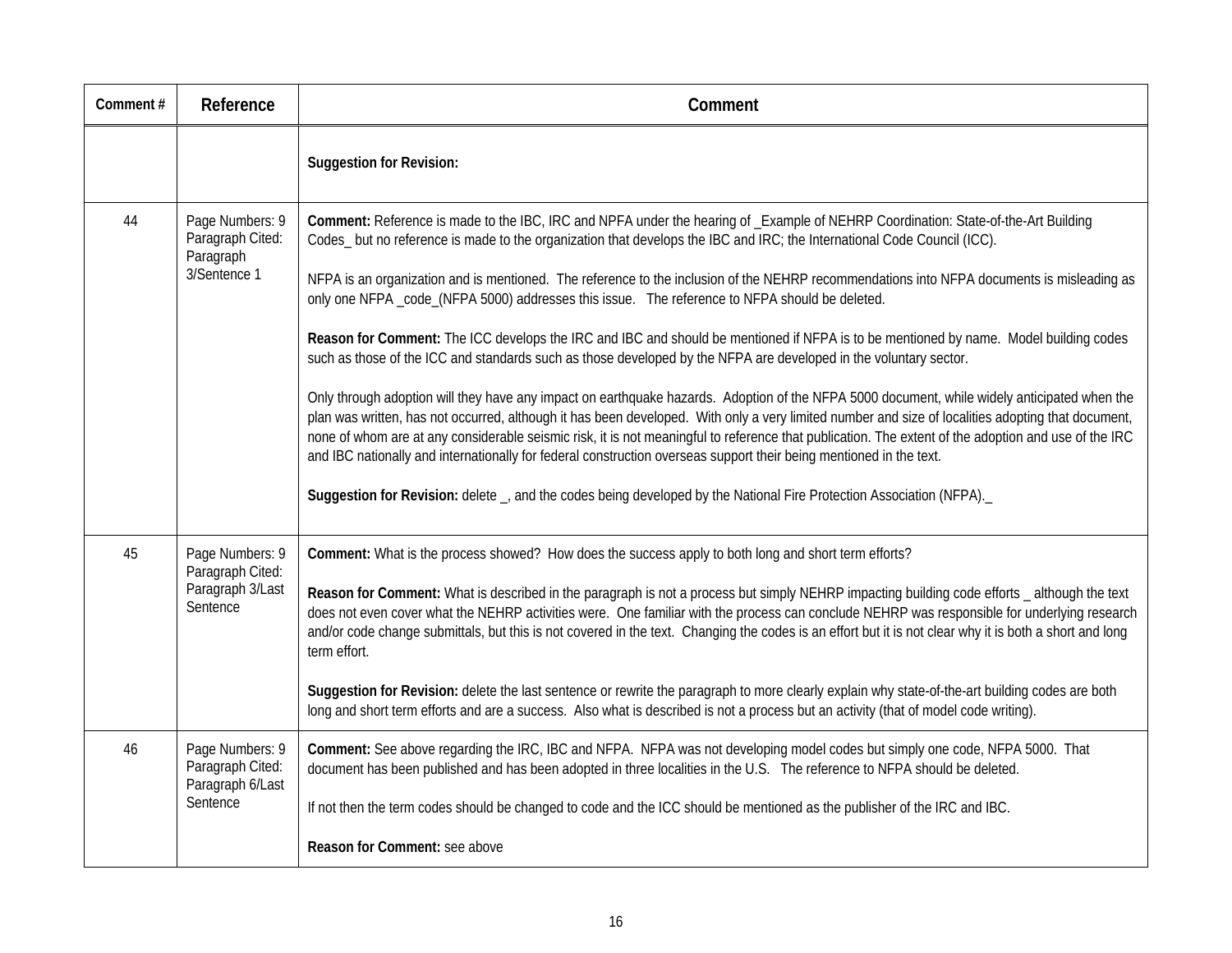| Comment# | Reference                                                              | Comment                                                                                                                                                                                                                                                                                                                                                                                                                                                                                                                                                                                                                                                                               |
|----------|------------------------------------------------------------------------|---------------------------------------------------------------------------------------------------------------------------------------------------------------------------------------------------------------------------------------------------------------------------------------------------------------------------------------------------------------------------------------------------------------------------------------------------------------------------------------------------------------------------------------------------------------------------------------------------------------------------------------------------------------------------------------|
|          |                                                                        | Suggestion for Revision: delete _, and will also &. NFPA.                                                                                                                                                                                                                                                                                                                                                                                                                                                                                                                                                                                                                             |
| 47       | Page Numbers: 9<br>Paragraph Cited:<br>Paragraph 7                     | Comment: The example shows the impact of NEHRP activities on seismic safety only if one understands and agrees that the impact is achieved<br>through code development.                                                                                                                                                                                                                                                                                                                                                                                                                                                                                                               |
|          |                                                                        | Little material is presented on the adoption and implementation of codes, which is where the true impact is achieved.                                                                                                                                                                                                                                                                                                                                                                                                                                                                                                                                                                 |
|          |                                                                        | Reason for Comment: The adoption, implementation and enforcement of building codes is what reduces seismic risk and the example does not<br>convey this.                                                                                                                                                                                                                                                                                                                                                                                                                                                                                                                              |
|          |                                                                        | Suggestion for Revision: Include a map of the U.S. showing the adoption rate of the codes that NEHRP influenced and the amount of new<br>construction, renovation, etc. in those states that is impacted. Also include any adoption rate for existing _static_ buildings.                                                                                                                                                                                                                                                                                                                                                                                                             |
| 48       | Page Numbers:<br>12 Paragraph<br>Cited: Set of<br><b>Bullet Points</b> | Comment: A challenge not mentioned is the implementation and enforcement of building codes, design standards and other related guidelines.                                                                                                                                                                                                                                                                                                                                                                                                                                                                                                                                            |
|          |                                                                        | Reason for Comment: The development and adoption of building codes does not guarantee that resultant construction will satisfy the criteria.<br>Federal, state and local government agencies have limited resources to conduct plan review and construction inspection to ensure that what is<br>required by codes is satisfied. For instance some federal agencies conduct none or very limited inspection of federal construction, leaving field<br>verification of compliance to the contractor hired to construct the facility. Where state and local government conduct enforcement and inspection<br>activities they too may not have the resources to fully ensure compliance. |
|          |                                                                        | Suggestion for Revision: Add a bullet as follows: _Ensuring that federal, state and local authorities having jurisdiction have resources to govern<br>compliance with building codes, standards and other regulations.                                                                                                                                                                                                                                                                                                                                                                                                                                                                |
| 49       | Page Numbers:<br>13 Paragraph<br>Cited: Paragraph<br>2/Last Sentence   | Comment: The statement is made that a NEHRP effort to develop performance-based codes is proposed to be led by FEMA and NIST, with<br>support from NSF and USGS. It should be made clear that this effort is not intended to yield a separate federal code but is intended as a means to<br>provide input to the voluntary sector codes and standards process. The topic of performance-based seismic design, codes and standards should<br>be addressed by a public/private partnership with NEHRP agencies providing necessary and relevant research and support and then collaborating<br>with the voluntary sector to develop and implement resultant codes and standards.        |
|          |                                                                        | Reason for Comment: The concurrent development of public sector and private sector codes and standards creates conflict, wastes resources<br>and is not productive. The National Technology Transfer and Advancement Act encourages the federal sector participation with the voluntary<br>sector codes and standards developers as opposed to development of separate standards.                                                                                                                                                                                                                                                                                                     |
|          |                                                                        | Suggestion for Revision: Revise the paragraph so that it conveys the message that performance criteria can allow for innovation and the<br>recognition that different conditions may require different solutions. In addition the ability to measure and express performance affords the                                                                                                                                                                                                                                                                                                                                                                                              |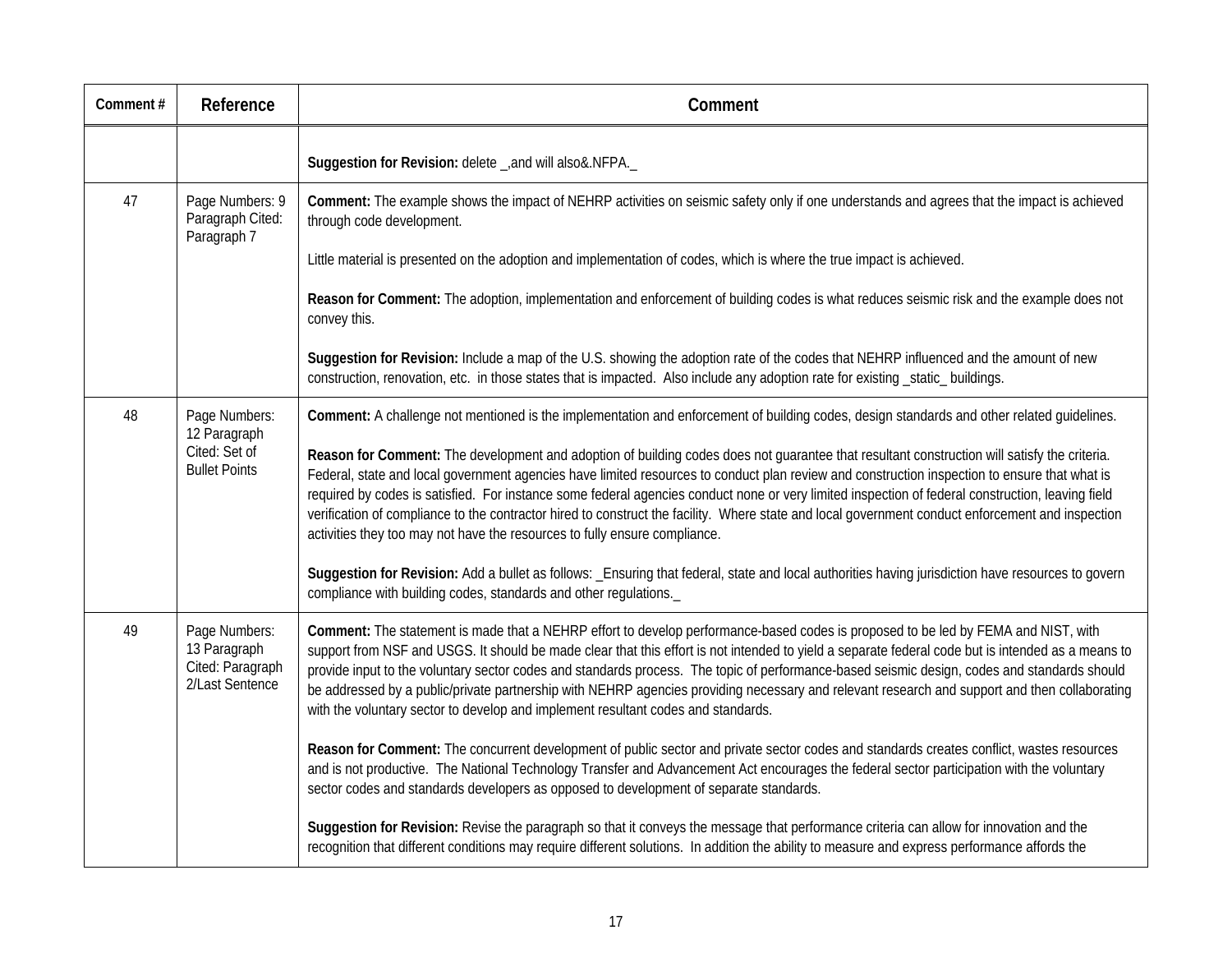| Comment# | Reference                                      | Comment                                                                                                                                                                                                                                                                                                                                                                                                                                                                                                                                                                                                                                                                                                                                                                                                                                                                                                                                                                                                                                                                          |
|----------|------------------------------------------------|----------------------------------------------------------------------------------------------------------------------------------------------------------------------------------------------------------------------------------------------------------------------------------------------------------------------------------------------------------------------------------------------------------------------------------------------------------------------------------------------------------------------------------------------------------------------------------------------------------------------------------------------------------------------------------------------------------------------------------------------------------------------------------------------------------------------------------------------------------------------------------------------------------------------------------------------------------------------------------------------------------------------------------------------------------------------------------|
|          |                                                | opportunity for anyone to establish a goal that is higher than a minimum performance _floor_and effectively express how much better they are than<br>the floor. Revise the paragraph to recognize the work on performance-based seismic design that has been accomplished in the International<br>Building Code and International Building Performance Code of the ICC. The latter provides a total performance basis for building design and<br>construction. The former recognizes that different buildings have different required degrees of protection and therefore includes an approach that<br>relates the stringency of the code with respect to seismic design to the risk associated with seismic forces as well as the critical nature of the<br>building being addressed. Also revise the paragraph to convey the understanding that NEHRP agencies will continue to work with the private<br>sector in the development, adoption and implementation of codes and standards as well as the application of those codes by federal agencies for<br>federal buildings. |
| 50       | Page Numbers:<br>18 Paragraph<br>Cited: Item 3 | Comment: Reference should be made to supporting adoption of the ICC Codes as the most efficient way to assist state and local government<br>officials to develop and adopt earthquake loss reduction measures.<br>Reason for Comment: In other places the plan is focused on NEHRP participating in the voluntary sector model codes and standards<br>development process. The results of that process are adopted by state and local government and in working with them, as outlined in item three,<br>NEHRP would logically want to see state and local government adopt the results of the voluntary sector codes and standards process.<br>Suggestion for Revision: Change the sentence to read as follows: _NEHRP will collaborate &to provide assistance in their adoption and<br>implementation of building codes and standards such as those of the ICC and ASCE and to provide technical and other assistance for developing,                                                                                                                                          |
|          |                                                | adopting and evaluating other earthquake loss-reduction &. Communities.                                                                                                                                                                                                                                                                                                                                                                                                                                                                                                                                                                                                                                                                                                                                                                                                                                                                                                                                                                                                          |
| 51       | Page Numbers:<br>18 Paragraph<br>Cited: Item 4 | Comment: The Interagency Committee on Seismic Safety in Construction (ICSSC) provides a focal point for the federal sector in implementing<br>improved seismic codes and standards and leading the way with their adoption and implementation. The ICSSC appears to need to increase their<br>efforts and get more involved with the adoption and application of seismic criteria by the agencies.                                                                                                                                                                                                                                                                                                                                                                                                                                                                                                                                                                                                                                                                               |
|          |                                                | Reason for Comment: NIST chairs the ICSSC and a search on the NIST web site seems to indicate that the most recent literature on the ICSSC<br>is about two years old. No listing of the ICSSC members could be found nor any record of past meetings or future meetings. The plan must<br>reinforce the leadership of the federal agencies in this area and provide for a robust program of federal adoption and application of the resultant<br>codes, standards and practices in their new and existing buildings.                                                                                                                                                                                                                                                                                                                                                                                                                                                                                                                                                             |
|          |                                                | Suggestion for Revision: Revise the item as follows: _NEHRP will & agencies, and other appropriate federal committees, councils, boards, etc.,<br>in &government and effectively communicate those efforts so that public and private sector interests are aware of them and can actively monitor<br>and participate in them.                                                                                                                                                                                                                                                                                                                                                                                                                                                                                                                                                                                                                                                                                                                                                    |
| 52       | Page Numbers:<br>18 Paragraph<br>Cited: Item 5 | Comment: Education and training should also be provided to building regulatory authorities, but they are not mentioned specifically in this item or<br>in any of the five items under goal A.                                                                                                                                                                                                                                                                                                                                                                                                                                                                                                                                                                                                                                                                                                                                                                                                                                                                                    |
|          |                                                | Reason for Comment: Building regulatory authorities (code officials, plan reviewers, inspectors, fire service, etc.) are an integral component of the                                                                                                                                                                                                                                                                                                                                                                                                                                                                                                                                                                                                                                                                                                                                                                                                                                                                                                                            |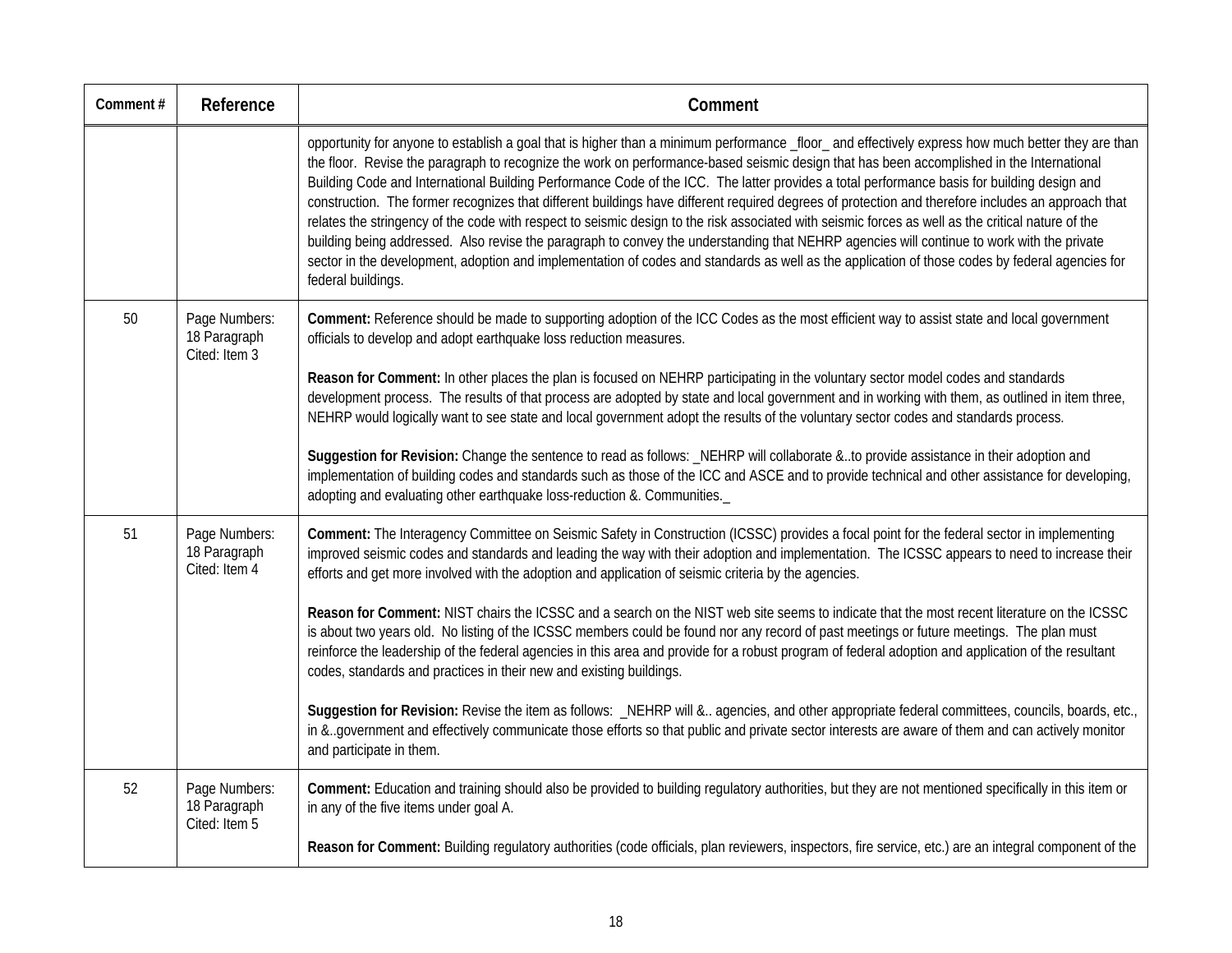| Comment# | Reference                                                | Comment                                                                                                                                                                                                                                                                                                                                                                                                                                                                                                                                                                                                                                                                                |
|----------|----------------------------------------------------------|----------------------------------------------------------------------------------------------------------------------------------------------------------------------------------------------------------------------------------------------------------------------------------------------------------------------------------------------------------------------------------------------------------------------------------------------------------------------------------------------------------------------------------------------------------------------------------------------------------------------------------------------------------------------------------------|
|          |                                                          | process and system by which building safety can be enhanced and they should be provided specific educational and training support that will help<br>them in their efforts to ensure building safety.                                                                                                                                                                                                                                                                                                                                                                                                                                                                                   |
|          |                                                          | Suggestion for Revision: Add _building officials and related regulatory authorities_ to the list of entities in item five that should have education<br>and training support.                                                                                                                                                                                                                                                                                                                                                                                                                                                                                                          |
| 53       | Page Numbers:<br>18 Paragraph<br>Cited: Goal<br>B/Item 2 | Comment: No quidance is provided related to how national organizations would consider the information provided by NEHRP. The plan should<br>outline what NEHRP would like national organizations that develop codes and standards to do. In reality if NEHRP is going to support publication<br>of the materials listed in the item then NEHRP needs to outline in the plan how they would transfer that information to these organizations and be a<br>proponent for its application and use. In addition the activity in the last sentence to work with associations to promote the use of new technology<br>should be made into a separate item.                                    |
|          |                                                          | Reason for Comment: A process of publishing materials for consideration by the national organizations that develop codes and standards is only<br>a first step in code amendment and enhancement advocacy. In addition, those materials must be submitted to the organization in a way that fits<br>within established formats for model codes and standards. The activity to promote use of new technology with trade associations is a separate and<br>distinct activity from transfer of information to codes and standards entities.                                                                                                                                               |
|          |                                                          | Suggestion for Revision: Revise the item to read as follows: _NEHRP will& and pre-standards. NEHRP will then work with appropriate private<br>sector organizations to adapt this information into a format that fits within model codes and standards and will foster the submission of appropriate<br>materials to and consideration of national organizations that develop model codes and standards for buildings and<br>lifelines. Also delete _ and private sector professionals_from the title of the item add a new item entitled _Facilitate technology transfer to private<br>sector professionals and trade associations_ that includes the last sentence of item one.       |
| 54       | Page Numbers:<br>18 Paragraph                            | Comment: It is unclear how item three differs from item one supporting goal B. Both address seismic standards and codes.                                                                                                                                                                                                                                                                                                                                                                                                                                                                                                                                                               |
|          | Cited: Goal<br>B/Item 3                                  | Reason for Comment: Codes and standards are one means of achieving improvements in building safety. There are many others that include<br>education and programs that provide incentives to apply new technology. Items in goal B appear to be out of order and should be reordered.                                                                                                                                                                                                                                                                                                                                                                                                   |
|          |                                                          | Suggestion for Revision: Renumber item two as item one as change must first start with a knowledge base. Revise item one as noted above and<br>renumber as item two.<br>Add a new item three as suggested above to focus on facilitating technology transfer to professionals and trade associations (e.g. beyond minimum<br>code efforts). Finally take current item three and renumber as item four and revise to move the revision of quidelines into revised item three and<br>have the new item four focus on post-earthquake investigations, knowledge gaps, etc. to yield information to drive further revisions to technology,<br>codes, standards and professional practices. |
| 55       | Page Numbers:<br>19 Paragraph                            | Comment: Data acquisition by monitoring real buildings and assessing the forces on those buildings and resultant deflections and damage (if any)<br>is not addressed and should be.                                                                                                                                                                                                                                                                                                                                                                                                                                                                                                    |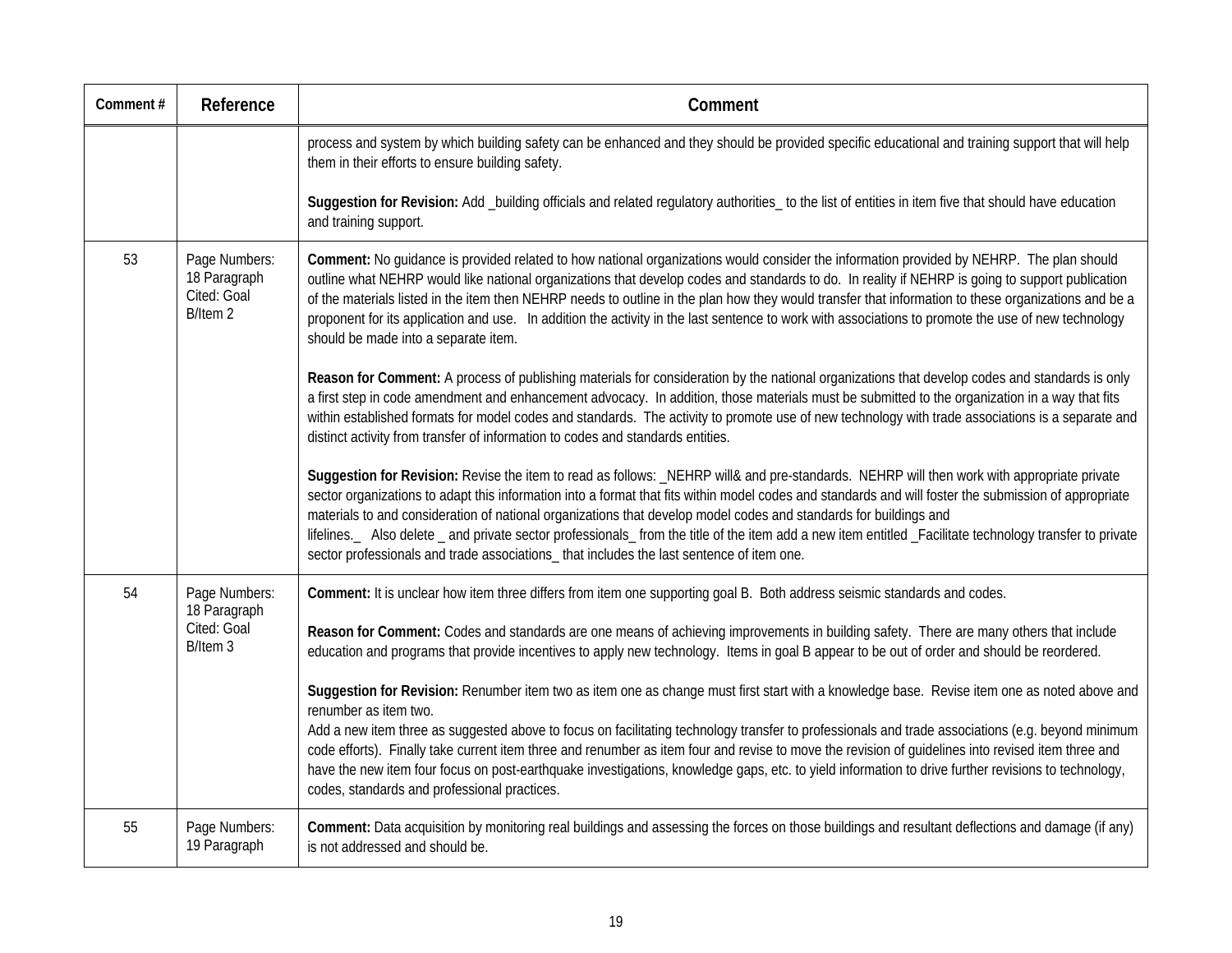| Comment# | Reference                                          | Comment                                                                                                                                                                                                                                                                                                                                                                                                                                     |
|----------|----------------------------------------------------|---------------------------------------------------------------------------------------------------------------------------------------------------------------------------------------------------------------------------------------------------------------------------------------------------------------------------------------------------------------------------------------------------------------------------------------------|
|          | Cited: Goal C                                      | Reason for Comment: This will provide additional information on the effects of earthquakes in real buildings that is not available if only ground<br>shaking is addressed.<br>Suggestion for Revision: Add the following to item one: _NEHRP will also develop and implement a program to measure and report on the                                                                                                                         |
|          |                                                    | structural performance of buildings during seismic events and use those data to identify enhancements to design and construction guidelines and<br>new technology needs to increase building performance.                                                                                                                                                                                                                                   |
| 56       | Page Numbers:<br>21 Paragraph<br>Cited: Item 1     | Comment: The text describing activities to implement item one (information on hazards and loss-reduction measures) does not include codes,<br>standards, design guidelines, and similar documents.                                                                                                                                                                                                                                          |
|          |                                                    | Reason for Comment: It is through these documents that loss-reduction measures can be communicated to decision makers and the public.                                                                                                                                                                                                                                                                                                       |
|          |                                                    | Suggestion for Revision: Consideration should be given to<br>adding a specific activity that would result in the availability of a program that policy makers and others could use to enter location, economic and<br>design information and based on suggested risk factors be provided recommended minimum criteria for application in building design and<br>construction.                                                               |
| 57       | Page Numbers:<br>24 Paragraph<br>Cited: Paragraph  | Comment: The text should not rely solely on seismic advisory boards and the creation of those boards in about 30 states.                                                                                                                                                                                                                                                                                                                    |
|          |                                                    | Reason for Comment: States may already have boards and public bodies that act to do the job that a seismic safety advisory board and it is those<br>bodies that in some states NEHRP should communicate with instead of establishing another board at the state level.                                                                                                                                                                      |
|          |                                                    | Suggestion for Revision: Add new 2nd and 3rd sentences as follows: _In implementing that step NEHRP also recognizes that the establishment<br>of a statewide _seismic authority_ may cause conflict with existing state boards. In those states where there are statewide codes and existing<br>building code boards NEHRP will work to utilize that existing state board in lieu of establishing a separate seismic safety advisory board. |
| 58       | Page Numbers:                                      | Comment: The text does not reflect the current situation regarding building codes.                                                                                                                                                                                                                                                                                                                                                          |
|          | 24 Paragraph<br>Cited: Paragraph<br>$\overline{2}$ | Reason for Comment: Significant developments since the plan was last written necessitate changing the text. The ICC codes have been updated<br>and virtually all federal, state and local agencies have adopted them. The NFPA does not have a seismic-resistant code, thus its reference in the<br>plan would be misleading.                                                                                                               |
|          |                                                    | Suggestion for Revision: Revise the paragraph as follows: _NEHRP also places&. 2000.                                                                                                                                                                                                                                                                                                                                                        |
|          |                                                    | Those documents were revised and enhanced in 2003 and again in 2006. Currently the IBC is used as a basis for building codes in 47 states and<br>the IRC in 45 states; the others still using legacy codes of the ICC founders. NEHRP will increase its efforts to actively promote the adoption and                                                                                                                                        |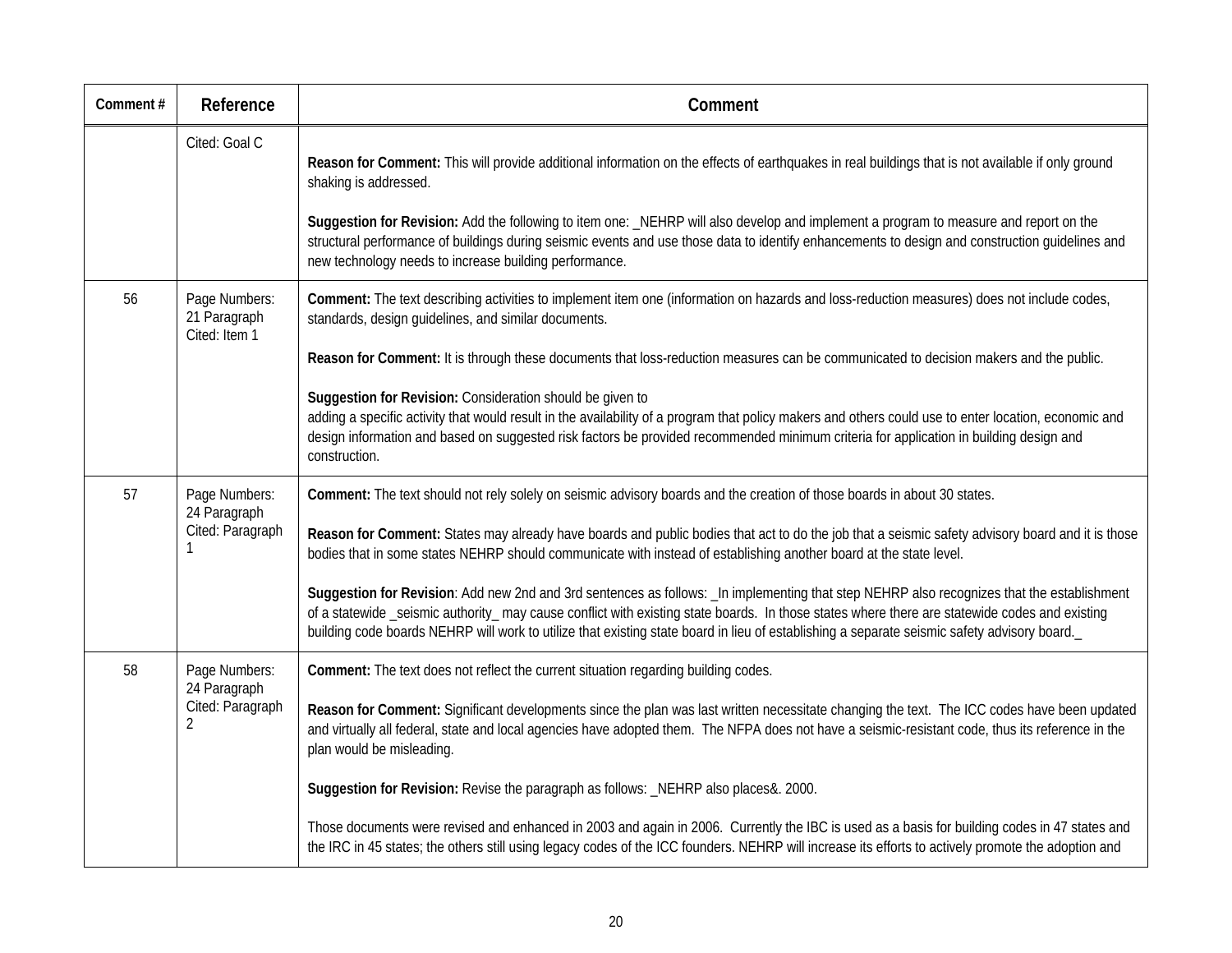| Comment# | Reference                                                            | Comment                                                                                                                                                                                                                                                                                                                                                                                                                                                                                                                                                                                                                                                                                                                                                                                                                                                                                                                                                                                                                                                                                                                |
|----------|----------------------------------------------------------------------|------------------------------------------------------------------------------------------------------------------------------------------------------------------------------------------------------------------------------------------------------------------------------------------------------------------------------------------------------------------------------------------------------------------------------------------------------------------------------------------------------------------------------------------------------------------------------------------------------------------------------------------------------------------------------------------------------------------------------------------------------------------------------------------------------------------------------------------------------------------------------------------------------------------------------------------------------------------------------------------------------------------------------------------------------------------------------------------------------------------------|
|          |                                                                      | implementation of the latest IBC and IRC by at risk states and communities. (For a discussion& partnerships._                                                                                                                                                                                                                                                                                                                                                                                                                                                                                                                                                                                                                                                                                                                                                                                                                                                                                                                                                                                                          |
| 59       | Page Numbers:<br>25 Paragraph<br>Cited: Paragraph<br>2/Last Sentence | Comment: The text concerning model building codes is incorrect and should be revised. In addition there should be no need to compare NEHRP<br>recommended provisions and the model code.<br>Reason for Comment: With the formation of the ICC through the consolidation of the US model code groups there is essentially only one model<br>building code. In addition, as the plan is clearly focused on NEHRP participating in the code development process, there should be little difference<br>between the NEHRP recommendations and the model code. The NTTAA also encourages NEHRP participation with the voluntary sector such that<br>separate federal guidelines and documents are discouraged. What is suggested below is consistent with the concept of public _ private<br>collaboration and then the result of the voluntary sector being adopted by the federal sector for its buildings, with amendment as warranted for<br>federal ownership scenarios as opposed to NEHRP publishing guidelines separate from the result of the public _ private collaboration in the form of<br>codes and standards. |
|          |                                                                      | Suggestion for Revision: delete the last sentence. Also revise the rest of the paragraph to align with the concept that NEHRP will conduct<br>research and provide that research in the form of proposed changes to codes and standards and participate in their development in the voluntary<br>sector. With respect to the federal sector, as the agencies adopt those codes and standards, then NEHRP could work with the agencies on<br>amendments and additions to those codes that may better align the minimum requirements with the federal sector interests as the building owner.                                                                                                                                                                                                                                                                                                                                                                                                                                                                                                                            |
| 60       | Page Numbers:<br>26 Paragraph<br>Cited: Paragraph<br>1/Last Sentence | Comment: Revise the text to refer to a singular code group, the appropriate codes and local government. Also NEHRP action to support training<br>and enforcement should be directly with state and local government as well as through entities that work with them.<br>Reason for Comment: See above, as the ICC is the singular US code group. When the plan was drafted it is likely the authors were considering<br>the three code groups that subsequently formed the ICC. Also for clarification and consistency throughout the document. Training and associated<br>activities are also best delivered directly to state and local government as well as through entities like the ICC that work with them.<br>Suggestion for Revision: Change the last sentence to read as follows: _Similarly, as state and local government adopt model building codes,<br>NEHRP will work to help facilitate their effective implementation and enforcement of those codes directly and through the ICC and other<br>organizations that work with them.                                                                     |
| 61       | Page Numbers:<br>27 Paragraph<br>Cited: Paragraph<br>1/Sentence 2    | Comment: NEHRP need not publish separate guidelines for design, construction, and evaluation when it is conducting research and transferring<br>that research into model building codes and standards. It would seem more appropriate, given the NTTAA, for NEHRP agencies to conduct their<br>research in cooperation with the private sector and then support the private sector in their efforts to develop codes and standards and the public<br>sector in their efforts to adopt and implement those codes and standards.<br>Reason for Comment: A possible duplication of effort exists wherein NEHRP develops guidelines and at the same time works with those who<br>develop, adopt and implement codes and standards. It seems more logical to develop a technical basis for the codes and standards, take that to<br>the voluntary sector, participate with the voluntary sector in their work and then support the development of support and enhancement materials for                                                                                                                                     |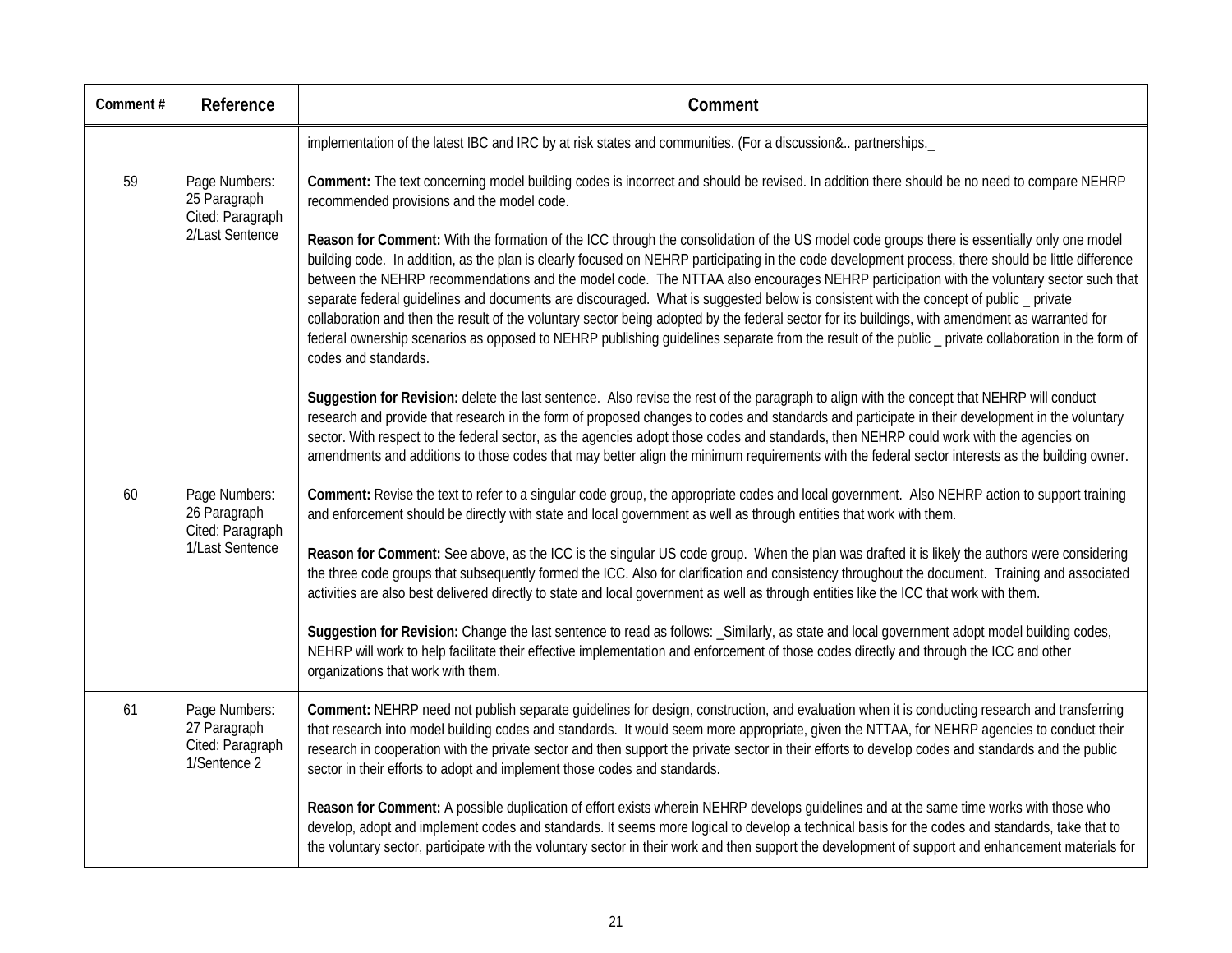| Comment# | Reference                                                     | Comment                                                                                                                                                                                                                                                                                                                                                                                                                                                                                                                                                                                                                                                                                                                                                                                                                                      |
|----------|---------------------------------------------------------------|----------------------------------------------------------------------------------------------------------------------------------------------------------------------------------------------------------------------------------------------------------------------------------------------------------------------------------------------------------------------------------------------------------------------------------------------------------------------------------------------------------------------------------------------------------------------------------------------------------------------------------------------------------------------------------------------------------------------------------------------------------------------------------------------------------------------------------------------|
|          |                                                               | those codes and standards with others in the public and private sectors.                                                                                                                                                                                                                                                                                                                                                                                                                                                                                                                                                                                                                                                                                                                                                                     |
|          |                                                               | Suggestion for Revision: Change the paragraph to reflect the approach of collaboration with others in the public and private sector to yield one<br>set of codes, standards and guidelines and support materials instead of working with the codes and standards entities and then concurrently<br>developing separate and possibly duplicative guidelines. If NEHRP has recommendations that are not adopted into codes and standards then<br>NEHRP can and should communicate them to adopting entities for their consideration but not in the form of separate guidelines.                                                                                                                                                                                                                                                                |
| 62       | Page Numbers:<br>27 Paragraph                                 | Comment: The statement about codes and standards is incorrect.                                                                                                                                                                                                                                                                                                                                                                                                                                                                                                                                                                                                                                                                                                                                                                               |
|          | Cited: Item 1 First<br>Paragraph                              | Reason for Comment: Actions that have occurred since the current plan was issued render the text inaccurate. The trend toward unified codes<br>throughout the US has been underway for some time. Most recently the three founders of the ICC fully consolidated as the ICC and there is now<br>one set of nationally recognized model building codes in the US. Virtually all federal, state and local agencies adopting codes have adopted the<br>ICC Codes. The statement that _these codes are replacing the three regionally based model codes_ is misleading, as only the ICC Codes have<br>been utilized in updating or replacing those three codes. NFPA does not replace those codes and should not be mentioned.                                                                                                                   |
|          |                                                               | Suggestion for Revision: Revise the paragraph to read as follows: _NEHRP supports the development and regular periodic maintenance of<br>model building codes and relevant reference standards.  The basis for all but a handful of federal, state<br>and local building regulatory provisions is the International Codes developed by the International Code Council. Those ICC codes embody<br>reference standards such as those developed by ASCE, ASTM, ASHRAE, NFPA, UL and others. These codes replace & and have been adopted<br>and implemented throughout the nation (see www.iccsafe.org for relevant federal, state and local adoption information). The NEHRP& for new and<br>existing buildings. FEMA is∈ the ICC Codes and relevant reference standards&. between the model code and reference standards and the&<br>agencies. |
| 63       | Page Numbers:<br>28 Paragraph<br>Cited: Item 2<br>Paragraph 1 | Comment: NEHRP R&D is noted as providing a technical basis for improved design, construction, evaluation, and upgrade guidelines and pre-<br>standards. This would appear to conflict with the NEHRP effort to help with the upgrading of codes and standards, and does not track with the first<br>bullet under item two. NEHRP should more effectively coordinate its work with the private sector and others in the public sector leading to<br>development of codes and standards.                                                                                                                                                                                                                                                                                                                                                       |
|          |                                                               | Reason for Comment: Eliminate duplication, track with the NTTAA and foster collaboration.                                                                                                                                                                                                                                                                                                                                                                                                                                                                                                                                                                                                                                                                                                                                                    |
|          |                                                               | Suggestion for Revision: Revise the first sentence and add a new second sentence as follows: _NEHRP currently supports& for improvements<br>and enhancements to model codes and standards that form the basis for requirements that govern the design and construction of buildings.<br>NEHRP also uses the results of that program to provide the technical basis for & pre-standards for lifelines.                                                                                                                                                                                                                                                                                                                                                                                                                                        |
| 64       | Page Numbers:<br>29 Paragraph<br>Cited: Item 3 First          | Comment: The activities related to the NEHRP guidelines and commentary are directed at immediate use by practicing engineers but the objective<br>is focused on improving seismic standards and codes. To some degree these are mutually exclusive and more importantly the latter conflicts with<br>objective one under goal B.                                                                                                                                                                                                                                                                                                                                                                                                                                                                                                             |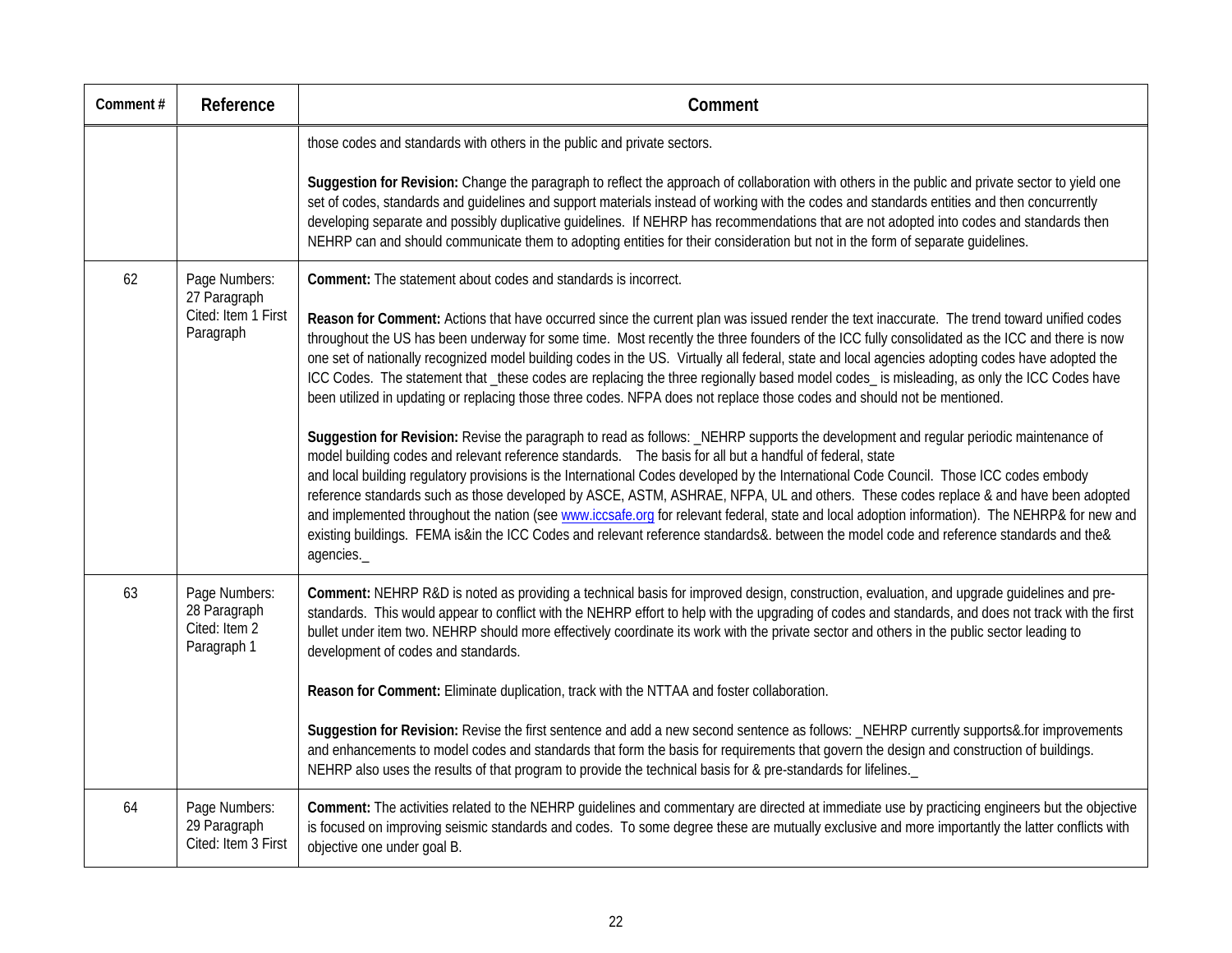| Comment# | Reference                                                                    | Comment                                                                                                                                                                                                                                                                                                                                                                                                                                                                                                                                                                                                                                                                                                                                                                                                                                                                                                                |
|----------|------------------------------------------------------------------------------|------------------------------------------------------------------------------------------------------------------------------------------------------------------------------------------------------------------------------------------------------------------------------------------------------------------------------------------------------------------------------------------------------------------------------------------------------------------------------------------------------------------------------------------------------------------------------------------------------------------------------------------------------------------------------------------------------------------------------------------------------------------------------------------------------------------------------------------------------------------------------------------------------------------------|
|          | Paragraph                                                                    | Reason for Comment: The development of research and guidance and transfer of that information into codes and standards is one way of<br>achieving better building design and construction. The transfer of that information into guidelines, recommended practices and similar criteria is<br>another that may transcend minimum codes and standards. In both cases commentary and supporting information is needed to facilitate<br>implementation. The plan seems to mix and match codes, standards, guidelines, etc. and should do a better job identifying the separate and<br>distinct ways to transfer the information generated concerning better buildings and tailor the information transferred to the various user audiences.<br>Suggestion for Revision: Consider making objective one focus on codes and standards and objective three on improvement in design and<br>construction practice beyond code. |
| 65       | Page Numbers:<br>30 Paragraph<br>Cited: Paragraph                            | Comment: It is likely that the NEHRP quidelines are now not the first of their kind as much has transpired since the plan was written.<br>Reason for Comment: If the guidelines and other research has been effectively transferred to into codes, standards and practice as envisioned by<br>the plan then in a revision to the plan there should be no need to present what is in the paragraph, but instead focus in the plan on how additional<br>research can be transferred.<br>Suggestion for Revision: Update the paragraph to address what is planned for the next 5 years, which in this case should be continuing to<br>transfer the results of research and field investigations to guidelines to improve design practice.                                                                                                                                                                                 |
| 66       | Page Numbers:<br>35 Paragraph<br>Cited: Paragraph<br>1/Sentence <sub>2</sub> | Comment: There is likely further generation mapping that has been used in updates to the IBC.<br>Reason for Comment: Time has transpired since the last plan was developed.<br>Suggestion for Revision: Change the 2nd sentence as follows: _The latest generation of these maps has been incorporated into the 2006<br>International Building Code and as a result of the widespread adoption of the IBC throughout the US, the information is used by building designers<br>and regulator authorities. The information is also used&.clients._ Also add a sentence as follows: _As this information is updated and enhanced it<br>will be taken to the voluntary sector codes and standards organizations for their consideration in updating their documents, consistent with other<br>objectives in the plan.                                                                                                      |
| 67       | Page Numbers:<br>35 Paragraph<br>Cited: Paragraph<br>3                       | Comment: NEHRP should transfer the concept of urban seismic hazard mapping to more state and local governments.<br>Reason for Comment: The concept of urban seismic hazard mapping has significant value to local government in adapting a model building code<br>to better address their unique needs. It is assumed that since the plan was developed that the three test areas have been conducted and work is<br>ready to take the concept national.<br>Suggestion for Revision: Include a sentence or two that describe how NEHRP will take the concept of urban seismic hazard mapping national to<br>key state and local government agencies through their code adoption and zoning application processes.                                                                                                                                                                                                      |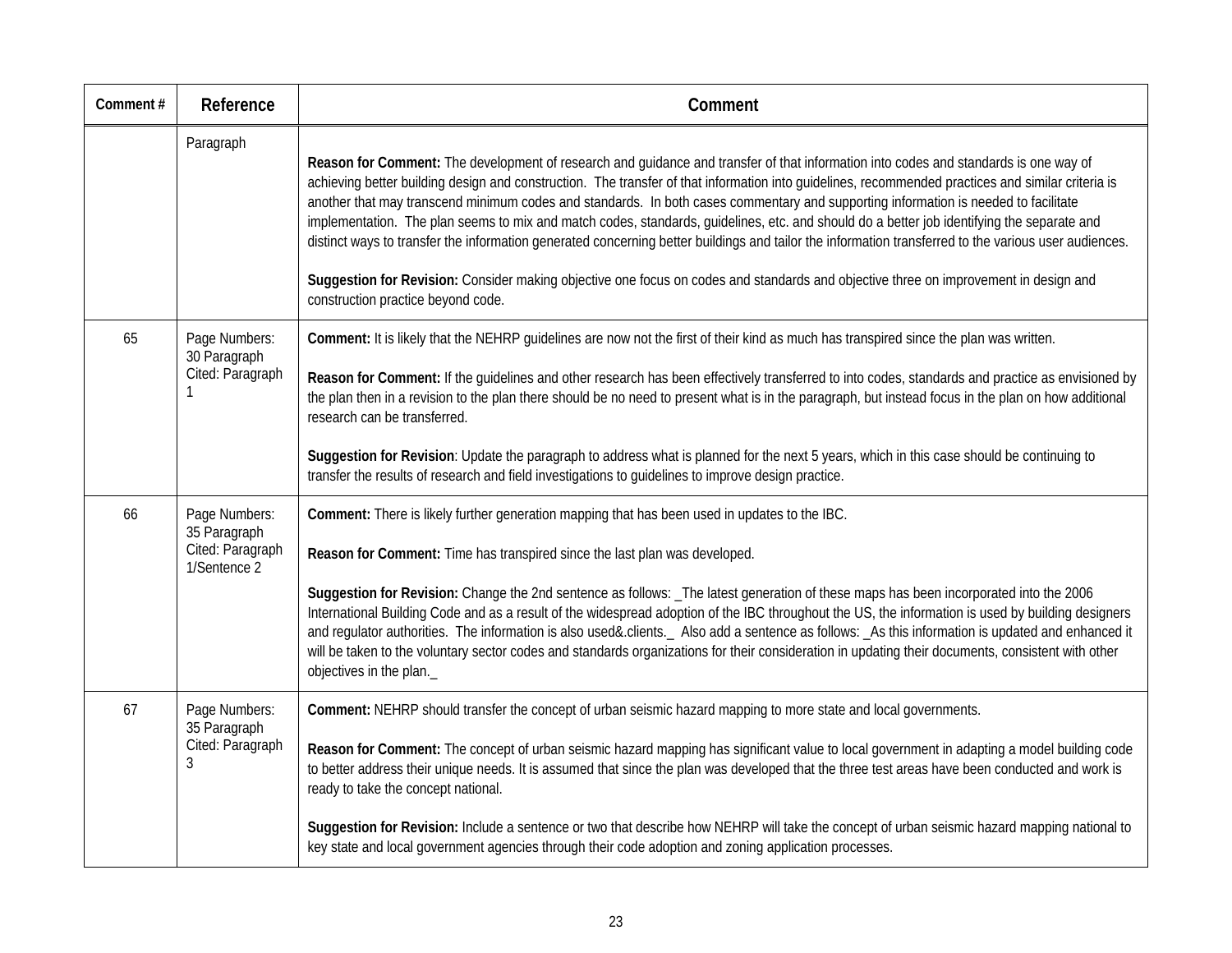| Comment# | Reference                                                            | Comment                                                                                                                                                                                                                                                                                                                                                                                                                                                                                                         |
|----------|----------------------------------------------------------------------|-----------------------------------------------------------------------------------------------------------------------------------------------------------------------------------------------------------------------------------------------------------------------------------------------------------------------------------------------------------------------------------------------------------------------------------------------------------------------------------------------------------------|
| 68       | Page Numbers:<br>45 Paragraph<br>Cited: Paragraph                    | Comment: Change the paragraph to focus on the ability to use NEES as a prediction method to validate compliance with performance based<br>codes.                                                                                                                                                                                                                                                                                                                                                                |
|          |                                                                      | Reason for Comment: Simulation research on NEES should be at a point where it could provide a basis for determining and validating compliance<br>with building code criteria focused on earthquake resistance.                                                                                                                                                                                                                                                                                                  |
|          |                                                                      | Suggestion for Revision: Consider changing the text or adding new text that provides for activity to use NEES as a tool to model building<br>performance and validate compliance with building codes and standards.                                                                                                                                                                                                                                                                                             |
| 69       | Page Numbers:<br>50-53                                               | Comment: Update the resultant tables of objectives under the goals as suggested in the comments provided on specific goals and objectives.                                                                                                                                                                                                                                                                                                                                                                      |
|          |                                                                      | <b>Reason for Comment:</b>                                                                                                                                                                                                                                                                                                                                                                                                                                                                                      |
|          |                                                                      | <b>Suggestion for Revision:</b>                                                                                                                                                                                                                                                                                                                                                                                                                                                                                 |
| 70       | Page Numbers:<br>56 Paragraph<br>Cited: Paragraph                    | Comment: The statement that _There currently exists a fundamental disconnect in that there is not a clear link for research results to be<br>incorporated into codes and standards development and implementation activities_ is incorrect.                                                                                                                                                                                                                                                                     |
|          |                                                                      | Reason for Comment: The ICC code development process and all standards development processes are open and available at any time for<br>submission of change to existing documents and material for new documents. The NTTAA further encourages federal participation in these<br>processes. Federal agencies cannot assume that private sector or other public sector interests will take the published results of their research and<br>develop and integrate them into ongoing codes and standards processes. |
|          |                                                                      | Interestingly if the disconnect exists then it is a self admission that the activities in the plan to transfer the results of research to codes and<br>standards has been a failure. Federal agencies that conduct research and investigations are the experts in their work and they need to work hand<br>in hand with those who can _translate_ their efforts into effective codes and standards criteria.                                                                                                    |
|          |                                                                      | Suggestion for Revision: Revise the 2nd sentence to more accurately reflect the current situation. If the decision is made to not change the<br>sentence then the plan needs to be revisited and reinforced with respect to needed activities to address any disconnect.                                                                                                                                                                                                                                        |
| 71       | Page Numbers:<br>56 Paragraph<br>Cited: Paragraph<br>1/Last Sentence | Comment: Is an-ad hoc working group of NEHRP best equipped to address information transfer and coordination related to codes and standards?                                                                                                                                                                                                                                                                                                                                                                     |
|          |                                                                      | Reason for Comment: Based on the comment about their being a disconnect between research and codes, standards, and practices it is believed<br>that the NEHRP agencies are not fully conversant on the most effective ways to secure changes to codes and standards and affect their adoption<br>and implementation.                                                                                                                                                                                            |
|          |                                                                      | Suggestion for Revision: Add private sector entities and state and local government to the ad hoc working group with NEHRP agencies.                                                                                                                                                                                                                                                                                                                                                                            |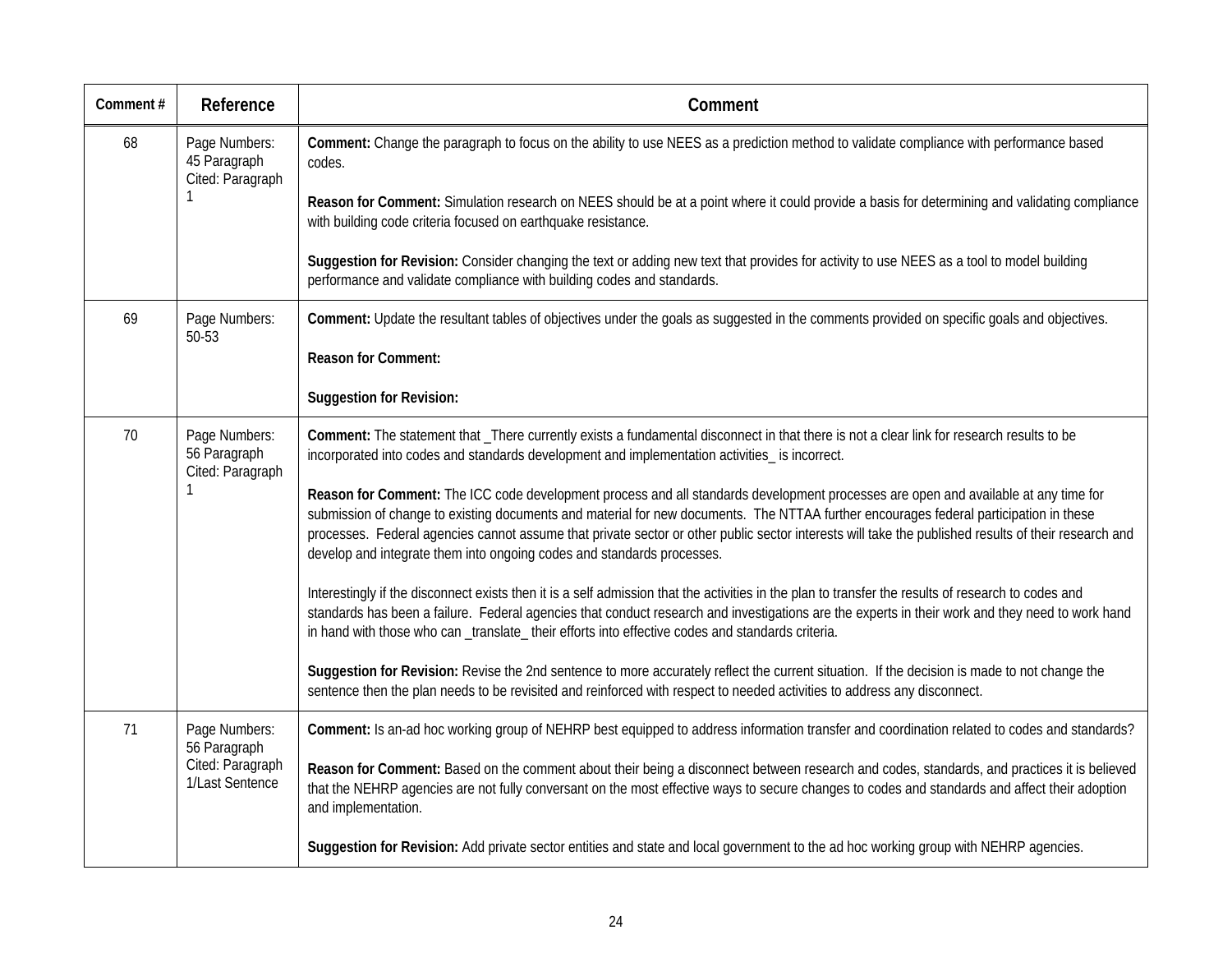| Comment# | Reference                                                              | Comment                                                                                                                                                                                                                                                                                                                                                                                                                                                                                                                                                                                                                                                                                                                                                                                                                                                                                                                                                                                                                                                                                                                                                                                                                                                                                                                                                                                                                                                                                                                                                                                                                                                                                                                                                                                                                                                                                                                                                                                                                                                                                                                                                                                                                                                                                                                                                                                                                                                                                                                                                                                                                                                                                                                                                                                                                                                                                                                               |
|----------|------------------------------------------------------------------------|---------------------------------------------------------------------------------------------------------------------------------------------------------------------------------------------------------------------------------------------------------------------------------------------------------------------------------------------------------------------------------------------------------------------------------------------------------------------------------------------------------------------------------------------------------------------------------------------------------------------------------------------------------------------------------------------------------------------------------------------------------------------------------------------------------------------------------------------------------------------------------------------------------------------------------------------------------------------------------------------------------------------------------------------------------------------------------------------------------------------------------------------------------------------------------------------------------------------------------------------------------------------------------------------------------------------------------------------------------------------------------------------------------------------------------------------------------------------------------------------------------------------------------------------------------------------------------------------------------------------------------------------------------------------------------------------------------------------------------------------------------------------------------------------------------------------------------------------------------------------------------------------------------------------------------------------------------------------------------------------------------------------------------------------------------------------------------------------------------------------------------------------------------------------------------------------------------------------------------------------------------------------------------------------------------------------------------------------------------------------------------------------------------------------------------------------------------------------------------------------------------------------------------------------------------------------------------------------------------------------------------------------------------------------------------------------------------------------------------------------------------------------------------------------------------------------------------------------------------------------------------------------------------------------------------------|
| 72       | Page Numbers:<br>$17-20$<br>Paragraph Cited:<br>Broad Program<br>Goals | Comment: The NEHRP effort has done an admirable job in educating society about Earthquake Hazards. As a result the ability to see the risks<br>around us has improved greatly.<br>What still needs work is to better integrate this understanding into our day to day economy. The subsequent comments generally aimed at<br>stimulating action to improve this understanding. If we consider that at some level we are all investors then we seek to invest in are good risks with<br>favorable rates of return. Promisingly NEHRPs products to date have encourage innovative financial solutions to mitigate hazards_yet there is<br>more work to be done, namely develop indicators that will encourage financial markets to devote more resources into preventative measures.<br>This comment is in reference to the Broad Program Goals (pp17-20). The stated goals of equal priority and mutual dependency are:<br>A. Develop effective practices and policies for earthquake loss-reduction and<br>accelerate their implementation<br>B. Improve techniques to reduce seismic vulnerability of facilities and systems<br>C. Improve seismic hazard identification and risk-assessment methods and their use<br>D. Improve the understanding of earthquakes and their effects<br>Comment on the above:<br>Goal A _ To support those who adopt policy and practices provide guidance to integrate earthquake hazard reduction into all stages of project<br>development. Implementation can be accelerated by clarifying funding. The stages referred to<br>are: concept, advanced planning, type-selection, preliminary design, detailed design, construction, asset management/maintenance, rehabilitation,<br>retirement.<br>Funding refers to sources of money to realize the NEHRP goals, these could be existing sources that require a clarification of expected<br>deliverables or new funding sources.<br>Goal B _ Technique improvement should be targeted and be useful to practitioners of the various disciplines and stakeholders in all stages of<br>project development.<br>Since the challenges are varied and evolving it would seem to be advantageous to encourage development of alternate types of structural systems<br>and design philosophies. _Structural systems_, as it is used above, refers to isolation and dissipation devices. Alternate design philosophies refer<br>to capacity design on an element level and a facility level.<br>Goal C _ With respect to local risk assessment, improve understanding of maintenance impact on the reliability of mitigation efforts and hence<br>reliability of risk assessment.<br>Goal D _ With respect to understating effects of an earthquake, improve understanding of repair and retrofit behavior<br>Reason for Comment: It should be acknowledged that basic educational efforts have made great progress and that the Broad Program Goals can |
|          |                                                                        | be better realized if NEHRP products that clarify risk definition on the capacity side of the equation are advanced.                                                                                                                                                                                                                                                                                                                                                                                                                                                                                                                                                                                                                                                                                                                                                                                                                                                                                                                                                                                                                                                                                                                                                                                                                                                                                                                                                                                                                                                                                                                                                                                                                                                                                                                                                                                                                                                                                                                                                                                                                                                                                                                                                                                                                                                                                                                                                                                                                                                                                                                                                                                                                                                                                                                                                                                                                  |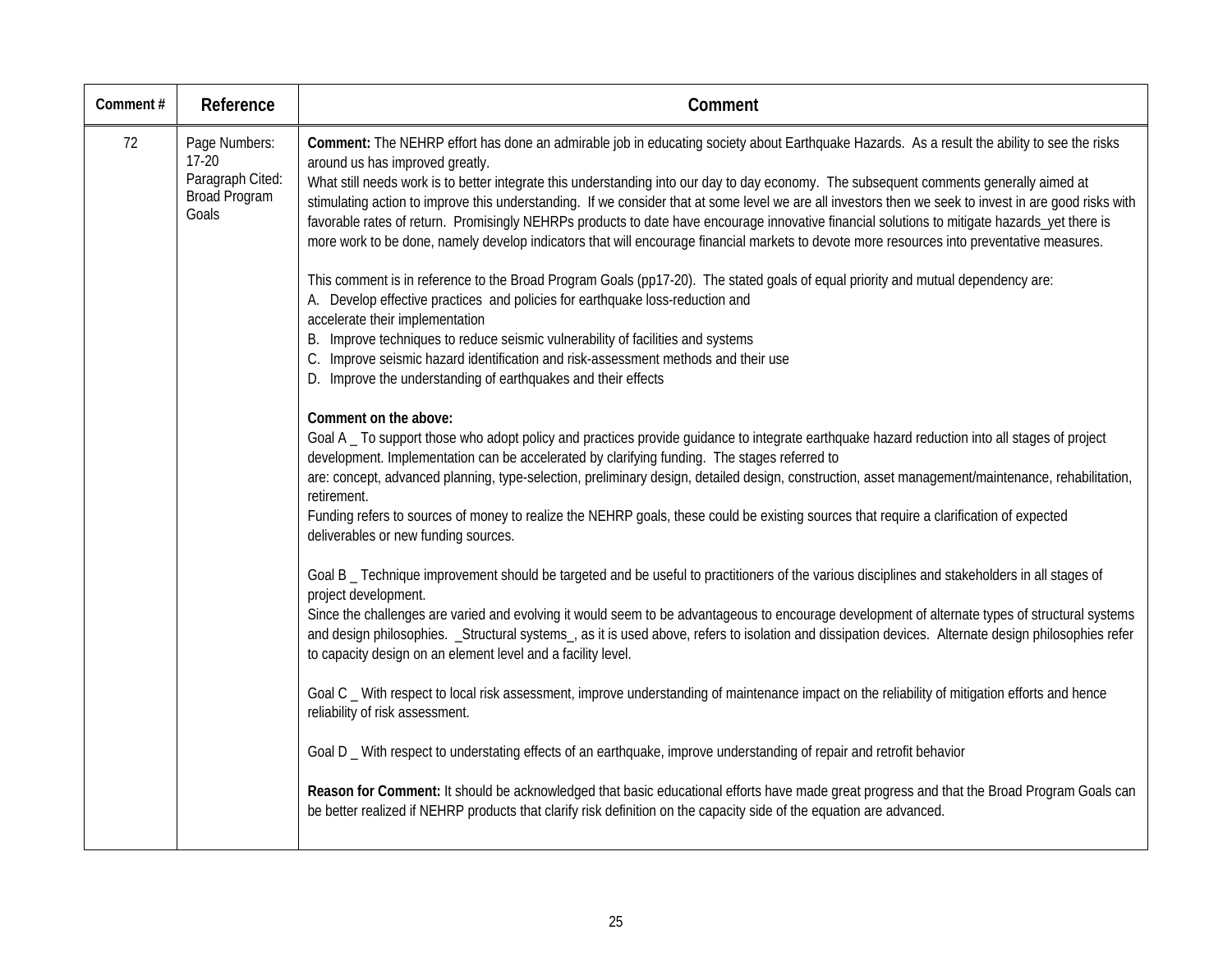| Comment# | Reference                                                                                                               | Comment                                                                                                                                                                                                                                                                                                                                                                                                                                                                                                                                                                                                                                                                                                                                                                                                                                                                                                                                                                                                                                                                                                                                                                                                                                                                                                                         |
|----------|-------------------------------------------------------------------------------------------------------------------------|---------------------------------------------------------------------------------------------------------------------------------------------------------------------------------------------------------------------------------------------------------------------------------------------------------------------------------------------------------------------------------------------------------------------------------------------------------------------------------------------------------------------------------------------------------------------------------------------------------------------------------------------------------------------------------------------------------------------------------------------------------------------------------------------------------------------------------------------------------------------------------------------------------------------------------------------------------------------------------------------------------------------------------------------------------------------------------------------------------------------------------------------------------------------------------------------------------------------------------------------------------------------------------------------------------------------------------|
|          |                                                                                                                         | <b>Suggestion for Revision:</b>                                                                                                                                                                                                                                                                                                                                                                                                                                                                                                                                                                                                                                                                                                                                                                                                                                                                                                                                                                                                                                                                                                                                                                                                                                                                                                 |
| 73       | Page Numbers:<br>Program Value<br><b>Added Synergies</b><br>Paragraph Cited:<br>Program Value<br><b>Added Synergies</b> | Comment: Program Value Added Synergies<br>NEHRP's Plan runs across all disciplines that seek achieving the common goal of providing infrastructure for a resilient economy.<br>The Plan would benefit from explicit efforts to further understanding of the challenges facing those tasked with implementing NEHRP's goals. This<br>does not refer to the cost of implementing the NEHRP strategic plan itself but the cost faced by the implementation of the products, or goals of the<br>plan.<br>This understanding could be translated into realization strategies on many levels: planning (land-use and concept), design (model codes),<br>construction (performance specifications), maintenance (reliability indicators), post event recovery (reliability indicators, economic impact<br>mitigation) and retirement (economic impact mitigation).<br>Reason for Comment: NEHRP document seems by implication weighted towards a rehabilitation mindset and in my mind needs to address the<br>challenges in creating new infrastructure--where model codes are but one tool in the decision making process and only very influential at certain<br>stages of project development. In order to develop other tools opportunities to develop "Value Added Synergies" must be seized.<br><b>Suggestion for Revision:</b> |
| 74       | Page Numbers:<br>pages 11-15<br>Paragraph Cited:<br>Future<br>Challenges,<br>Opportunities and<br>Priorities            | Comment: Comment pertains to section Future Challenges, Opportunities and Priorities (pp11-15), where the Stated Challenges are:<br>- Understanding performance of structural systems<br>- Designing structures to explicitly reduce financial loss<br>- Improving the effectiveness of earthquake risk mitigation efforts through utilization of both existing and new research in the social, behavioral and<br>economic sciences<br>Comment:<br>To meet these challenges sustainably, a more straightforward approach to financing is needed. Part of developing such an approach is the<br>creation of a larger and more flexible funding pool. Creation of this resource is dependent on the _collateral_that can be provided by the disciplines<br>that create, maintain and retire infrastructure. _Collateral_as it is being referred to, is not a physical asset, but rather reliable indices that define<br>risk_and hence the ability to repay loans used to create, rehabilitate, maintain and retire infrastructure in hazardous areas.<br>As a result, I would add the list of challenges:<br>- Expand knowledge of financial solutions, instruments, partnerships, etc.                                                                                                                                          |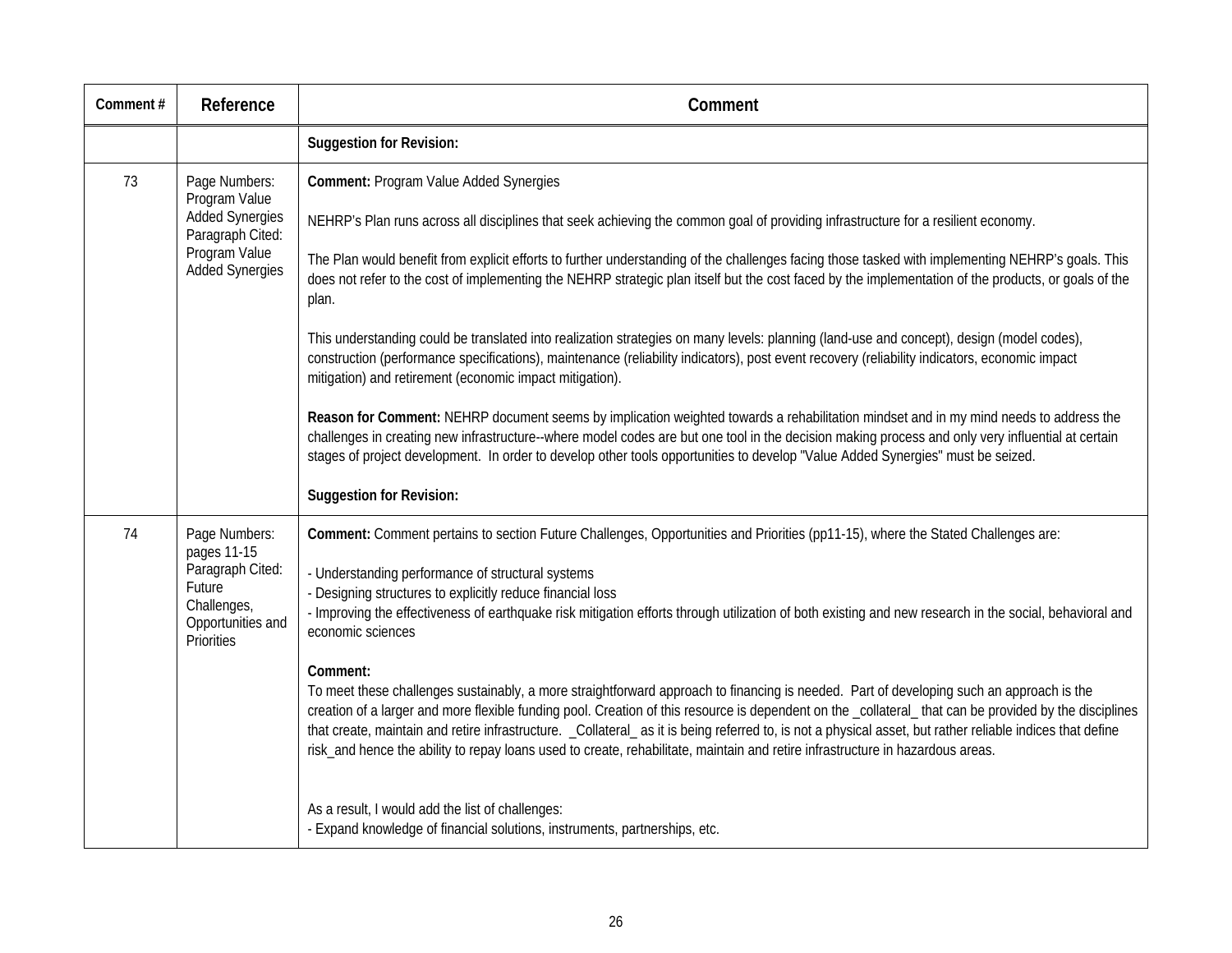| Comment# | Reference | Comment                                                                                                                                                                                                                                                                                                                                                                                                                                                                                                                                                                                                                            |
|----------|-----------|------------------------------------------------------------------------------------------------------------------------------------------------------------------------------------------------------------------------------------------------------------------------------------------------------------------------------------------------------------------------------------------------------------------------------------------------------------------------------------------------------------------------------------------------------------------------------------------------------------------------------------|
|          |           | - Expand knowledge of post-event repairs<br>- Expand understanding of relative impact on performance of variables other than model codes. These include consideration of earthquake at early<br>stages of project development, maintenance, disaster management plan, etc                                                                                                                                                                                                                                                                                                                                                          |
|          |           | With respect to the Stated Opportunities in the following NEHRP proposed activities or growth areas:<br>- Real-Time Seismic Monitoring and Reports of Ground Motion Intensities<br>- Prediction of Strong Ground Motion and Its Effect on Structures<br>- Earthquake Engineering Simulation and Testing<br>- Performance-Based Seismic Design<br>- Monitoring of Strain and Physical Properties within and Across Active Fault Zones<br>- Improved use of Social Sciences to More Effectively Mitigate Earthquake Risks                                                                                                            |
|          |           | Comment:<br>Opportunities that need to be explicitly seized:<br>- Study the lessons learned in the Catastrophic Bond Market (CAT), Municipal Bond Market (MUNI) and Public Private Partnerships and use these<br>to temper the performance goals being developed for the nascent Performance Based Design Practice.                                                                                                                                                                                                                                                                                                                |
|          |           | - Take advantage of maturing isolation and energy dissipation device market in<br>stimulating a new dynamic infrastructure paradigm                                                                                                                                                                                                                                                                                                                                                                                                                                                                                                |
|          |           | I would suggest adding another area of growth. I will refer to this as I do in practice, Dynamic Infrastructure Design (DID). DID would be a new<br>paradigm namely, design for movement, flexible use, post-event recovery and managed retirement. The base assumption of this philosophy is that<br>the design concept will seek to manage the challenges presented during the life-cycle of the structure beyond the model code provisions applied in<br>detailed design. DID would not be codified but instead is a product of collaborated land-use planning, architectural planning and engineering<br>performance planning. |
|          |           | <b>Comment on Priorities</b><br>Given the realities of implementing the Alfred E. Alquist Seismic Safety Act of 1983 and the subsequent amendment, Senate Bill 1953 (SB1953) in<br>the State of California, which have stated performance goals, it seems to be of paramount importance to develop better ways to realize NEHRP_s<br>goals.                                                                                                                                                                                                                                                                                        |
|          |           | Priority should be given to find ways to:<br>- Meet the Financial Challenges<br>- Develop Dynamic Infrastructure Paradigm                                                                                                                                                                                                                                                                                                                                                                                                                                                                                                          |
|          |           | Reason for Comment: Reason for comment on these three areas is that the current NEHRP document does not respond to the implementation                                                                                                                                                                                                                                                                                                                                                                                                                                                                                              |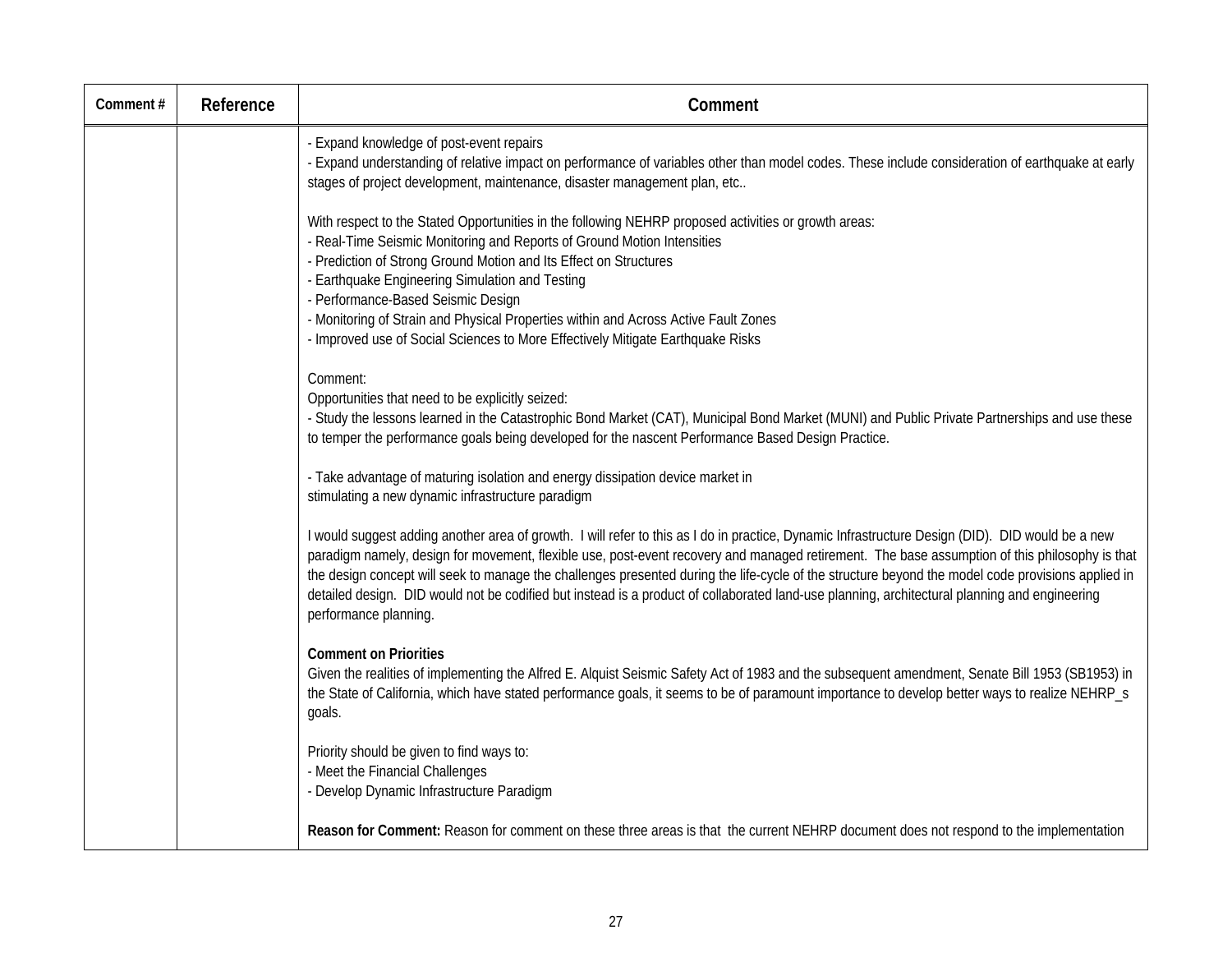| Comment# | Reference                                                                                                                                                                                        | Comment                                                                                                                                                                                                                                                                                                                                                                                                                                                                                                                                                                                                                                                                                                                                                                                                                                                                                                                                                                                                                                                                                                                                                                                                                                                                                                                                                                                                                                                                                                                                                                                                                                                                                                                                                                                                                                                              |
|----------|--------------------------------------------------------------------------------------------------------------------------------------------------------------------------------------------------|----------------------------------------------------------------------------------------------------------------------------------------------------------------------------------------------------------------------------------------------------------------------------------------------------------------------------------------------------------------------------------------------------------------------------------------------------------------------------------------------------------------------------------------------------------------------------------------------------------------------------------------------------------------------------------------------------------------------------------------------------------------------------------------------------------------------------------------------------------------------------------------------------------------------------------------------------------------------------------------------------------------------------------------------------------------------------------------------------------------------------------------------------------------------------------------------------------------------------------------------------------------------------------------------------------------------------------------------------------------------------------------------------------------------------------------------------------------------------------------------------------------------------------------------------------------------------------------------------------------------------------------------------------------------------------------------------------------------------------------------------------------------------------------------------------------------------------------------------------------------|
|          |                                                                                                                                                                                                  | obstacles currently existing in California. Interaction and study of this experience would be of national if not interantional value in the overall effort of<br>better integrating seismic safety into our day-to-day economy.                                                                                                                                                                                                                                                                                                                                                                                                                                                                                                                                                                                                                                                                                                                                                                                                                                                                                                                                                                                                                                                                                                                                                                                                                                                                                                                                                                                                                                                                                                                                                                                                                                      |
|          |                                                                                                                                                                                                  | <b>Suggestion for Revision:</b>                                                                                                                                                                                                                                                                                                                                                                                                                                                                                                                                                                                                                                                                                                                                                                                                                                                                                                                                                                                                                                                                                                                                                                                                                                                                                                                                                                                                                                                                                                                                                                                                                                                                                                                                                                                                                                      |
| 75       | Page Numbers: 1,<br>2, 8, 9, 17, 21, 33,<br>and 34<br>Paragraph Cited:                                                                                                                           | Comment:<br>1. There is a need for better dissemination and explanations of information and products provided by NEHRP. Problems exist in disseminating and<br>understanding NERP information and products. These include:                                                                                                                                                                                                                                                                                                                                                                                                                                                                                                                                                                                                                                                                                                                                                                                                                                                                                                                                                                                                                                                                                                                                                                                                                                                                                                                                                                                                                                                                                                                                                                                                                                           |
|          | Paragraph/Sente<br>nce: Page 1:<br>paragraph 2/last<br>sentence<br>Page 1:<br>paragraph 3/goal<br>C<br>Page 2:<br>paragraph 3/joint<br>action and<br>interagency<br>coordination<br>(information | a. Confusion about the national seismic hazard maps. The USGS produces a series of hazard curves at grid points across the US through the<br>national hazard mapping program (http://earthquake.usgs.gov/research/hazmaps/products_data/2002/hazcurve.php), and publishes only three<br>maps (only three points on the curves), i.e., the ground motion with 500-, 1,000-, and 2,500-year return periods (equivalent to 10, 5, and 2 % PE in<br>50 years). In other words, the three maps (ground motions with 500-, 1,000-, and 2,500-year return periods) are just three out of an infinite number<br>of possibilities that are being produced by the USGS. There could be ground motion maps with 100, 5,000, or any number between 100 and<br>100,000 years of return period. Therefore, all the points on the hazard curves or hazard maps with 10 %, 5 %, 2 %, or other PE produced by the<br>USGS are equally valid. Unfortunately, only three maps (10, 5, 2 % PE maps) are published and are mistakenly treated as the only maps possible<br>for policy considerations. This confusion has led the users to believe there are only three maps (10 %, 5 %, and 2 %) possible. The other equally<br>valid map possibilities are not utilized, discussed, or described; they are ignored. This confusion has also caused great difficulty in selecting an<br>appropriate hazard level for minimizing seismic risk in the New Madrid area in particular. These were evidenced by the facts that many<br>communities have chosen alternative hazard levels other than the national standard (ground motion with 2% PE in 50 years). For example,<br>Memphis and Shelby County has chosen the ground motion with 10% PE in 50 years for building design.<br>Kentucky has chosen the ground motion with 5% PE in 50 years for building design in western Kentucky. |
|          | dissemination,<br>coordination with<br>external<br>stakeholders)<br>Page 8:<br>paragraph<br>2/sentences1-2                                                                                       | b. Confusion between the seismic hazard maps and the design maps. The seismic hazard maps and design maps are fundamentally different. The<br>seismic hazard maps were produced by the USGS, while the design maps were produced by the Building Seismic Safety Council (BSSC) through<br>FEMA. The hazard maps produced by the USGS should be infinite, but only three (10 %, 5 %, and 2 %/50) were published. The BSSC selected the<br>2 %/50 hazard maps as the bases for reasons that are not clearly specified or easy to find. Although the seismic design maps were based on the<br>national seismic hazard maps (2 %/50), they were produced according to a set of rules established by the BSSC. This confusion may lead to a de-<br>facto policy setting by the USGS.                                                                                                                                                                                                                                                                                                                                                                                                                                                                                                                                                                                                                                                                                                                                                                                                                                                                                                                                                                                                                                                                                      |
|          | Page 9: Example<br>of NEHRP<br>Coordination:<br>State-of-the Art<br><b>Building Codes</b>                                                                                                        | c. What is the ground motion with 2%/50? Is it hazard or risk? The concepts of seismic hazard and risk are fundamentally different. They need to<br>be defined clearly defined public policy is made based on the risk, not the hazard. This confusion causes problems. In the New Madrid Seismic<br>Zone (NMSZ), there is about 10% PE that a large earthquake (similar to the 1811-1812 events of about M7.5) could occur in the next 50 years<br>(http://egint.cr.usgs.gov/eq-men/html/newegprob-06.html). However, ground motions with 10%, 5%, 2% PE have been produced. It does not make<br>good sense that there is about 10% PE of an M7.5 earthquake in the next 50 years, while policy decisions are being based on ground motion with                                                                                                                                                                                                                                                                                                                                                                                                                                                                                                                                                                                                                                                                                                                                                                                                                                                                                                                                                                                                                                                                                                                     |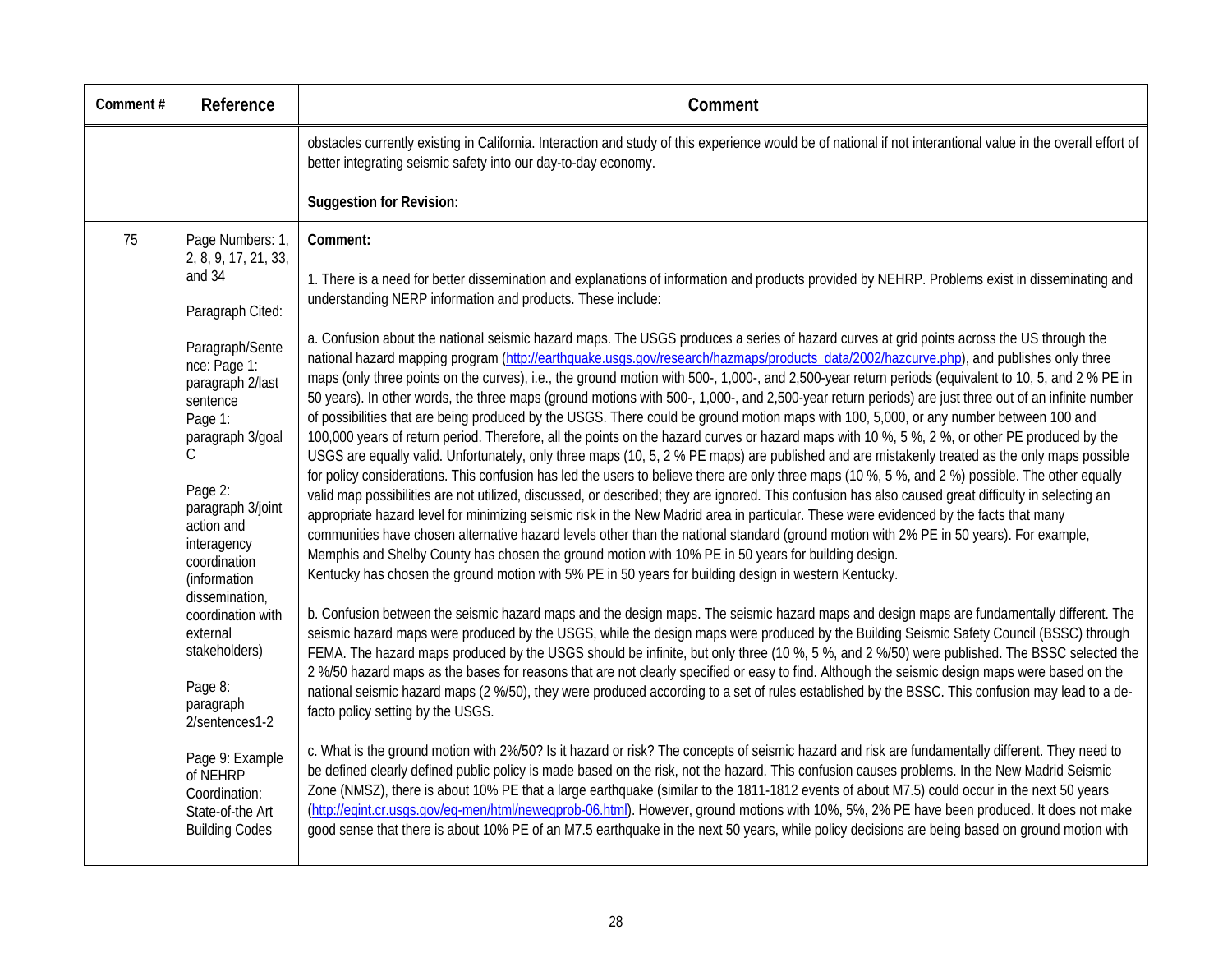| Comment# | Reference                                                                                    | Comment                                                                                                                                                                                                                                                                                                                                                                                                                                                                                                                                                                                                                                                                                                                                                                                                                                                                                                                                                                                                                                                                                                                                                                                                                                                                                                                                                                                                                                              |
|----------|----------------------------------------------------------------------------------------------|------------------------------------------------------------------------------------------------------------------------------------------------------------------------------------------------------------------------------------------------------------------------------------------------------------------------------------------------------------------------------------------------------------------------------------------------------------------------------------------------------------------------------------------------------------------------------------------------------------------------------------------------------------------------------------------------------------------------------------------------------------------------------------------------------------------------------------------------------------------------------------------------------------------------------------------------------------------------------------------------------------------------------------------------------------------------------------------------------------------------------------------------------------------------------------------------------------------------------------------------------------------------------------------------------------------------------------------------------------------------------------------------------------------------------------------------------|
|          | Page 17: Goal C                                                                              | 2%/50. There should be consistency and clear explanations.                                                                                                                                                                                                                                                                                                                                                                                                                                                                                                                                                                                                                                                                                                                                                                                                                                                                                                                                                                                                                                                                                                                                                                                                                                                                                                                                                                                           |
|          | Page 19, 21, 33,<br>and 34: Objective<br>and<br>implementation of<br>Goal C                  | 2. Improve seismic hazard identification and risk assessment methods and their use (Goal C). Although PSHA has been widely used in seismic<br>hazard and risk assessments, there is a problem in the hazard calculation (i.e., equating the conditional exceedance probability of the ground-<br>motion attenuation relationship (a function) to the exceedance probability of the ground-motion uncertainty (a variable). This results in using the<br>ground-motion uncertainty (spatial distribution) to extrapolate occurrence of ground motion (temporal distribution) or so-called ergodic assumption,<br>in other words, using the ground-motion uncertainty to predict the occurrences of ground motion in the future. Prediction of ground motions that<br>could recur in millions of years is a ridiculous concept because we have no way of knowing what the tectonic regime would be in 1 million years.<br>What is known about geology and seismology in the NMSZ is that large earthquakes of about M7.5 recur about every 500 years in the past few<br>thousand years. PSHA could create ground motion events (earthquakes) with return periods of 1,000, 2,500, 10,000, etc. years from a single<br>earthquake of about M7.5 with a recurrence interval of 500 years, but this is the result of the problem in the hazard calculation. The methodologies<br>used for the hazard and risk assessments need to be thoroughly reviewed. |
|          |                                                                                              | 3. Coordination with external stakeholders. There is a need to greatly improve coordination with external stakeholders in states, communities and<br>federal agencies. The lack of coordination has hindered positive development of public policies to minimize seismic risk, particularly in the NMSZ<br>area. This is evidenced by the problems experienced during the adaptation of IBC and IRC in states and communities in the central US. There<br>were limited inputs from external stakeholders, particularly the inputs from the stakeholders in the communities where the impact is significant,<br>being considered in process to select the design ground motion level and standards.                                                                                                                                                                                                                                                                                                                                                                                                                                                                                                                                                                                                                                                                                                                                                   |
|          |                                                                                              | Reason for Comment: 2% in 50 map is overly conservative for the central US. The uncertainty in input parameters is very large. Predicted ground<br>motions are unrealistically large at distances away from the most active areas. Fictitious faluts are used to extend the influence of the NMSZ too far<br>from its defined locations. This causes problems for code authorities. Federal agencies use the maps as a red light-green light deciding factor<br>without understanding the uncertainties in the maps or realizing the need for design professionals. Groups in opposition to construction of such<br>things as landfills can site the 2% map as reason not to build. While seismic safety is very important, it must be augmented with explanations and<br>realistic outcomes to be useful in public policies.                                                                                                                                                                                                                                                                                                                                                                                                                                                                                                                                                                                                                        |
|          |                                                                                              | Suggestion for Revision: Abandon the 2% map as too conservative except possibly in the well defined areas of the NMSZ. Do not extrapolate the<br>influence of major earthquakes to the extend currently being done. If there is a 10 % chance in 50 years for a M7.5 earthquake then use the 10% in<br>50 years map for design as well.                                                                                                                                                                                                                                                                                                                                                                                                                                                                                                                                                                                                                                                                                                                                                                                                                                                                                                                                                                                                                                                                                                              |
| 76       | Page Numbers:<br>11<br>Paragraph Cited:<br>Figure 2 - Current<br>Funding 20%<br>FEMA 2% NIST | Comment: Based on the Figure 2 funding diagram and general description of each agency's roles and responsibilities on p.7-8, the NEHRP<br>program is currently skewed toward understanding earthquakes, instrumentation, public awareness programs and advanced warning systems<br>based on monitoring. This is important and takes into consideration the demand side of the equation in earthquake engineering. However, based<br>on the same funding chart, the capacity side of the equation appears to have substantially less funding, with only 2% funding from NIST. NIST<br>participation is essential in forming the basis of performance based design procedures to understand existing infrastructure capacity and<br>developing new guidelines for new facilities.                                                                                                                                                                                                                                                                                                                                                                                                                                                                                                                                                                                                                                                                      |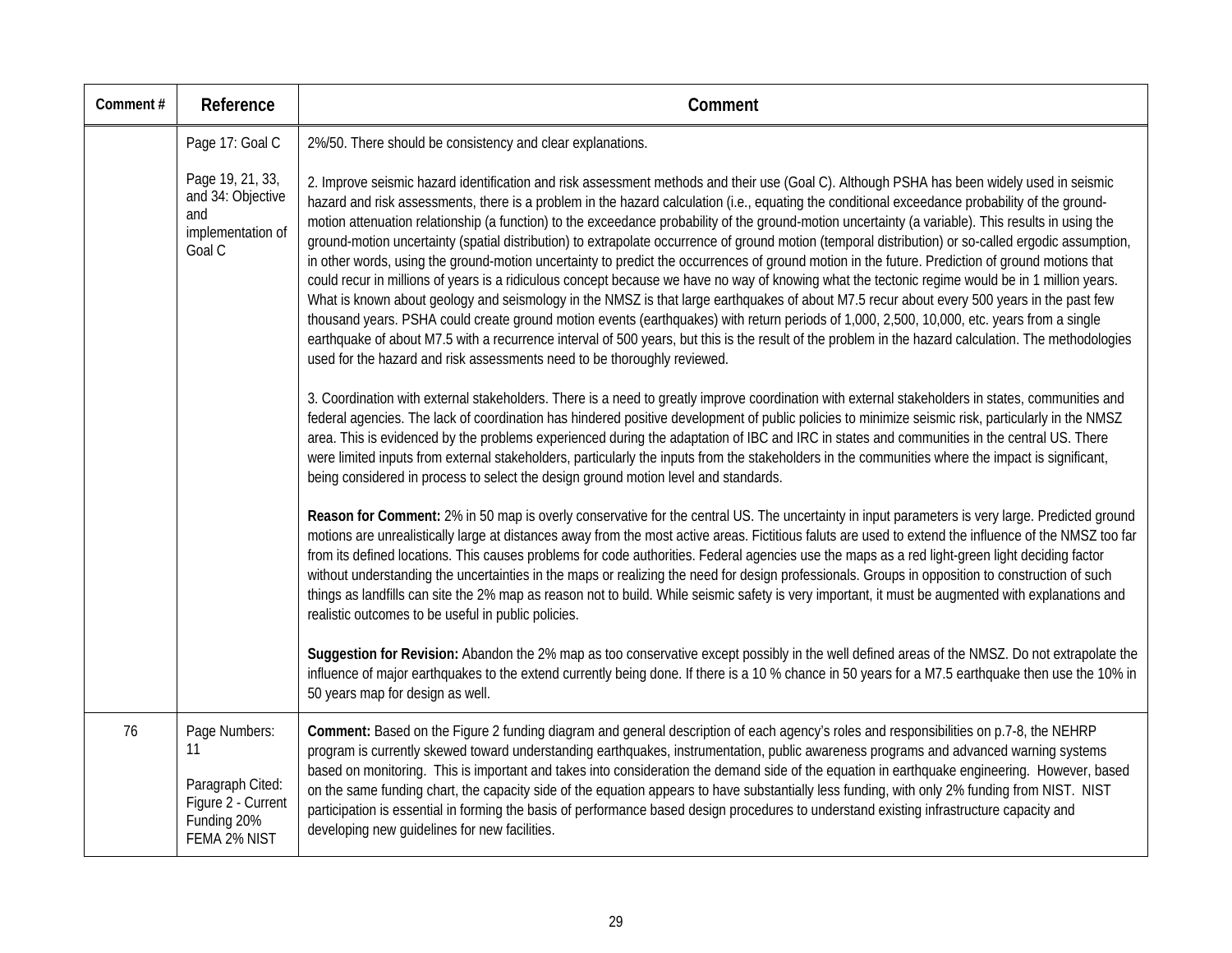| Comment# | Reference                                                                                                                           | Comment                                                                                                                                                                                                                                                                                                                                                                                                                                                                                                                                                                                                                                                                                                                                                                                                                                                                                                                                                                                                                                                                                                                                                                                                                                 |
|----------|-------------------------------------------------------------------------------------------------------------------------------------|-----------------------------------------------------------------------------------------------------------------------------------------------------------------------------------------------------------------------------------------------------------------------------------------------------------------------------------------------------------------------------------------------------------------------------------------------------------------------------------------------------------------------------------------------------------------------------------------------------------------------------------------------------------------------------------------------------------------------------------------------------------------------------------------------------------------------------------------------------------------------------------------------------------------------------------------------------------------------------------------------------------------------------------------------------------------------------------------------------------------------------------------------------------------------------------------------------------------------------------------|
|          | 30% NSF 48%<br><b>USGS</b>                                                                                                          | Overall, funding code reforms and improvements and developing outreach programs which seek real-world input to such code reforms from<br>practicing professionals, owners, and constructors seem to be more practical and prudent ways to approach earthquake hazard mitigation while<br>new technologies such as monitoring and advanced warning systems are developed and tested. As a practicing professional, I recommend re-<br>considering the allocation of funding such that there is more of a balance in understanding structural behavior and capacity, and measuring<br>designed performance goals with real-world performance.<br><b>Reason for Comment:</b>                                                                                                                                                                                                                                                                                                                                                                                                                                                                                                                                                               |
|          |                                                                                                                                     | <b>Suggestion for Revision:</b>                                                                                                                                                                                                                                                                                                                                                                                                                                                                                                                                                                                                                                                                                                                                                                                                                                                                                                                                                                                                                                                                                                                                                                                                         |
| 77       | Page Numbers:<br>$17-20$                                                                                                            | Comment: This is a brief overall comment on the 4 goals. Generally, I think these present very appropriate goals for reducing seismic hazards in a<br>variety of ways.<br>However, I believe that Goal A (Develop effective practices and policies for earthquake loss-reduction and accelerate their implementation) has<br>received inadequate attention and insufficient funding in the past. Scientific and engineering advances are far ahead of implementation, and it is<br>time to give society an opportunity to catch up. I would encourage an increased emphasis on implementation and outreach. It is vital to develop<br>products designed to reach a variety of audiences, to be informed by audience needs when designing them, and to offer viable options for action<br>suited to each audience. To do this demands an integrated multi-disciplinary multi-agency approach. I would suggest a committee of the NEHRP<br>agencies whose charge is to design such an integrated program, strategically using the talents of each of the agencies.<br><b>Reason for Comment:</b>                                                                                                                                          |
|          |                                                                                                                                     | <b>Suggestion for Revision:</b>                                                                                                                                                                                                                                                                                                                                                                                                                                                                                                                                                                                                                                                                                                                                                                                                                                                                                                                                                                                                                                                                                                                                                                                                         |
| 78       | Page Numbers:<br>p.13<br>Paragraph Cited:<br>Section Heading-<br>Performance-<br><b>Based Seismic</b><br>Design (entire<br>section) | Comment: I am highly supportive of the effort to identify various lifelines which currently lack performance-based design provisions and to develop<br>those procedures for such infrastructure, but I would add several steps to the goal, in particular<br>with respect to FEMA_s role in the process.<br>First, FEMA/Homeland Security needs to help local agencies identify critical lifelines and infrastructure through a coordinated disaster management<br>plan, which identifies both primary and secondary lifelines and provides an overall redundant system of infrastructure. Currently, FEMA places the<br>onus for planning as well as coordination on the local agencies. While local agencies understand their systems and needs best, they do not<br>necessarily have the staff or the budgets required to handle the larger coordination issues at the regional, state and federal levels.<br>Secondly, once critical infrastructure and lifelines are identified through the disaster management plan, FEMA and NIST must help local agencies<br>to create performance objectives and goals which are commensurate with the coordinated disaster management plan and consistently applied<br>between jurisdictions. |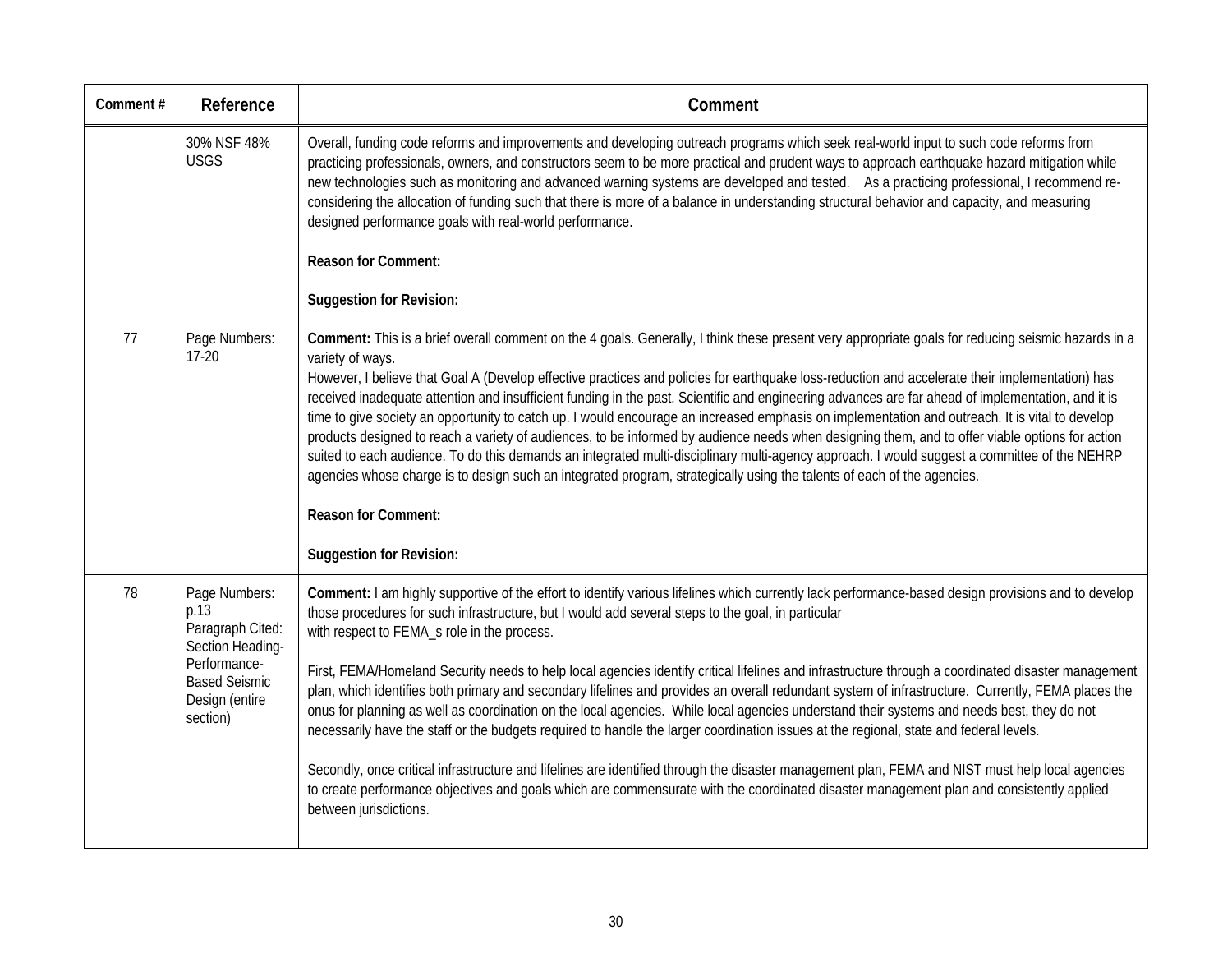| Comment# | Reference                                                                             | Comment                                                                                                                                                                                                                                                                                                                                                                                                                                                                                                                                                                                                                                                                                                                                                                                                                                                                                                                                                                                                                                                                                                                                                                                                                                                                                                                                                                                                                                       |
|----------|---------------------------------------------------------------------------------------|-----------------------------------------------------------------------------------------------------------------------------------------------------------------------------------------------------------------------------------------------------------------------------------------------------------------------------------------------------------------------------------------------------------------------------------------------------------------------------------------------------------------------------------------------------------------------------------------------------------------------------------------------------------------------------------------------------------------------------------------------------------------------------------------------------------------------------------------------------------------------------------------------------------------------------------------------------------------------------------------------------------------------------------------------------------------------------------------------------------------------------------------------------------------------------------------------------------------------------------------------------------------------------------------------------------------------------------------------------------------------------------------------------------------------------------------------|
|          |                                                                                       | Third, FEMA and NIST must also work to help agencies determine which aspects of their infrastructure are most important in the disaster<br>management plan. In the case of port agencies for example, the maintenance and seismic worthiness of the pier substructures are often much<br>more valuable from a disaster management standpoint than the facilities, buildings or other light structures which sit on top of the pier substructures<br>and are often leased by commercial or private interests.<br>For many local agencies, retrofit or upgrades of entire facilities are cost-prohibitive. By recognizing components of infrastructure which are<br>important, FEMA is really guiding these agencies to prioritize and target disaster management funds in a meaningful way, thereby helping to<br>alleviate the problem posed when market and commercial interests dictate and control levels of performance and the useful life of whole facilities<br>based on market priorities and minimal investment.<br>The other benefit is that private development can proceed cost effectively if relieved of the burdens of higher levels of performance of the key<br>infrastructure.                                                                                                                                                                                                                                              |
|          |                                                                                       | Finally, by acknowledging key infrastructure, FEMA should also provide clear, straightforward, and direct funding chains to instigate these efforts at<br>the local agency level which do not create competition between different agencies with critical infrastructure. For example, local transit agencies<br>should not have to compete for the same FEMA disaster management funds as local water agencies or hospitals. While many local agencies<br>which maintain and operate critical lifelines have conceptual plans for lifeline management in a post-disaster scenario, few have funding to assess<br>and improve their critical facilities to the level of performance required to meet the local and regional disaster management planning goals. With a<br>higher level of coordination and more avenues for seeking funds, FEMA can create more of an impetus for these local agencies to move toward<br>performance-based design measures. The true benefit for funding and implementing performance-based design procedures in critical lifelines is<br>that it forms the backbone of risk assessment and lifeline risk management for the federal government, which can be measured for success over<br>time. This measured rate of success further helps validate funding pools and resources to link performance with true life cycle costs and overall<br>sustainability of the facility.<br><b>Reason for Comment:</b> |
|          |                                                                                       | <b>Suggestion for Revision:</b>                                                                                                                                                                                                                                                                                                                                                                                                                                                                                                                                                                                                                                                                                                                                                                                                                                                                                                                                                                                                                                                                                                                                                                                                                                                                                                                                                                                                               |
| 79       | Page Numbers:<br>17 Paragraph<br>Cited: Paragraph<br>8 (Objective<br>1)/sentences 2-3 | Comment: Objective should specify effective risk communication components. There is additional detail within the body of the document, but not<br>here.                                                                                                                                                                                                                                                                                                                                                                                                                                                                                                                                                                                                                                                                                                                                                                                                                                                                                                                                                                                                                                                                                                                                                                                                                                                                                       |
|          |                                                                                       | Reason for Comment: As stated, this objective appears focused on decision-makers; public risk communication will be essential for personal<br>preparedness and support of any measure requiring public spending.                                                                                                                                                                                                                                                                                                                                                                                                                                                                                                                                                                                                                                                                                                                                                                                                                                                                                                                                                                                                                                                                                                                                                                                                                              |
|          |                                                                                       | Suggestion for Revision: Add between sentences 2 and 3: NEHRP will identify audiences and develop appropriate risk communication content<br>and delivery for public consumption.                                                                                                                                                                                                                                                                                                                                                                                                                                                                                                                                                                                                                                                                                                                                                                                                                                                                                                                                                                                                                                                                                                                                                                                                                                                              |
| 80       | Page Numbers:<br>22 Paragraph                                                         | Comment: Sentence addresses determining audience needs but not determining who the audiences are.                                                                                                                                                                                                                                                                                                                                                                                                                                                                                                                                                                                                                                                                                                                                                                                                                                                                                                                                                                                                                                                                                                                                                                                                                                                                                                                                             |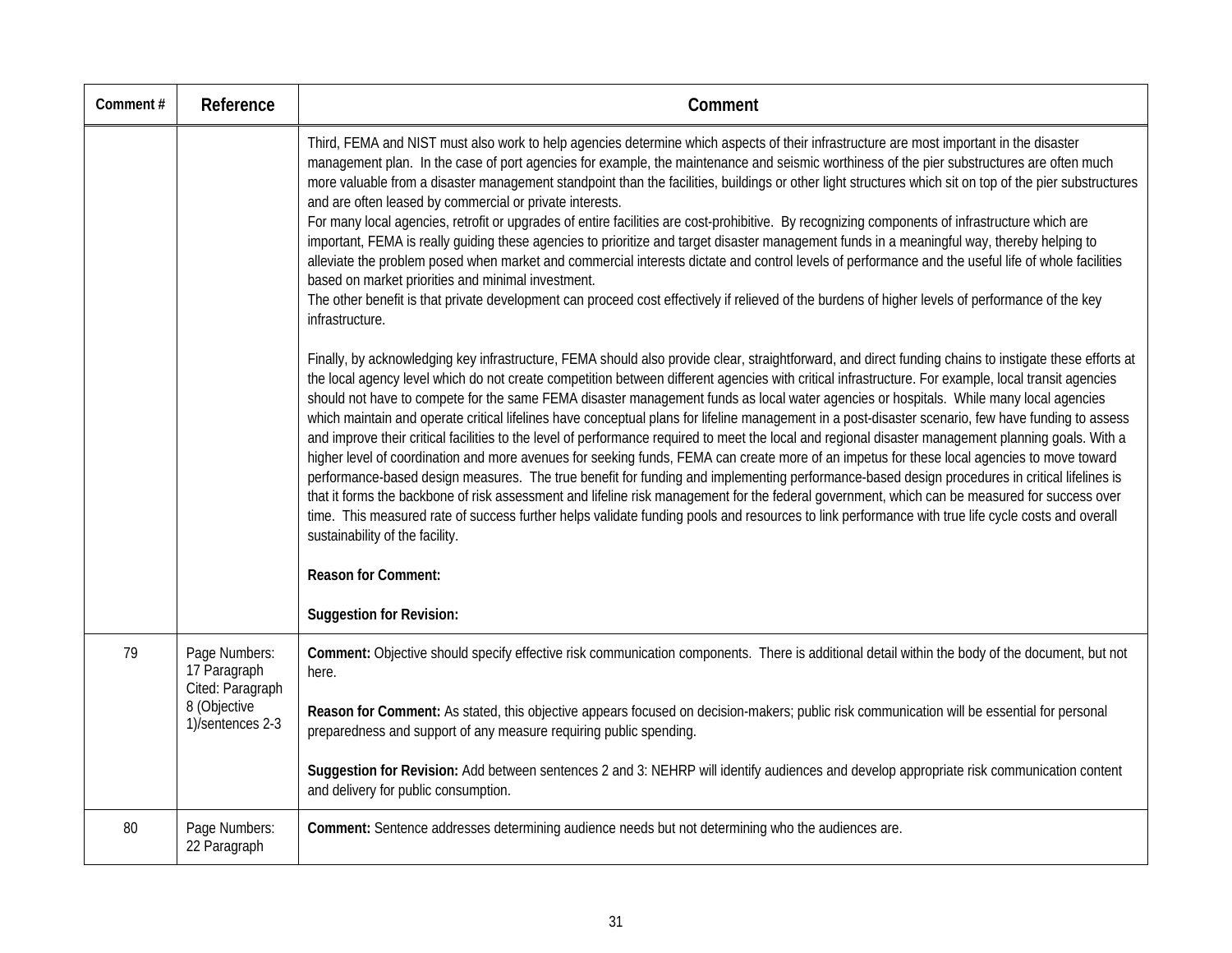| Comment# | Reference                        | Comment                                                                                                                                                                                                                                                                                                                                                                                                                                                                                                                                                                                                                                                                                                                                                                                                                                                                                                                                               |
|----------|----------------------------------|-------------------------------------------------------------------------------------------------------------------------------------------------------------------------------------------------------------------------------------------------------------------------------------------------------------------------------------------------------------------------------------------------------------------------------------------------------------------------------------------------------------------------------------------------------------------------------------------------------------------------------------------------------------------------------------------------------------------------------------------------------------------------------------------------------------------------------------------------------------------------------------------------------------------------------------------------------|
|          | Cited: Paragraph<br>2/sentence 1 | Reason for Comment: Audiences, particularly among the public, must be identified in order to determine their needs. This will tie the capabilities<br>described in this pargraph with the activities described in paragraph 4.                                                                                                                                                                                                                                                                                                                                                                                                                                                                                                                                                                                                                                                                                                                        |
|          |                                  | Suggestion for Revision: Granted, it's just one word, but Sentence 1 should read, "NEHRP and its partnersrisk issues and to better identify and<br>determine the needs of NEHRP audiences."                                                                                                                                                                                                                                                                                                                                                                                                                                                                                                                                                                                                                                                                                                                                                           |
| 81       | General                          | Comment: - Focus on real interagency coordination - Maintain a strong federal/state partnership - Support lifeline systems risk studies - Focus on<br>community education of earthquake hazards and preparedness -Fund earthquake hazard policy organizations                                                                                                                                                                                                                                                                                                                                                                                                                                                                                                                                                                                                                                                                                         |
|          |                                  | Reason for Comment: We are an active participant and partner with NEHRP and support going forward with a strong program and coordinated<br>strategy.                                                                                                                                                                                                                                                                                                                                                                                                                                                                                                                                                                                                                                                                                                                                                                                                  |
|          |                                  | <b>Suggestion for Revision:</b>                                                                                                                                                                                                                                                                                                                                                                                                                                                                                                                                                                                                                                                                                                                                                                                                                                                                                                                       |
| 82       | General                          | Comment: As NIST embarks on the process for revising the strategic plan of the National Earthquake Hazard Reduction Program, SEI very much<br>looks forward to working with NIST in crafting the future direction of NEHRP and maintaining the close working relationship between the NEHRP<br>Provisions and the various national consensus seismic design standards such as ASCE 7.                                                                                                                                                                                                                                                                                                                                                                                                                                                                                                                                                                 |
|          |                                  | <b>Reason for Comment:</b>                                                                                                                                                                                                                                                                                                                                                                                                                                                                                                                                                                                                                                                                                                                                                                                                                                                                                                                            |
|          |                                  | <b>Suggestion for Revision:</b>                                                                                                                                                                                                                                                                                                                                                                                                                                                                                                                                                                                                                                                                                                                                                                                                                                                                                                                       |
| 83       | General                          | The Strategic Plan must establish a process to articulate specific measurable goals for seismic risk reduction of all NEHRP activities.                                                                                                                                                                                                                                                                                                                                                                                                                                                                                                                                                                                                                                                                                                                                                                                                               |
|          |                                  | Articulation of specific and measurable goals for seismic risk reduction is critically important. Technology exists to facilitate the monitoring of<br>seismic risks. For example, a recent scenario for a repeat of the 1906 San Francisco event documents expected losses explicitly. Similar<br>scenarios could be generated for other seismically vulnerable areas. In this way, a NEHRP Program component could be evaluated on the basis of<br>the reduction of risks. For example, fifty percent of the deaths and major injuries from the San Francisco event are attributable to five percent of<br>the building inventory in the form of three building types (nonductile concrete, weak story residential, and unreinforced masonry). A NEHRP thrust<br>to identify these buildings and fix them could reduce losses by a factor of two in San Francisco alone. There can be no success in reaching NEHRP<br>goals without such a process. |
| 84       | General                          | The Strategic Plan must emphasize interagency cooperation and integration of funded programs at the both the planning and<br>implementation stages.                                                                                                                                                                                                                                                                                                                                                                                                                                                                                                                                                                                                                                                                                                                                                                                                   |
|          |                                  | Interagency cooperation is the heart and sole of a successful NEHRP program. The Integration of activities among the agencies is particularly                                                                                                                                                                                                                                                                                                                                                                                                                                                                                                                                                                                                                                                                                                                                                                                                         |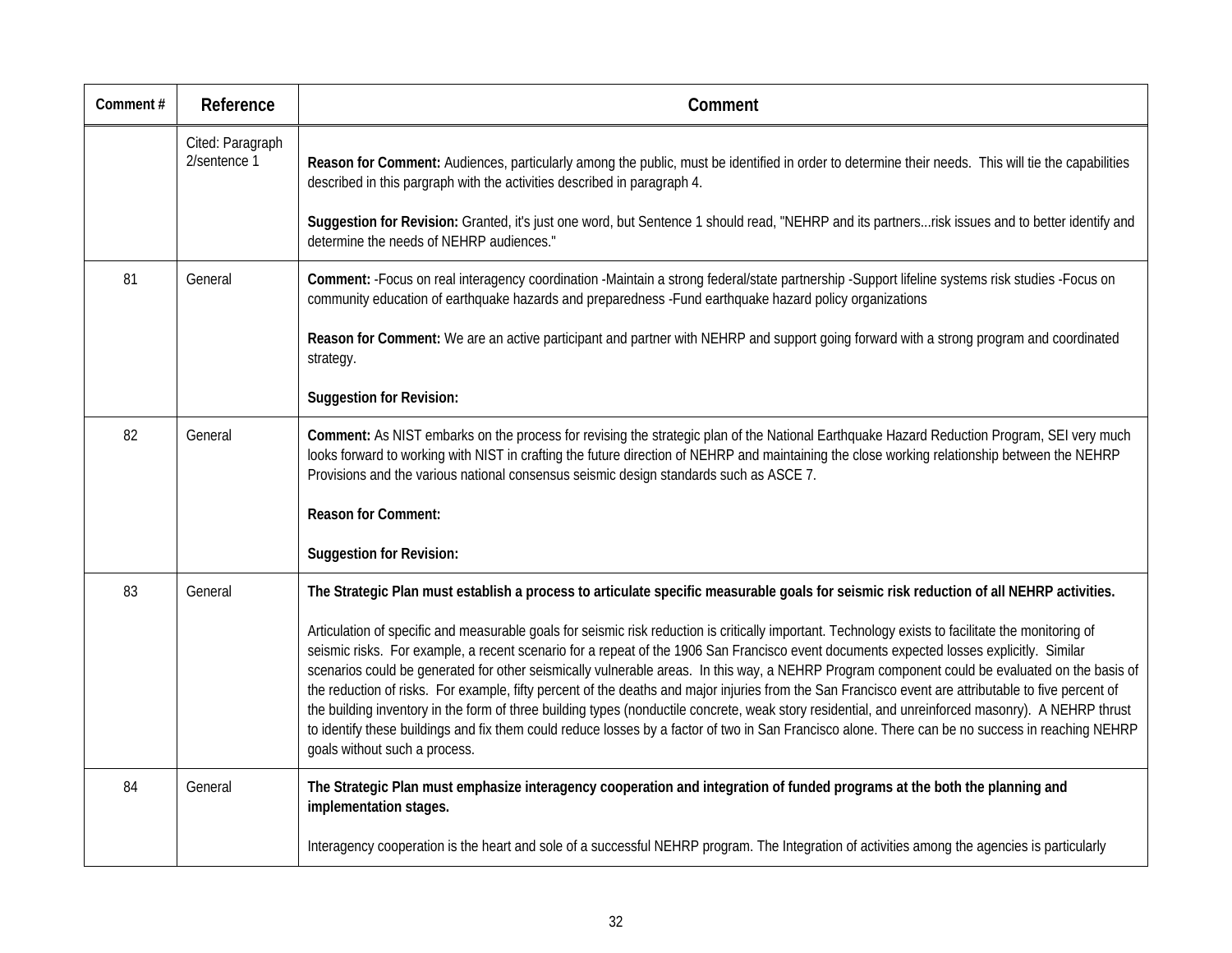| Comment# | Reference | Comment                                                                                                                                                                                                                                                                                                                                                                                                                                                                                                                                                                                                                                                                                                                                                                                                                                                                                                                                                                                                                                                                                                                                                                                                                                               |
|----------|-----------|-------------------------------------------------------------------------------------------------------------------------------------------------------------------------------------------------------------------------------------------------------------------------------------------------------------------------------------------------------------------------------------------------------------------------------------------------------------------------------------------------------------------------------------------------------------------------------------------------------------------------------------------------------------------------------------------------------------------------------------------------------------------------------------------------------------------------------------------------------------------------------------------------------------------------------------------------------------------------------------------------------------------------------------------------------------------------------------------------------------------------------------------------------------------------------------------------------------------------------------------------------|
|          |           | important in stimulating critical research and transferring results into practice. For example, Performance-Based Engineering (PBE) is perhaps the<br>most important technical tool for practitioners to meet the seismic challenge. FEMA 356 is a technically sound PBE framework for the rehabilitation<br>of buildings; however there is a huge challenge to generate the required data to make it efficient and effective in practice. NSF is investing heavily<br>in an independent NEES research effort to identify and meet major seismic challenges. USGS has made great progress in the development of<br>improved ground motion parameters over the years. NIST needs to make sure that new performance-based standards, like FEMA 356, are kept<br>up to date in the early stages of development. Yet all these independent efforts are not coordinated in any formal way at the agency level. This<br>makes for a confusing and inefficient atmosphere in the research and practicing communities, not to mention the more general public. Interagency<br>cooperation is such a critical factor for the success of the NEHRP program that any weakening of it, or lack of attention to its importance, can<br>produce disastrous results. |
|          |           | To facilitate agency interaction, the program should have a visible place and designated staff within each NEHRP agency. Frequent substantive<br>interaction between management and staff in these agencies is essential. The Interagency Coordinating Committee should meet on a regular basis<br>and should not only keep each other abreast of current activities, but also begin to work together in a truly collaborative fashion to define specific<br>priorities and funding decisions. The lack of coordination in the federal budget process remains a challenge for true integration of the NEHRP<br>program, but this could be overcome, if the agencies were to target specific research and implementation issues that require interagency and<br>interdisciplinary focus, and together, set funding priorities to address them.                                                                                                                                                                                                                                                                                                                                                                                                         |
| 85       | General   | The Advisory Committee on Earthquake Hazards Reduction must be assembled and convened.                                                                                                                                                                                                                                                                                                                                                                                                                                                                                                                                                                                                                                                                                                                                                                                                                                                                                                                                                                                                                                                                                                                                                                |
|          |           | An external, non-federal Advisory Committee on Earthquake Hazards Reduction was established by Title I of P.L. 108-360. It is a critical element in<br>the continued effectiveness of NEHRP, and needs to be put in place immediately. Guidance by the Advisory Committee will ensure strategic<br>direction, program coordination, and program effectiveness, and provide a source of advice to the ICC on specific challenges that would benefit<br>from greater collaboration.                                                                                                                                                                                                                                                                                                                                                                                                                                                                                                                                                                                                                                                                                                                                                                     |
| 86       | General   | The Strategic Plan must also give high importance to living up to the NEHRP Post Earthquake Coordination Plan.                                                                                                                                                                                                                                                                                                                                                                                                                                                                                                                                                                                                                                                                                                                                                                                                                                                                                                                                                                                                                                                                                                                                        |
|          |           | Earthquakes provide critical data to help us better understand earthquake processes, ground shaking, the performance of the built environment,<br>and socioeconomic consequences. Unfortunately, much important data from actual earthquakes is lost or neglected. This greatly impedes<br>progress in the reduction of future losses. Funding for reconnaissance and data gathering, as well as pre-event planning and coordination, is<br>critically needed. This is another area where better interagency cooperation and interaction might avoid inefficiencies and confusion in the field.                                                                                                                                                                                                                                                                                                                                                                                                                                                                                                                                                                                                                                                       |
| 87       | General   | NEHRP Agencies must work closely with the NEHRP Coalition and other interested organizations to advocate for increased funding<br>levels for seismic risk reduction.                                                                                                                                                                                                                                                                                                                                                                                                                                                                                                                                                                                                                                                                                                                                                                                                                                                                                                                                                                                                                                                                                  |
|          |           | In 2003 EERI published Securing Society Against catastrophic Losses, in which we called for tripling federal appropriations to the nation's<br>earthquake program to take advantage of advances in science, engineering, and technology that would enable us to accelerate programs to reduce<br>future losses. Although Congress authorized significant funding increases, appropriations lag seriously behind. The need for additional funding                                                                                                                                                                                                                                                                                                                                                                                                                                                                                                                                                                                                                                                                                                                                                                                                      |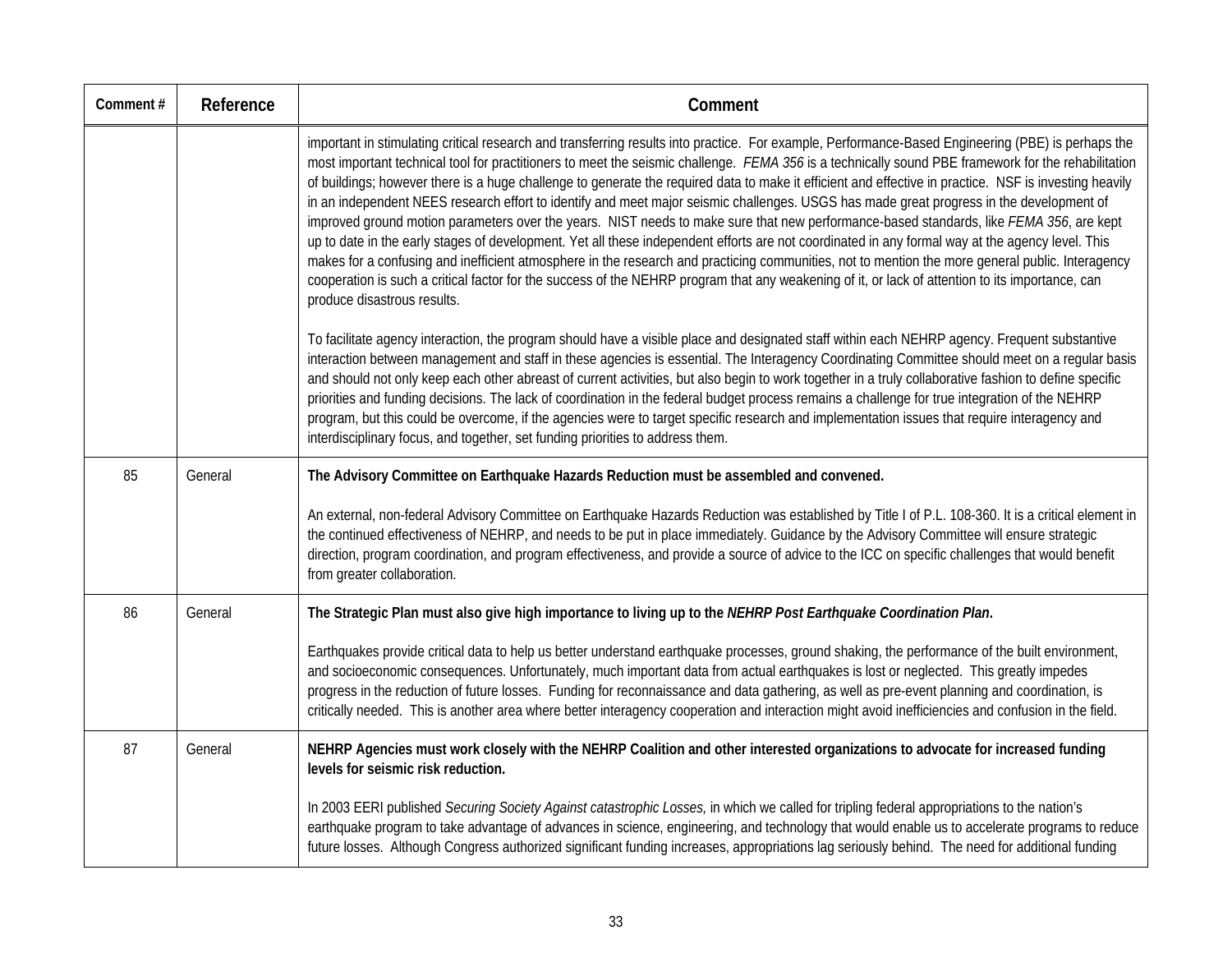| Comment# | Reference | Comment                                                                                                                                                                                                                                                                                                                                                                                                                                                                                                                                                                                                                                                                                                                                                                                                                                                                                                                                 |
|----------|-----------|-----------------------------------------------------------------------------------------------------------------------------------------------------------------------------------------------------------------------------------------------------------------------------------------------------------------------------------------------------------------------------------------------------------------------------------------------------------------------------------------------------------------------------------------------------------------------------------------------------------------------------------------------------------------------------------------------------------------------------------------------------------------------------------------------------------------------------------------------------------------------------------------------------------------------------------------|
|          |           | cannot be overemphasized. Earthquake mitigation policies and strategies have been effective in reducing losses to other natural and manmade<br>hazards. Accelerated research and implementation reduces our country's vulnerability and losses to not only earthquakes, but also to hurricanes,<br>floods, blast and impact. Programs such as ANSS and NEES will provide significant results if funded at their intended levels. The NEHRP<br>Coalition has been created to work on behalf of earthquake program, to obtain funding at the authorized levels. It includes representatives from<br>dozens of associations that are involved in earthquake science, engineering, and emergency management. We urge the NEHRP agencies to work<br>with the Coalition and with individual organizations, such as EERI, to take advantage of their commitment to the future of the earthquake program<br>and the expertise of their members. |
|          |           | EERI looks forward to working closely with the NEHRP agencies to ensure that the program's strong commitment to research and effective<br>implementation results in programs, policies, and practices that reduce future earthquake losses.                                                                                                                                                                                                                                                                                                                                                                                                                                                                                                                                                                                                                                                                                             |
| 88       | General   | Comment: The environment associated with hazard mitigation as it relates to building codes and standards development, adoption and<br>enforcement has changed significantly since the late 90's. The three major US model code organizations which operated independently when this<br>plan was first written have now fully consolidated as the ICC and local government have adopted and are enforcing one common nationally<br>recognized set of building codes throughout the U.S. - This suggests increased emphasis on implementation and enforcement of building<br>regulations while concurrently striving to update and enhance those regulations as new information becomes available.                                                                                                                                                                                                                                        |
| 89       | General   | Comment: With a mission to reduce earthquake losses, it would seem the following NEHRP activities would be relevant and appropriate and<br>should be included or addressed in the final plan.<br>Identify the magnitude of the current earthquake loss problem, the<br>contributing factors and determine the ways to most effectively address each contributing factor. There are likely lessons learned from the past<br>NEHRP and non-NEHRP experiences and, coupled with any differences in the political, technical, economic or social landscape since the initial<br>plan was developed, it seems appropriate to start at the beginning, take stock of where we are and then look at that within the context of the current<br>external environment.                                                                                                                                                                             |
|          |           | • Determine programs, technologies and activities that are available today to address earthquake losses. Coupled with the activity above this will<br>provide a metric of what is available today to address the current problem.                                                                                                                                                                                                                                                                                                                                                                                                                                                                                                                                                                                                                                                                                                       |
|          |           | • Conduct a gap analysis to identify shortcomings between what we have today and what is needed to address the current problem. With a handle<br>on the problem and possible solutions NEHRP should be able to compare that to what is currently available and being applied to the issue. The<br>difference between what is available and what is needed makes up future opportunities, each of which need to be assessed to determine their<br>potential contribution to addressing the problem.                                                                                                                                                                                                                                                                                                                                                                                                                                      |
|          |           | . Conduct needed research and studies leading to identification of solutions to fill the gaps and then prioritize that work based on anticipated cost<br>benefit. For those that have a high potential to address problems the research will be critical in documenting their potential contribution and<br>garnering support for the development and implementation of those solutions.                                                                                                                                                                                                                                                                                                                                                                                                                                                                                                                                                |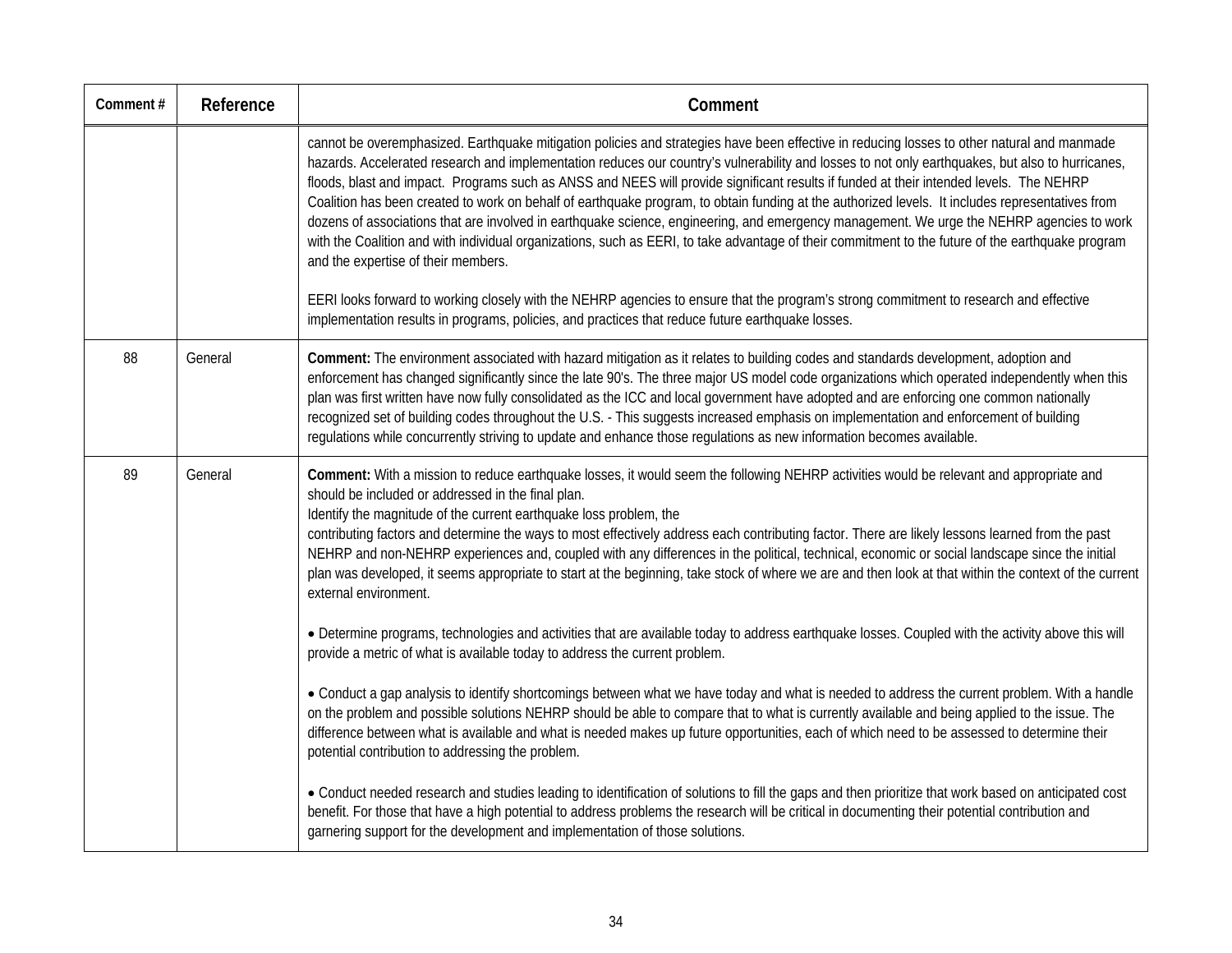| Comment# | Reference | Comment                                                                                                                                                                                                                                                                                                                                                                                                                                                                                                                                                       |
|----------|-----------|---------------------------------------------------------------------------------------------------------------------------------------------------------------------------------------------------------------------------------------------------------------------------------------------------------------------------------------------------------------------------------------------------------------------------------------------------------------------------------------------------------------------------------------------------------------|
|          |           | · Develop and implement specific solutions to address specific gaps. These could be technical. administrative, policy-related or programmatic and<br>would logically be developed and implemented by collaborative efforts of the public and private sector.                                                                                                                                                                                                                                                                                                  |
|          |           | • Measure and evaluate the performance of the solutions. This is needed so NEHRP can determine how the various activities are performing and<br>contributing to addressing the problem.                                                                                                                                                                                                                                                                                                                                                                       |
|          |           | • Report the results. This is critical to highlight success and keep the program and its progress continually in the minds of the public, decision<br>makers, and other interested parties.                                                                                                                                                                                                                                                                                                                                                                   |
|          |           | • Adjust the plan based on the results achieved. A process should be in place to check off activities as they are done, adjust them if needed, and<br>add additional activities as new issues or problems are identified. Keeping the plan and progress on tasks updated and available on the NEHRP<br>web site could further enhance public and private recognition of and support for the plan as well as create opportunities for collaboration.                                                                                                           |
|          |           | • Across these broad but discrete activity areas there are likely to be technical, policy, communications and other activities that are applicable to<br>each. For instance specific solutions to earthquake loss reduction will fall in the areas of research, technical guidance on design and construction,<br>policy studies and program benefit documentation, and outreach to facilitate their application and<br>use. For this reason programs supporting the above activities may need to be segregated into these and other relevant areas of focus. |
| 90       | General   | Comment: A high level outline for a possible strategic plan is suggested below, with identification and incorporation of specific tasks to be<br>determined based on the input provided to NEHRP during this current review of the strategic plan. As noted above this may be more appropriate<br>than trying to use the outline of the<br>current plan as a starting point for the new plan.                                                                                                                                                                 |
|          |           | Goal - To reduce earthquake losses in the built environment by "X (X will need to be defined, related to some baseline, measurable and reportable<br>and if the built environment is segregated into subsets such as buildings, utilities, transportation, etc. then the objectives below may need to be<br>adjusted to address each subset or the entire plan separated into sector-specific sections)                                                                                                                                                       |
|          |           | Objective 1 - Improve the current research basis on seismic activity, what is at risk, and how to reduce that risk to the benefit of the built<br>environment, society and the economy (this is needed to establish a foundation of understanding upon which solutions can be identified and<br>developed)                                                                                                                                                                                                                                                    |
|          |           | Objective 2 - Create an environment of public policy recognition and acceptance of the need to address earthquake losses (this ensures a firm<br>foundation of supportive policy and decision makers who can influence financial, regulatory, or other programs understand the issues and can act<br>to support program activities)                                                                                                                                                                                                                           |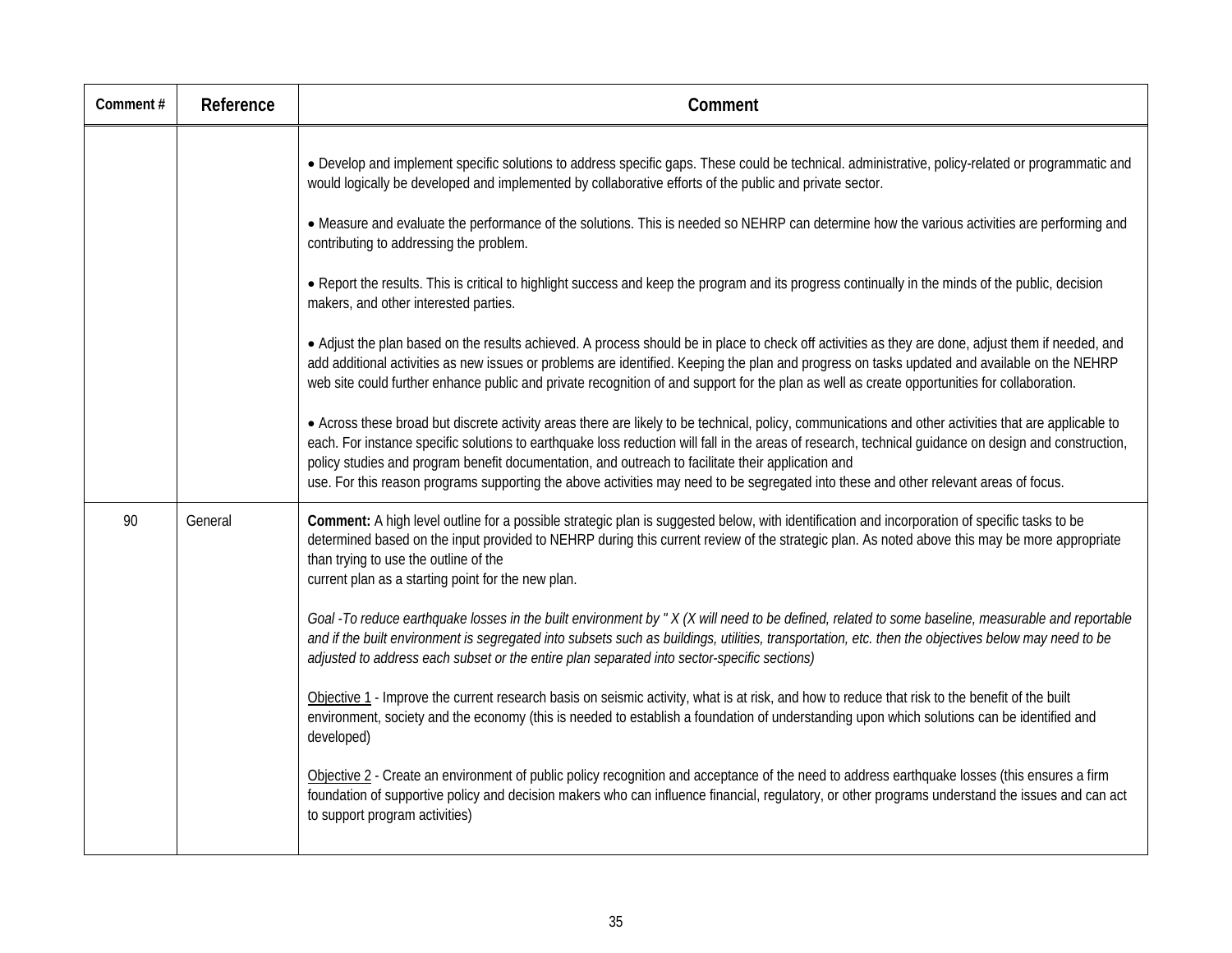| Comment# | Reference | Comment                                                                                                                                                                                                                                                                                                                                                                                                                                                                                                                      |
|----------|-----------|------------------------------------------------------------------------------------------------------------------------------------------------------------------------------------------------------------------------------------------------------------------------------------------------------------------------------------------------------------------------------------------------------------------------------------------------------------------------------------------------------------------------------|
|          |           | Objective 3 - Create demand for earthquake loss reduction programs, policies, technologies, and incentives (such demand by the public is needed<br>to create the market pull that will cause policy makers, manufacturers, designers, etc. to support and implement earthquake loss reduction<br>strategies)                                                                                                                                                                                                                 |
|          |           | Objective 4 - Support development, adoption, implementation and enforcement of codes, standards, regulations, policies, guidelines and other<br>criteria that establish a minimum acceptable level or varying improving levels of protection against earthquake losses (this provides the necessary<br>technical policy documents and programs that reinforce the market to augment the demand<br>objective above)                                                                                                           |
|          |           | Objective 5 - Support development of technologies and design and construction practices that address earthquake loss reduction (an obvious need<br>in order to address minimum criteria in codes or demand for even better buildings)                                                                                                                                                                                                                                                                                        |
|          |           | Objective 6 - Create broad awareness of earthquake issues and the programs of NEHRP (through communications in various media to various<br>audiences this will further ensure everyone is aware of the issues)                                                                                                                                                                                                                                                                                                               |
|          |           | Objective 7 - Report on NEHRP success and adjust program activities as warranted as they relate to achieving "X reduction in the goal above (it<br>will be critical to have a continual assessment of progress and success/failure in order to report on the program and more importantly adjust<br>activities along the way)                                                                                                                                                                                                |
| 91       | General   | Comment: We are confident that the NEHRP agencies will carefully review these and other comments. Prior to finalizing the strategic plan, we<br>suggest that any issues arising from the comments that warrant additional discussion and consideration<br>be presented that they be further vetted through public review and/or a meeting or workshop prior to finalizing the new strategic plan. This will<br>ensure the buy-in to the plan from the private sector that will be critical to its successful implementation. |
| 92       | General   | Comment: Any strategic plan for NEHRP should rely primarily on the public law.                                                                                                                                                                                                                                                                                                                                                                                                                                               |
| 93       | General   | Comment: The NEHRP strategic plan should reflect the integrated nature of the program and should strive to achieve a truly integrated program.<br>We believe that the strategic plan should be a concise document that focuses on the following objectives.                                                                                                                                                                                                                                                                  |
|          |           | • Implement the provisions of Title 1 of the P. L. 108-360, "National Earthquake Hazards Reduction Reauthorization of 2004" pertaining to the<br>leadership of the NEHRP.                                                                                                                                                                                                                                                                                                                                                    |
|          |           | • Develop and conduct programs and projects in basic seismology, seismic engineering, architectural, geologic, and social sciences areas aimed<br>at the development of improved earthquake codes and standards and other seismic risk-reduction measures.                                                                                                                                                                                                                                                                   |
|          |           | • Prepare quidance and related technical documents for the use by design professionals and of private-sector organizations engaged in the                                                                                                                                                                                                                                                                                                                                                                                    |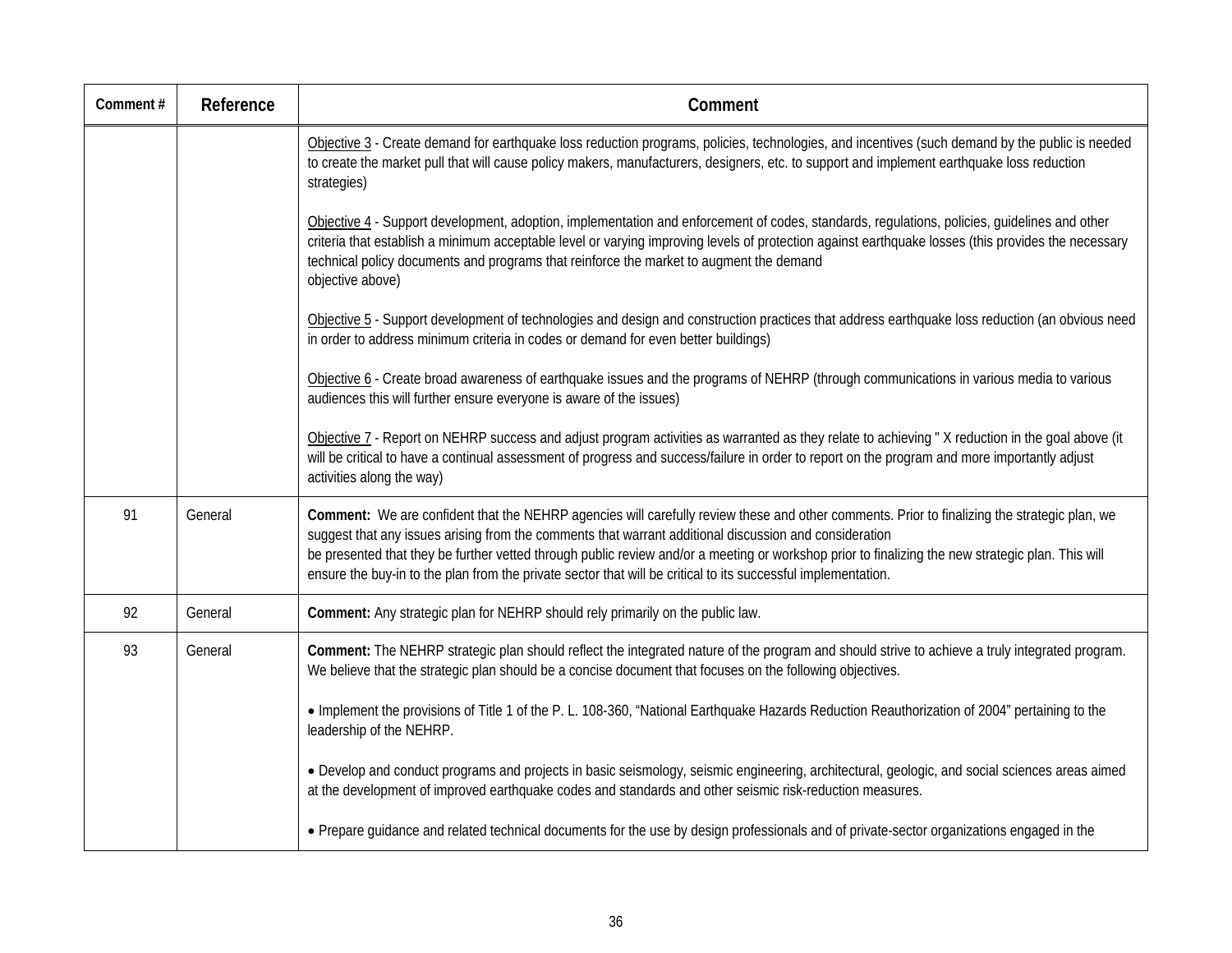| Comment# | Reference | Comment                                                                                                                                                                                                                                                                                                                                                                                                                                                                                                                                                                                                                                                                                                                                                                                                                                                                                                                                                |
|----------|-----------|--------------------------------------------------------------------------------------------------------------------------------------------------------------------------------------------------------------------------------------------------------------------------------------------------------------------------------------------------------------------------------------------------------------------------------------------------------------------------------------------------------------------------------------------------------------------------------------------------------------------------------------------------------------------------------------------------------------------------------------------------------------------------------------------------------------------------------------------------------------------------------------------------------------------------------------------------------|
|          |           | development of building codes and standards.                                                                                                                                                                                                                                                                                                                                                                                                                                                                                                                                                                                                                                                                                                                                                                                                                                                                                                           |
|          |           | • Establish programs and projects to encourage state and local governments to adopt and enforce measures aimed at lessening the seismic risks<br>in their respective jurisdictions, to engage in outreach and educational programs to reach the general public and to foster the efforts of private<br>organizations engaged in complementary seismic mitigation efforts.                                                                                                                                                                                                                                                                                                                                                                                                                                                                                                                                                                              |
|          |           | • Establish programs and projects to lessen both the threat to life safety and the economic losses resulting from seismic damage to buildings and<br>facilities.                                                                                                                                                                                                                                                                                                                                                                                                                                                                                                                                                                                                                                                                                                                                                                                       |
| 94       | General   | Comment: The NEHRP Coalition believes that the critical role of the Interagency Coordinating Committee and its leadership should be properly<br>reflected in the strategic plan. The Coalition feels that with the reauthorization, there is a renewed opportunity to realize the full benefits of a truly<br>integrated program. In the past, there has been a great deal of accomplishment, but it has been unnecessarily limited by the lack of full integration<br>of the program elements.                                                                                                                                                                                                                                                                                                                                                                                                                                                        |
|          |           | This problem is made worse by the lack of coordination in the budget process. Each lead agency resides in a different federal agency or<br>department, each of which faces its own internal, competing budget priorities. For example, seismic monitoring by USGS, which provides key<br>information to the emergency responders, has to compete with other Department of the Interior programs for funds. The research needed to<br>support improved code provisions under development by FEMA requires strong research support from NSF. The Coalition believes that the<br>strategic plan should address how NEHRP-authorized funds are distributed between agencies and programs that are interrelated, and that NSF<br>should acknowledge projects funded under NEHRP.                                                                                                                                                                            |
| 95       | General   | Comment: The Coalition also feels strongly that the Advisory Committee on Earthquake Hazards Reduction as established by Title I of P.L. 108-<br>360 should receive a prominent role in the new strategic plan for NEHRP. As required by the law, the advisory committee should consist of non-<br>Federal members, including representatives of research and academic institutions, industry, and state and local government, who are qualified to<br>provide advice on earthquake hazard reduction. The role of the Advisory Committee as defined in the Public Law is to assess: trends and<br>developments in the science and engineering of earthquake hazard reduction, including predictive capability; the effectiveness of NEHRP in<br>carrying out its activities; the need to revise the program; and the management, coordination, implementation, and activities of the program are all<br>vital to enhancing the effectiveness of NEHRP. |
| 96       | General   | Comment: In general, the Coalition believes that highlighting the roles of the Interagency Coordinating Committee and the Advisory Committee on<br>Earthquake Hazards Reduction are the two most important overarching elements for a meaningful and effective strategic plan. However, the most<br>important element of a NEHRP strategic plan, one that should be emphasized in every goal or objective that is set, is the importance of putting the<br>research results into practice and getting collected data and analysis into the hands of those who need it. The ultimate goal of NEHRP is the<br>protection of life and property during an earthquake. To achieve that, the research conducted and the data collected under NEHRP must be<br>utilized. Successful research needs to become successful practice and the NEHRP strategic plan must make this its overriding priority.                                                         |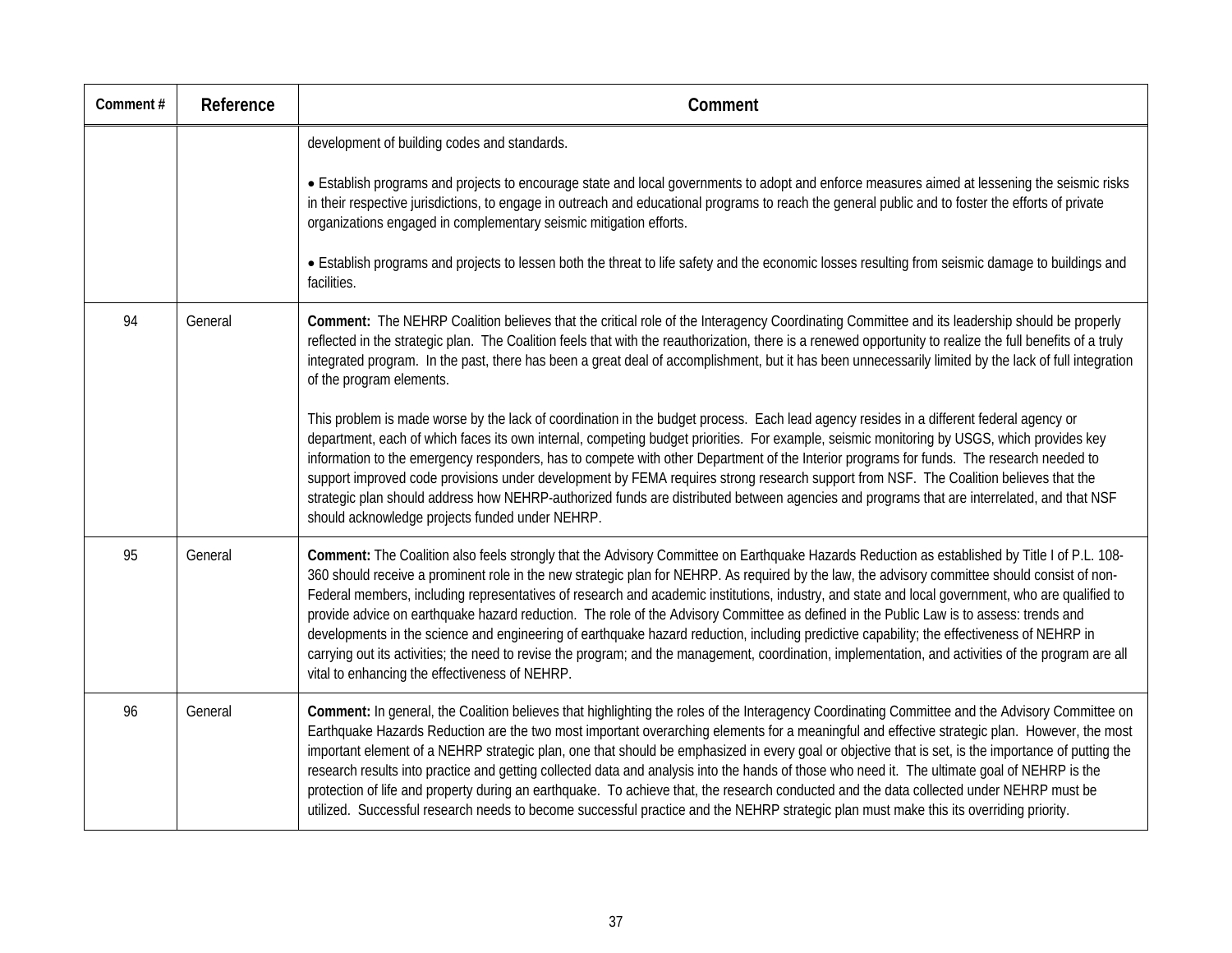| Comment# | Reference             | Comment                                                                                                                                                                                                                                                                                                                                                                                                                                                                                                                                                                                                                                                                                                                                                                                                                                                                                                                                                                                                                                                                                                                                                                                                                                                                                                                                                                                                                                                                                                                                                                                                                                                                                                                                                                                                                                                                                |
|----------|-----------------------|----------------------------------------------------------------------------------------------------------------------------------------------------------------------------------------------------------------------------------------------------------------------------------------------------------------------------------------------------------------------------------------------------------------------------------------------------------------------------------------------------------------------------------------------------------------------------------------------------------------------------------------------------------------------------------------------------------------------------------------------------------------------------------------------------------------------------------------------------------------------------------------------------------------------------------------------------------------------------------------------------------------------------------------------------------------------------------------------------------------------------------------------------------------------------------------------------------------------------------------------------------------------------------------------------------------------------------------------------------------------------------------------------------------------------------------------------------------------------------------------------------------------------------------------------------------------------------------------------------------------------------------------------------------------------------------------------------------------------------------------------------------------------------------------------------------------------------------------------------------------------------------|
| 97       | General               | Comment: With regards to the existing strategic plan, while the goals may be strategic in outlook, the objectives degenerate into detailed tactical<br>statements, almost definitions of projects, thus making the documents needlessly long. We believe that the first two goals are duplicative in many<br>respects and quite diffuse, but cover what FEMA is doing, while the third and fourth are each directed specifically to NSF and USGS. Thus the<br>strategic plan does not convey the necessary measurable goals and performance objectives that are critical for a coordinated and fully integrated<br>program nor does it foster such a concept. The strategic plan needs to be succinct and explicit, rather than long and diffuse. An implementation<br>plan can be developed after the completion of the strategic plan; such a plan can contain the specific programs needed to carry out the strategic<br>plan.                                                                                                                                                                                                                                                                                                                                                                                                                                                                                                                                                                                                                                                                                                                                                                                                                                                                                                                                                      |
| 98       | General               | Comment: The NEHRP Coalition also reviewed the list of comments from the NEHRP Stakeholders Input Forum at Quake '06 Conference in San<br>Francisco. The Coalition felt that several of the comments were significant and should receive careful consideration in development of the revised<br>NEHRP strategic plan. Specifically, the Coalition supports the following comments.<br>. Need to include community-wide resilience, which involves systems approach.<br>• Need coherence and coordination between NEHRP agencies and state/local partners.<br>• Need improved program marketing.<br>• Education is very important aspect of any successful hazard mitigation program. NEHRP must increase efforts to educate both professional and<br>public communities.<br>. Need measurable goals/performance measures and they should be part of the implementation plan suggested above.                                                                                                                                                                                                                                                                                                                                                                                                                                                                                                                                                                                                                                                                                                                                                                                                                                                                                                                                                                                           |
| 99       | General:<br>Lifelines | Comment: Since 1999, ALA has assisted seven standards organizations undertaking nine different standards activities by providing supportive<br>funding to existing standards committees and undertaking specific standards-related projects. These ALA activities are directly related to several of<br>the goals noted in the 2003 Strategic Plan. Several ALA representatives participated in the 1999 and 2000 planning meetings for the 2003<br>Strategic Plan and supported goals emphasizing the need to specifically include lifelines considerations in the 2003 Strategic Plan. Given that ALA<br>activities were essentially just beginning to materialize at that time, many of these considerations were phrased in terms of general goals and<br>objectives that paralleled the goals and objectives of ALA without specific mention of ALA. In the spirit of full disclosure, please note that I have<br>been the technical Principal Investigator for the ALA since its inception in FY99. Admittedly, several of my comments reflect a bias regarding the<br>significant contributions I believe ALA has made to providing lifeline system owners guidelines and other tools that allow their specific performance<br>objectives to be met in seismic as well as other natural hazard events. However, these comments reflect my personal opinions and not those of<br>the ALA Project Team or the Multihazard Mitigation Council of the National Institute of Building Sciences that is currently managing the ALA project.<br>While I believe the successes of ALA (see www.americanlifelinesalliance.org for more information) warrant consideration for specific mention of<br>ALA in the 2006-2010 Strategic Plan, I understand this needs to be addressed by the NEHRP agencies in light of the absence of a commitment for<br>ALA funding past the end of 2006. |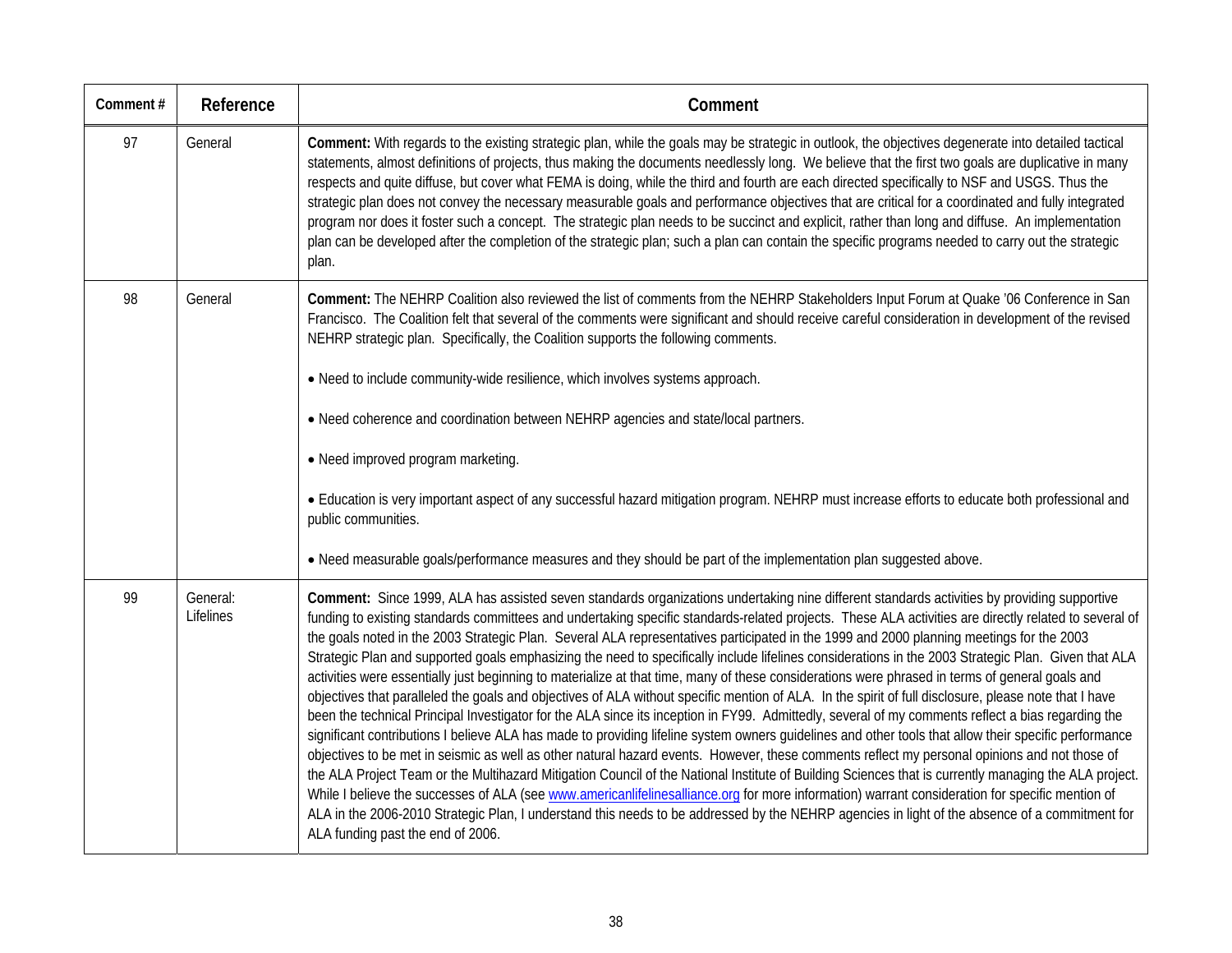| Comment# | Reference                                         | Comment                                                                                                                                                                                                                                                                                                                                                                                                                                                                                                                                                                                                                                                                                                                                                                                                                                                                                                                                                                                                                                                                                                                                                |
|----------|---------------------------------------------------|--------------------------------------------------------------------------------------------------------------------------------------------------------------------------------------------------------------------------------------------------------------------------------------------------------------------------------------------------------------------------------------------------------------------------------------------------------------------------------------------------------------------------------------------------------------------------------------------------------------------------------------------------------------------------------------------------------------------------------------------------------------------------------------------------------------------------------------------------------------------------------------------------------------------------------------------------------------------------------------------------------------------------------------------------------------------------------------------------------------------------------------------------------|
| 100      | General:<br>Performance-<br><b>Based Design</b>   | Comment: While I support the efforts to develop or improve performance-based design concepts for buildings and lifeline systems, I am<br>concerned that the plan does not adequately addressed confirmation of new performance-based design through actual experience. This is<br>especially troubling considering the very limited evidence that exists that prior changes to prescriptive code changes have led to improved<br>performance owing to the limit amount of time that has passed since jurisdictions adopted new code provisions and the lack of a significant<br>earthquake producing ground motions sufficient to test new provisions. Verification that performance-based provisions actually produce the<br>desired results, as measured following future earthquakes, needs to be ensured by the revised Strategic Plan.                                                                                                                                                                                                                                                                                                            |
| 101      | General:<br>Post-Earthquake<br>Data<br>Management | Comment: Current practices with respect to the collection, archiving, and evaluation of performance data following natural hazard events are<br>simply inadequate for developing informed engineering assessments of performance or identifying and prioritizing areas where improved<br>performance is needed. At best, current practices provide a partial or skewed picture. At worst, current practices amount to nothing more than the<br>collection of disaster tourist photographs. Identifying recommendations for change is a key goal of a workshop that ALA will hold this fall and ALA<br>is hopeful that NEHRP representatives will be key participants in this workshop.                                                                                                                                                                                                                                                                                                                                                                                                                                                                 |
| 102      | General                                           | Comment: NEHRP should provide greater attention to subduction zone earthquakes in general and the Cascadia Subduction Zone in particular.<br>Since there are also areas like this along Alaska and Puerto Rico, it is necessary to invest in national research and policies that deal with the<br>unique characteristics of these earthquakes:<br>- long period shaking,<br>- long duration shaking,<br>- coastal subsidence,<br>- asperities of significant offshore uplift, and<br>- better understanding of local tsunamis.<br>Of particular interest: seismic building codes only address the type of shaking from crustal earthquakes, like they have in California, which only<br>shake for tens of seconds. Subduction zone earthquakes shake for minutes and current building codes do not have any specific treatment of this<br>hazard.                                                                                                                                                                                                                                                                                                      |
| 103      | General                                           | Comment: As former Chair of the Western States Seismic Policy Council, I was involved in the development of the 2001-2005 plan. Although that<br>plan contains all the key elements, I believe that some wording needs to be added to emphasize what has changed since that plan was written. I<br>suggest adding a section on progress that has been made and opportunities that have arisen since the last plan. Some items that you may want to<br>include are:<br>1. NSF's EarthScope facility has been funded. This has direct benefits in terms of new instrumentation for earthquake and tectonic monitoring and<br>in terms of research into how earthquakes are generated. EarthScope has provided funds for nearly completing the backbone of broadband<br>seismometers needed for the USGS's ANSS (ones designed to detect earthquakes accurately throughout the country). The USGS budget,<br>however, has not increased enough to cover the vision of ANSS, including its needs for long-term maintenance of existing instruments and addition<br>of instruments in buildings and on the ground in high-hazard and high-risk urban areas. |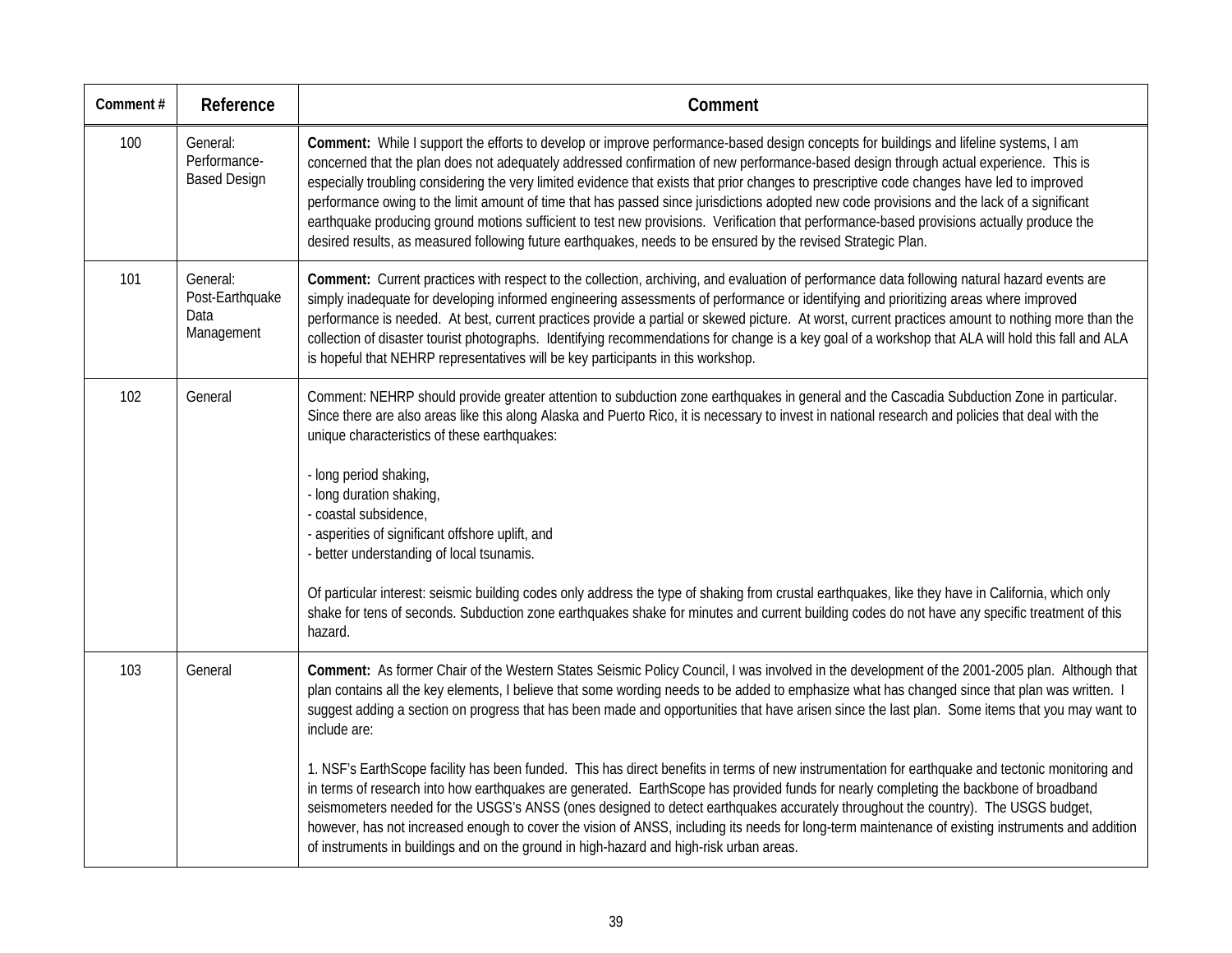| Comment# | Reference              | Comment                                                                                                                                                                                                                                                                                                                                                                                                                                                                                                                                                                                                                                                                                                                                                                                                                                                                                                                                                                                                                                                                                                                                                                                                                                                                                                                                                                                   |
|----------|------------------------|-------------------------------------------------------------------------------------------------------------------------------------------------------------------------------------------------------------------------------------------------------------------------------------------------------------------------------------------------------------------------------------------------------------------------------------------------------------------------------------------------------------------------------------------------------------------------------------------------------------------------------------------------------------------------------------------------------------------------------------------------------------------------------------------------------------------------------------------------------------------------------------------------------------------------------------------------------------------------------------------------------------------------------------------------------------------------------------------------------------------------------------------------------------------------------------------------------------------------------------------------------------------------------------------------------------------------------------------------------------------------------------------|
|          |                        | 2. The 2006 National Research Council report on Improved Seismic Monitoring, Improved Decision-Making, Assessing the Value of Reduced<br>Uncertainty¶makes a strong case for funding of the ANSS.<br>3. Space geodesy, including the global positioning system (GPS) and interferometric synthetic aperture radar (InSAR), has provided additional<br>observational tools for measuring tectonic stress and deformation before, during, and after earthquakes. The USGS Earthquake Hazards Program<br>has been dominated by seismic approaches to understanding earthquakes, but these new GPS and InSAR techniques show great promise for<br>advancing the science and ability to ultimately predict earthquakes on a shorter term basis than decades.<br>4. Prediction of earthquakes in the near term (days) and mid term (months to a few years) is still elusive, but advances are being made in statistical<br>methods and basic understanding of Earth processes. Official (USGS) probabilities that feed into model building codes are currently time<br>independent; that is, the current probabilistic seismic hazard model used by the USGS does not take into account how long it has been since the<br>last earthquake. Efforts are underway in California to perfect time-dependent forecasts of earthquakes a logical step in the direction of shorter<br>term prediction. |
|          |                        | 5. The USGS has made significant advancements in earthquake reporting, particularly with 24-hour, 7-day per week coverage at the National<br>Earthquake Information Center. This is allowing rapid situational analysis with not only locations, depths, and magnitudes of earthquakes but also<br>with ShakeMaps and the ability to run FEMA\$ HAZUS program within an hour or so after an event. The U.S. does not, however, have an early<br>warning system, such as in Japan, for which an electronic signal is broadcast in a few seconds after a large earthquake is detected, so that distant<br>sites can take action (slow down trains; pull emergency vehicles out of garages) before the intense ground shaking begins. An early warning<br>system of this type is technologically possible in the U.S., but has not been implemented because of lack of funds.                                                                                                                                                                                                                                                                                                                                                                                                                                                                                                                |
|          |                        | 6. The great Sumatra earthquake and resulting tsunami in 2004, Hurricane Katrina in 2005, and the 100 <sup>th</sup> anniversary of the great San Francisco<br>earthquake raised the level of awareness of the public about the potential for major natural disasters, like a large urban earthquake, to be system-<br>breaking catastrophic events, ones for which we are poorly prepared and for which we are unable to respond rapidly enough to prevent major loss<br>of life or long-term economic disruption both locally and nationally. NEHRP has the opportunity to focus on being prepared for potentially system-<br>breaking events from earthquakes. In such preparation, we will undoubtedly be better prepared for other potentially system-breaking events,<br>including hurricanes, tsunamis, and terrorism.                                                                                                                                                                                                                                                                                                                                                                                                                                                                                                                                                              |
| 104      | Pages 17-20, 50-<br>53 | Comment: Organize the goals and related objectives such that each goal and related objectives are the lead responsibility of only one agency.<br>Reason for Suggested Change: Each of the three implementation NEHRP agencies has a specific mission that is distinct for that agency with<br>relatively no overlap of mission between agencies. The strategic plan should identify for each agency its own goals and related activities for which<br>it only has the lead responsibility. If there is a supporting role for another agency in a particular objective of a goal, it may be so stated for that<br>particular objective but each goal should be the lead responsibility of only one agency. This will help make each agency accountable to achieve<br>each goal of the strategic plan.                                                                                                                                                                                                                                                                                                                                                                                                                                                                                                                                                                                      |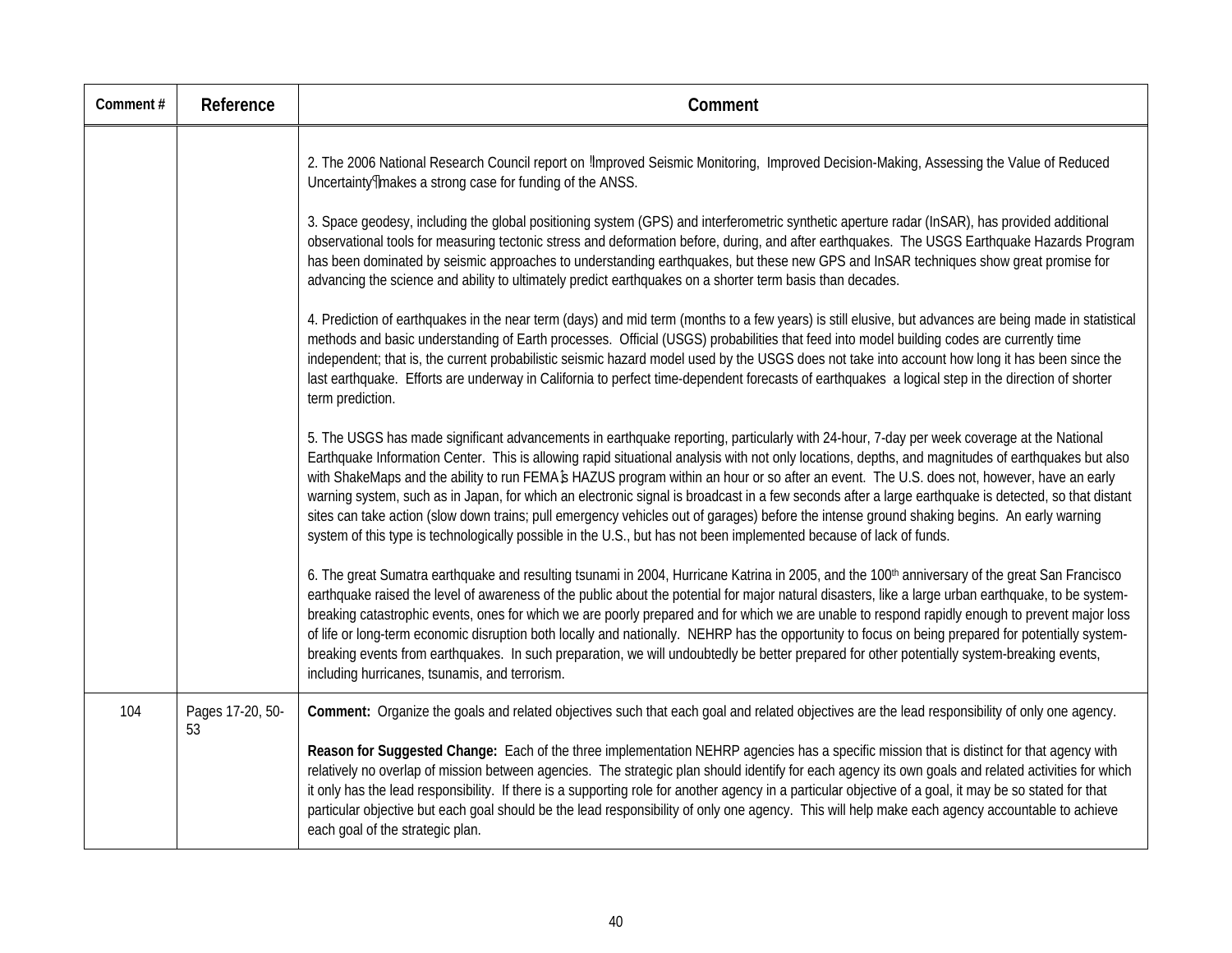| Comment# | Reference              | Comment                                                                                                                                                                                                                                                                                                                                                                                                                                                                                                                                                                                                                                                                                                                                                                                                                                                                                                                                                                                                                                                                                             |
|----------|------------------------|-----------------------------------------------------------------------------------------------------------------------------------------------------------------------------------------------------------------------------------------------------------------------------------------------------------------------------------------------------------------------------------------------------------------------------------------------------------------------------------------------------------------------------------------------------------------------------------------------------------------------------------------------------------------------------------------------------------------------------------------------------------------------------------------------------------------------------------------------------------------------------------------------------------------------------------------------------------------------------------------------------------------------------------------------------------------------------------------------------|
|          |                        | Suggested Change:<br>1. Suggested Assignment of Lead Responsibility of Goals<br>Make the following reassignments of objectives so as to make<br>(a) FEMA the lead agency for Goals A and B,<br>(b) USGS the lead agency for Goal C, and<br>(c) NSF the lead agency for Goal D.<br>2. Suggested Reassignment of Objectives:<br>(a) Move objective C3 ["Support development and use of risk and loss assessment tools."] from Goal C to Goal B as objective B4. Revise the<br>definitions of Goals B and C accordingly.<br>(b) Move objective D2 ["Continue earth science studies and research related to earthquake potential and earthquake occurrence."] from Goal D to<br>Goal C as activity C3. Revise the definition of objective D4 accordingly.                                                                                                                                                                                                                                                                                                                                               |
| 105      | Pages 17-20, 50-<br>53 | Comment: Use the exact language of HR 2608 agency responsibilities to define each agency's goals and activities to replace the existing<br>language of goals and responsibilities of the present strategic plan.<br>Reason for Suggested Change: The 2004 reauthorization of NRHRP identifies in HR 2608 nine bullets for FEMA responsibilities, nine bullets for<br>USGS responsibilities, and five bullets for NSF responsibilities. They should replace the language in the present strategic plan for two goals and<br>nine objectives for FEMA, one goal and three objectives for USGS, and one goal and five objectives for NSF.<br>Suggested Change: Organize the nine FEMA bullets in 2004 reauthorizations in two goals - Goal A and Goal B. Goal A should be the<br>development of seismic hazard mitigation information and Goal B should be implementation of seismic hazard mitigation information. Do the same<br>for nine USGS bullets in Goal C (Earth Science) and in Goal D (Mapping) and for five NSF bullets in Goal E (all other earthquake research except<br>Earth Science). |
| 106      | Page 17                | Comment: Add as a fifth goal of the current Strategic Plan the key integrating objective of achieving disaster resilience of communities. This<br>requires a framework that focuses on developing integrated multidisciplinary strategies to enhance the resilience of communities, validating these<br>strategies and implementing them.<br>Reason for Comment: The current Strategic Plan outlines 4 goals. The four stated goals are worthwhile on their own and will lead to a better<br>understanding of the seismic risk and to some enhanced "seismic safety". However, the strategic plan is missing the cohesive overarching goal of<br>"enhancing community resilience". Resilience needs to be understood here in its full dimension, not just as an alternate phraseology for the same                                                                                                                                                                                                                                                                                                  |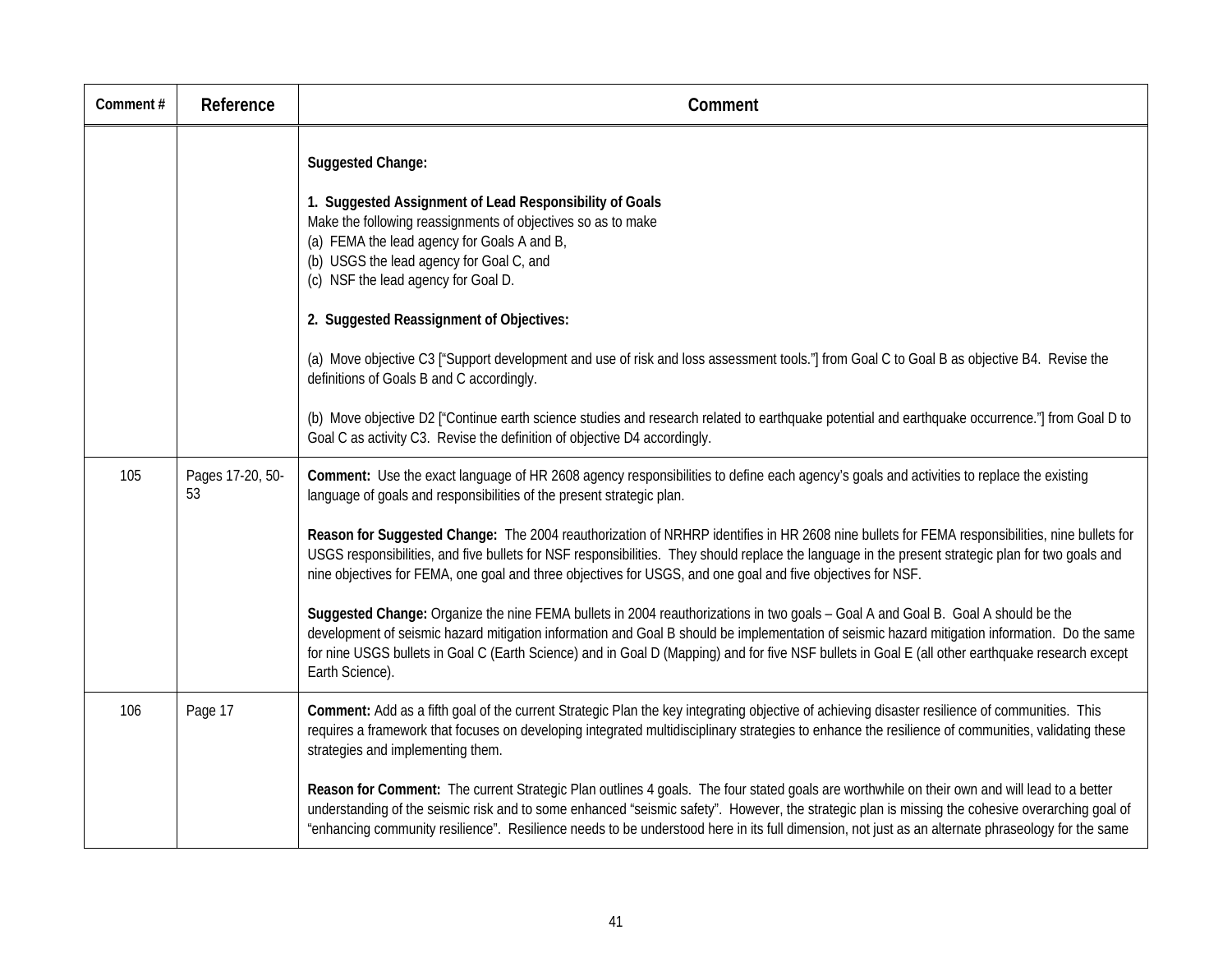| Comment# | Reference                | Comment                                                                                                                                                                                                                                                                                                                                                                                                                                                                                                                                                                                                                                                                                                                                                                                                                                                                                                                                                                                      |
|----------|--------------------------|----------------------------------------------------------------------------------------------------------------------------------------------------------------------------------------------------------------------------------------------------------------------------------------------------------------------------------------------------------------------------------------------------------------------------------------------------------------------------------------------------------------------------------------------------------------------------------------------------------------------------------------------------------------------------------------------------------------------------------------------------------------------------------------------------------------------------------------------------------------------------------------------------------------------------------------------------------------------------------------------|
|          |                          | goals currently enunciated in the Strategic Plan. Resilience implies measures to quantify current and future states of resilience of communities<br>along the technical, organization, societal and economical dimensions of resilience. It requires the development, calibration, and implementation of<br>objective tools that can support these goals. None of the existing goals address this critical need.                                                                                                                                                                                                                                                                                                                                                                                                                                                                                                                                                                             |
|          |                          | Suggestion for Revision: Add a 5th goal to the Strategic Plan that would state:                                                                                                                                                                                                                                                                                                                                                                                                                                                                                                                                                                                                                                                                                                                                                                                                                                                                                                              |
|          |                          | E. Develop, validate, and implement integrated multidisciplinary measures that can enhance the disaster resilience of communities.<br>Generate the knowledge, tools and technologies necessary to measure and enhance resilience from a comprehensive multidimensional<br>perspective.                                                                                                                                                                                                                                                                                                                                                                                                                                                                                                                                                                                                                                                                                                       |
|          |                          | Incidentally, given the global approach and vision advocated by this goal, it probably should be the first goal of the plan (i.e. Goal A), with all other<br>goals subsequently relabeled B-E. However, for clarity, this is not done here.                                                                                                                                                                                                                                                                                                                                                                                                                                                                                                                                                                                                                                                                                                                                                  |
| 107      | Page 20<br>Last Sentence | Comment: Add "Goal E" and the following objective that indicates how NEHRP agencies will achieve this new proposed goal                                                                                                                                                                                                                                                                                                                                                                                                                                                                                                                                                                                                                                                                                                                                                                                                                                                                      |
|          |                          | Reason for Comment: The concept of resilience is routinely used in research in disciplines ranging from environmental research to materials<br>science and engineering, psychology, sociology, and economics. The notion of resilience is commonly used to denote both strength and flexibility.<br>The term implies both the ability to adjust to "normal" or anticipated levels of stress and to adapt to sudden shocks and extraordinary demands. In<br>the context of hazards, the concept can be thought of as spanning both pre-event measures that seek to prevent hazard-related damage and<br>losses and post-event strategies designed to cope with and minimize disaster impacts.                                                                                                                                                                                                                                                                                                 |
|          |                          | Here, community resilience to hazards is defined as the ability of social units, e.g., organizations and communities, to mitigate hazards, contain the<br>effects of hazard-related disasters when they occur, and carry out recovery activities in ways that minimize social disruption and mitigate the effects<br>of future hazards. The objectives of enhancing disaster resilience are to minimize loss of life, injuries, and economic impacts - in short, to minimize<br>any reduction in quality of life due to the effects of these hazards. Resilience can be achieved by enhancing the ability of a community's<br>infrastructure, e.g., lifelines and structures, to perform during and after a disastrous event, as well as through emergency response and strategies<br>that effectively cope with and contain losses, and recovery strategies that enable communities to return to levels of pre-disaster functioning (or<br>other acceptable levels) as rapidly as possible. |
|          |                          | As such, the goal of enhancing the disaster resilience of communities requires that standard methods be established to measure states of<br>resilience, define the dimensions of resilience, and thus gauge improvements in resilience.                                                                                                                                                                                                                                                                                                                                                                                                                                                                                                                                                                                                                                                                                                                                                      |
|          |                          | Suggestion for Revision: Add Goal E - Objective 1:                                                                                                                                                                                                                                                                                                                                                                                                                                                                                                                                                                                                                                                                                                                                                                                                                                                                                                                                           |
|          |                          | 1. Develop Standardized Measures of Resilience. Advance robust and quantitative methods to measure resilience, establish reference<br>benchmarks and target resilience objectives that can serve communities in assessing their state of disaster resilience. NEHRP will foster the<br>research necessary to develop such measures that capture all dimensions of resilience, in a manner to answer the needs of multiple stakeholders.                                                                                                                                                                                                                                                                                                                                                                                                                                                                                                                                                      |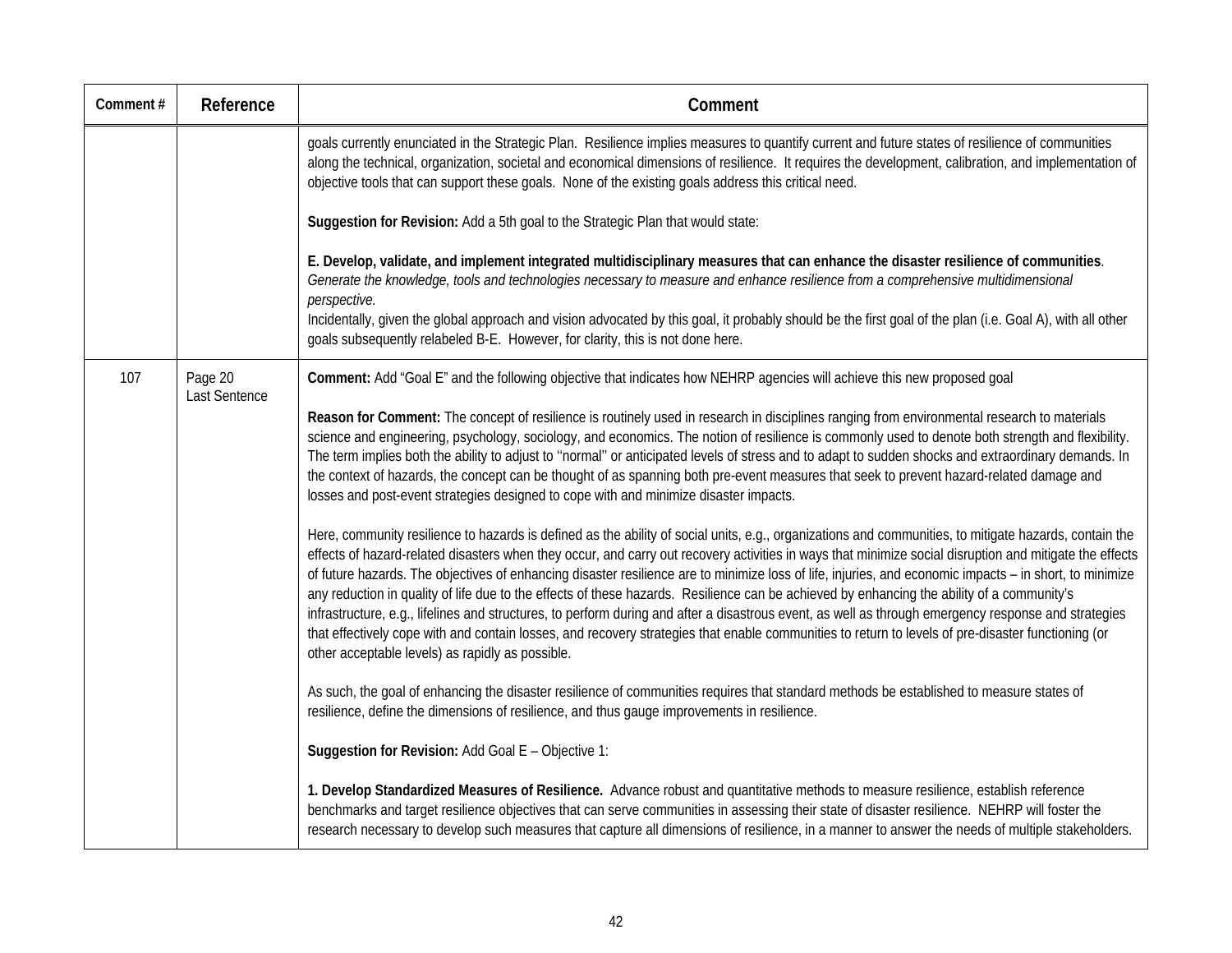| Comment# | Reference                | Comment                                                                                                                                                                                                                                                                                                                                                                                                                                                                                                                                                                                                                                                                                                                                                                                                                                                                                                                                     |
|----------|--------------------------|---------------------------------------------------------------------------------------------------------------------------------------------------------------------------------------------------------------------------------------------------------------------------------------------------------------------------------------------------------------------------------------------------------------------------------------------------------------------------------------------------------------------------------------------------------------------------------------------------------------------------------------------------------------------------------------------------------------------------------------------------------------------------------------------------------------------------------------------------------------------------------------------------------------------------------------------|
| 108      | Page 20<br>Last Sentence | Comment: Add the following objective to Goal E to indicate how NEHRP agencies will achieve this new proposed goal.<br>Reason for Comment: See Comment 107.                                                                                                                                                                                                                                                                                                                                                                                                                                                                                                                                                                                                                                                                                                                                                                                  |
|          |                          | Suggestion for Revision: Add Goal E - Objective 2:                                                                                                                                                                                                                                                                                                                                                                                                                                                                                                                                                                                                                                                                                                                                                                                                                                                                                          |
|          |                          | 2. Develop Decision Support Tools and Technologies to Identify the Relative Effectiveness of Various Measures Proposed to Enhance<br>Disaster Resilience. NEHRP will support research to develop such tools and technologies and work with communities and key stakeholders to<br>establish the knowledge base necessary to implement such decision support methodologies. This requires the development of a true systems<br>approach that recognizes all system interdependencies. Note that a comprehensive assessment of system interdependencies requires the<br>integration of multi-system and multi-hazard scenarios (see Goal F). In combining the two, it will be possible to take advantage of loss estimation<br>procedures developed for earthquakes, and expand such mature models to provide guidance for multi-hazard applications.                                                                                         |
| 109      | Page 17                  | Comment: Add as a sixth goal of the current Strategic Plan the key objective of developing solutions that can simultaneously provide community<br>resilience against more than one disaster (i.e. multi-hazard solutions). Various factors conspire against the implementation of seismic resilience<br>when other disasters are equally (or more likely) to strike a community. The objectives of achieving resilience against multiple distinct hazards can<br>effectively leverage each other to accelerate attainment of a broader overall and more robust resilience objective. Within such a multi-hazard<br>framework, gains made to protect against one hazard can also be sustained over the long term, particularly in regions that are not exposed to the<br>most severe seismic risk (e.g. it has already happened in such moderate seismic regions that codified seismic provisions have been removed from<br>building codes). |
|          |                          | Reason for Comment: Recent extreme events such as the terrorist attacks of September 11, 2001 and hurricanes Katrina and Rita have tragically<br>underscored our nation's vulnerability to a broad spectrum of hazard and its urgent need for solutions that not only limit the impact of extreme<br>events, but do so in a manner that is cost effective.                                                                                                                                                                                                                                                                                                                                                                                                                                                                                                                                                                                  |
|          |                          | A critical aspect of this effort should focus on the mitigation of and response to extreme events, as part of a true multi-hazard framework. It<br>effectively encompasses activities in earthquake engineering, terrorism-resistant construction, fire engineering, multi-hazard engineering, risk<br>assessment, remote sensing, human performance in disaster situations, post-disaster response and recovery, exposure to chemical, biological and<br>nuclear agents, GIS science, medicine, and many others.                                                                                                                                                                                                                                                                                                                                                                                                                           |
|          |                          | Suggestion for Revision: Add a 6th goal to the Strategic Plan that would state:                                                                                                                                                                                                                                                                                                                                                                                                                                                                                                                                                                                                                                                                                                                                                                                                                                                             |
|          |                          | F. Consider the spectrum of possible disasters in a holistic manner such that enhanced disaster resilience is to be achieved. Generate<br>the knowledge, tools and technology solutions necessary to simultaneously enhance resilience against a broad spectrum of possible disasters.                                                                                                                                                                                                                                                                                                                                                                                                                                                                                                                                                                                                                                                      |
| 110      | Page 20<br>Last Sentence | Comment:                                                                                                                                                                                                                                                                                                                                                                                                                                                                                                                                                                                                                                                                                                                                                                                                                                                                                                                                    |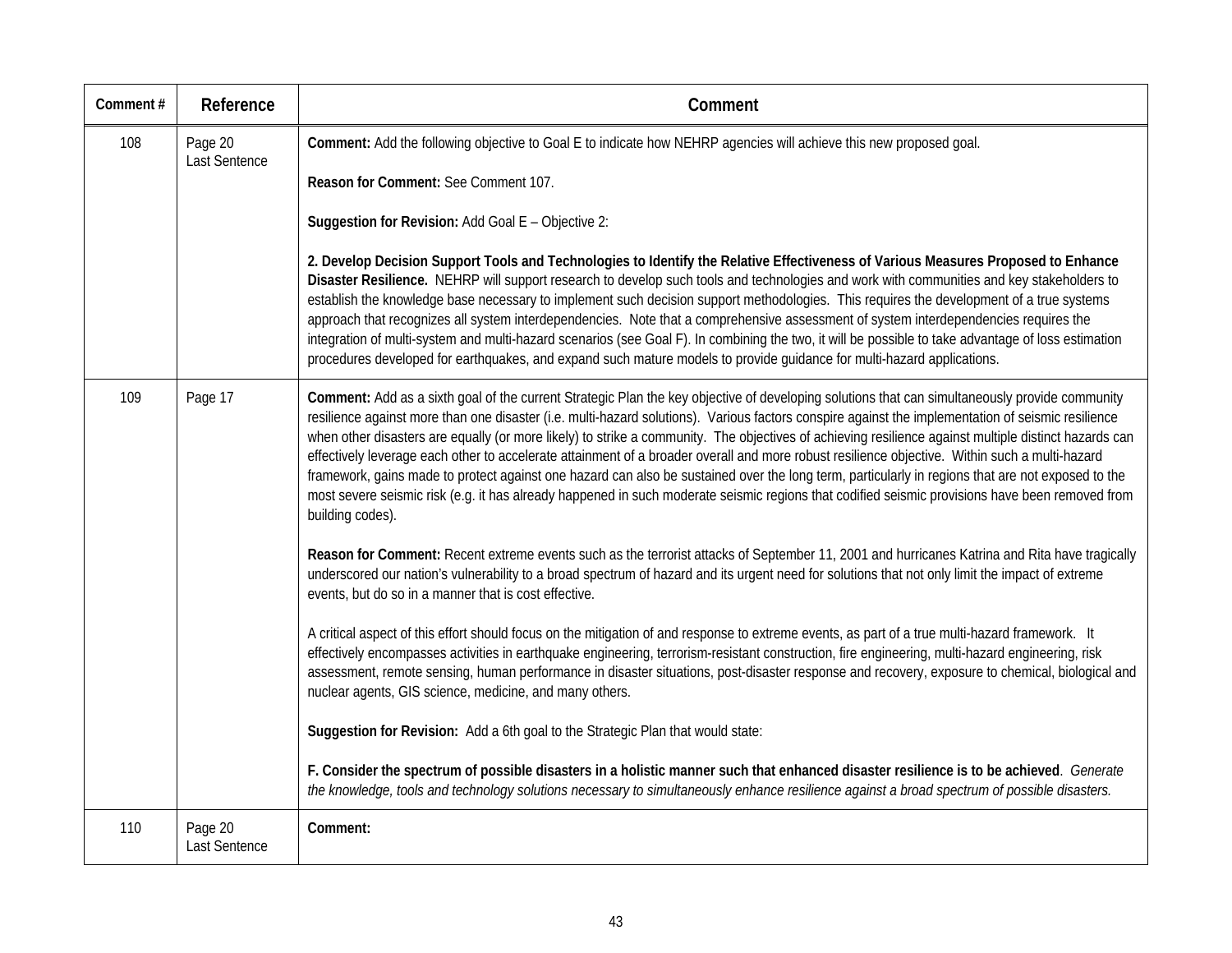| Comment# | Reference | Comment                                                                                                                                                                                                                                                                                                                                                                                                                                                                                                                                                      |
|----------|-----------|--------------------------------------------------------------------------------------------------------------------------------------------------------------------------------------------------------------------------------------------------------------------------------------------------------------------------------------------------------------------------------------------------------------------------------------------------------------------------------------------------------------------------------------------------------------|
|          |           | Reason for Comment: The process to enhance the resilience of our infrastructure against extreme events (natural disasters, technological<br>disasters, and acts of terrorism) will not be simple nor will results come quickly. The substantial challenge to meet this pressing national need will<br>require a research endeavor equal in substance to the need. The development of innovative and integrated solutions toward this goal will require<br>collaborative involvement of experts with a wide range of knowledge from a variety of disciplines. |
|          |           | It will require the integrated multidisciplinary efforts of experts benefiting from unique state-of-the-art experimental facilities. This will also require,<br>to a significant degree, coordinated multi-campus and multidisciplinary engineering and social science research management, and a dedication to<br>bring research results into practice in a speedy manner.                                                                                                                                                                                  |
|          |           | Suggestion for Revision: Add the following objectives to Goal F:                                                                                                                                                                                                                                                                                                                                                                                                                                                                                             |
|          |           | 1. Expand loss assessment methodologies and decision support tools to include multiple hazards, based on existing tools developed for earthquake<br>engineering, calibrate them with ground-truthing, and automate and integrate data collection using remote sensing following disasters.                                                                                                                                                                                                                                                                   |
|          |           | 2. Develop intelligent or "smart" public buildings and lifelines that provide real-time monitoring and decision making that is useful for both regular<br>maintenance purposes and also for occupant safety, security and health monitoring to allow for rapid evacuation in the event collapse is imminent<br>and for locating survivors within collapsed structures.                                                                                                                                                                                       |
|          |           | 3. Develop reliable methods to design structures to meet several specific performance levels under increasing levels of hazard intensity, providing<br>design/retrofit concepts from a multi-hazard perspective and overcoming the shortcomings of purely "life-safety" design procedures.                                                                                                                                                                                                                                                                   |
|          |           | 4. Investigate how new materials and advanced technologies developed for seismic retrofit can be modified or adapted to provide enhanced<br>resilience of various critical facilities and lifelines against other hazards.                                                                                                                                                                                                                                                                                                                                   |
|          |           | 5. Identify new mitigation strategies and technologies that can provide simultaneous protection against more than one hazard, for a single cost, and<br>similarly develop new technologies that achieve the broadest possible level of protection at the least possible cost, aiming at more uniform,<br>nationwide adoption of these technologies.                                                                                                                                                                                                          |
|          |           | 6. Build on the accomplishments of regional economic modeling for earthquake impacts, and extend these models to multi-hazard scenarios,<br>providing the ability to quantify economic consequences of disasters as an effective basis for setting priorities, as well as the communication of<br>these priorities for public and/or private investments.                                                                                                                                                                                                    |
|          |           | 7. Develop technologies to prevent cascading failures of complex lifeline systems that duly consider proximity of critical infrastructures,<br>interoperability of various lifeline systems, and interactions among the institutions operating the lifeline networks, for a broad range of natural,<br>technological and human-induced hazards.                                                                                                                                                                                                              |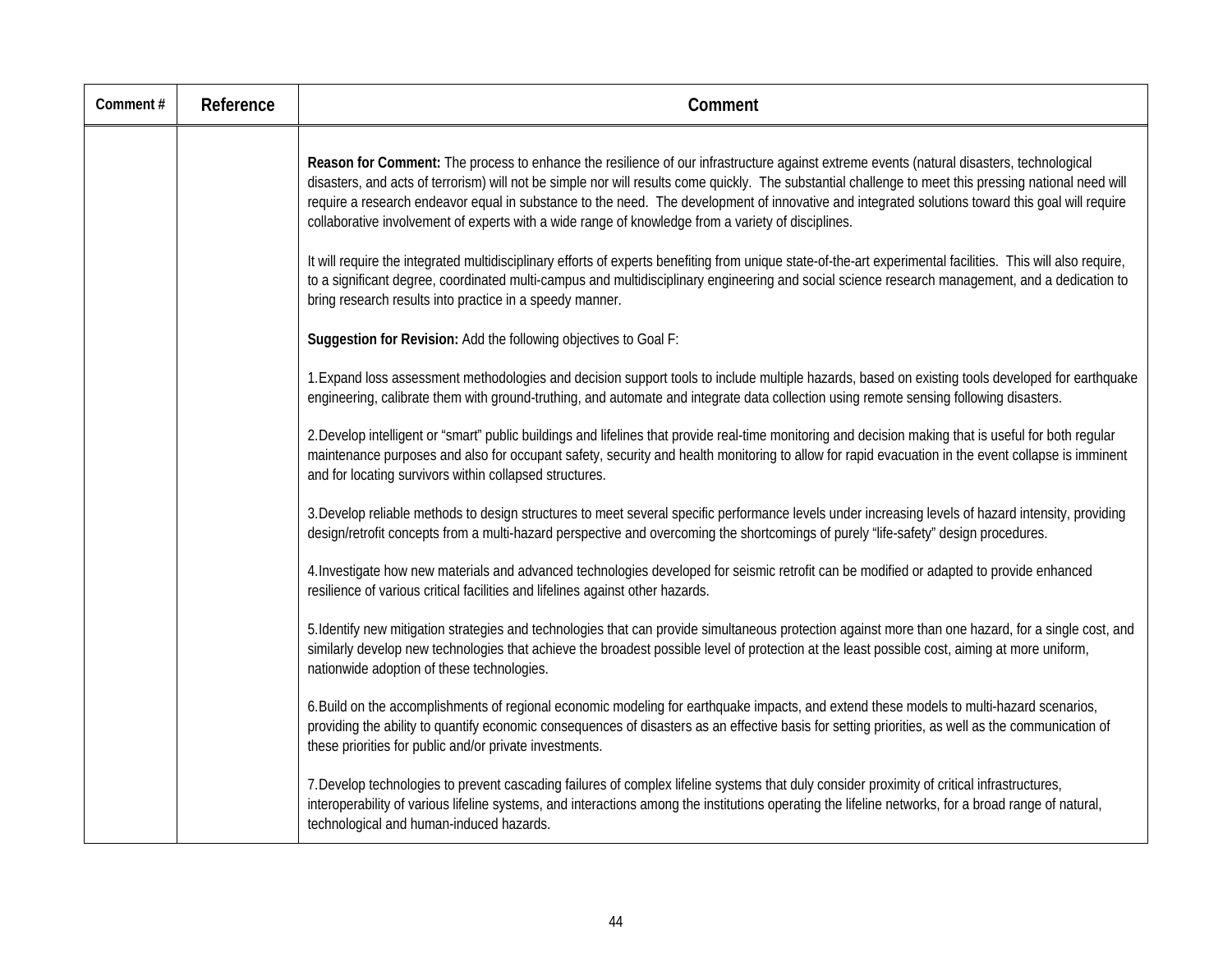| Comment# | Reference                     | Comment                                                                                                                                                                                                                                                                                                                                                                                                                                                                                                                     |
|----------|-------------------------------|-----------------------------------------------------------------------------------------------------------------------------------------------------------------------------------------------------------------------------------------------------------------------------------------------------------------------------------------------------------------------------------------------------------------------------------------------------------------------------------------------------------------------------|
|          |                               | 8. Expand the resilience framework built on the concept of robustness, rapidity, resourcefulness and redundancy, and the technical, social,<br>economic and organizational dimensions, and provide quantification of these dimensions for critical infrastructures and lifelines exposed to various<br>hazards.                                                                                                                                                                                                             |
|          |                               | 9. Take advantage of the body of social science research developed through the NEHRP program as a foundation to understand differences in<br>social behavior related to various hazards, and formulate effective risk communication, detection, and warning dissemination systems across a<br>range of hazards and timescales.                                                                                                                                                                                              |
|          |                               | 10. Understand how societal diversity (including age, educational and income levels, race, ethnicity, language spoken at home, the "digital divide,"<br>etc.) is likely to influence the warning dissemination and response process, and how the decline of network broadcasting and the rise of niche-<br>based "narrowcasting" influence the ability to both disseminate and receive effective warning information, so that the nation can develop audience-<br>appropriate, customized warning systems and technologies. |
| 111      | Page 12<br><b>Bullet List</b> | Comment: Since the Strategic Plan has been written, a massive increase in the quantity and quality of remotely sensed data has emerged. Many<br>relevant applications and tools are being developed and envisioned as a result of this remotely sensed data.                                                                                                                                                                                                                                                                |
|          |                               | <b>Reason for Comment:</b>                                                                                                                                                                                                                                                                                                                                                                                                                                                                                                  |
|          |                               | Suggestion for Revision: Add bullet on:                                                                                                                                                                                                                                                                                                                                                                                                                                                                                     |
|          |                               | Developing tools using the new emerging opportunities from recently availability high resolution remote sensing data and technologies, to have a<br>significant impact on the mitigation and response activities needed to enhance disaster resilience.                                                                                                                                                                                                                                                                     |
| 112      | Page 12<br><b>Bullet List</b> | Comment:                                                                                                                                                                                                                                                                                                                                                                                                                                                                                                                    |
|          |                               | <b>Reason for Comment:</b>                                                                                                                                                                                                                                                                                                                                                                                                                                                                                                  |
|          |                               | Suggestion for Revision: Add bullet on:                                                                                                                                                                                                                                                                                                                                                                                                                                                                                     |
|          |                               | Developing multi-hazard strategies to leverage the effectiveness and reach of mitigation and response solutions.                                                                                                                                                                                                                                                                                                                                                                                                            |
| 113      | Page 12<br><b>Bullet List</b> | Comment:                                                                                                                                                                                                                                                                                                                                                                                                                                                                                                                    |
|          |                               | <b>Reason for Comment:</b>                                                                                                                                                                                                                                                                                                                                                                                                                                                                                                  |
|          |                               | Suggestion for Revision: Add bullet on:                                                                                                                                                                                                                                                                                                                                                                                                                                                                                     |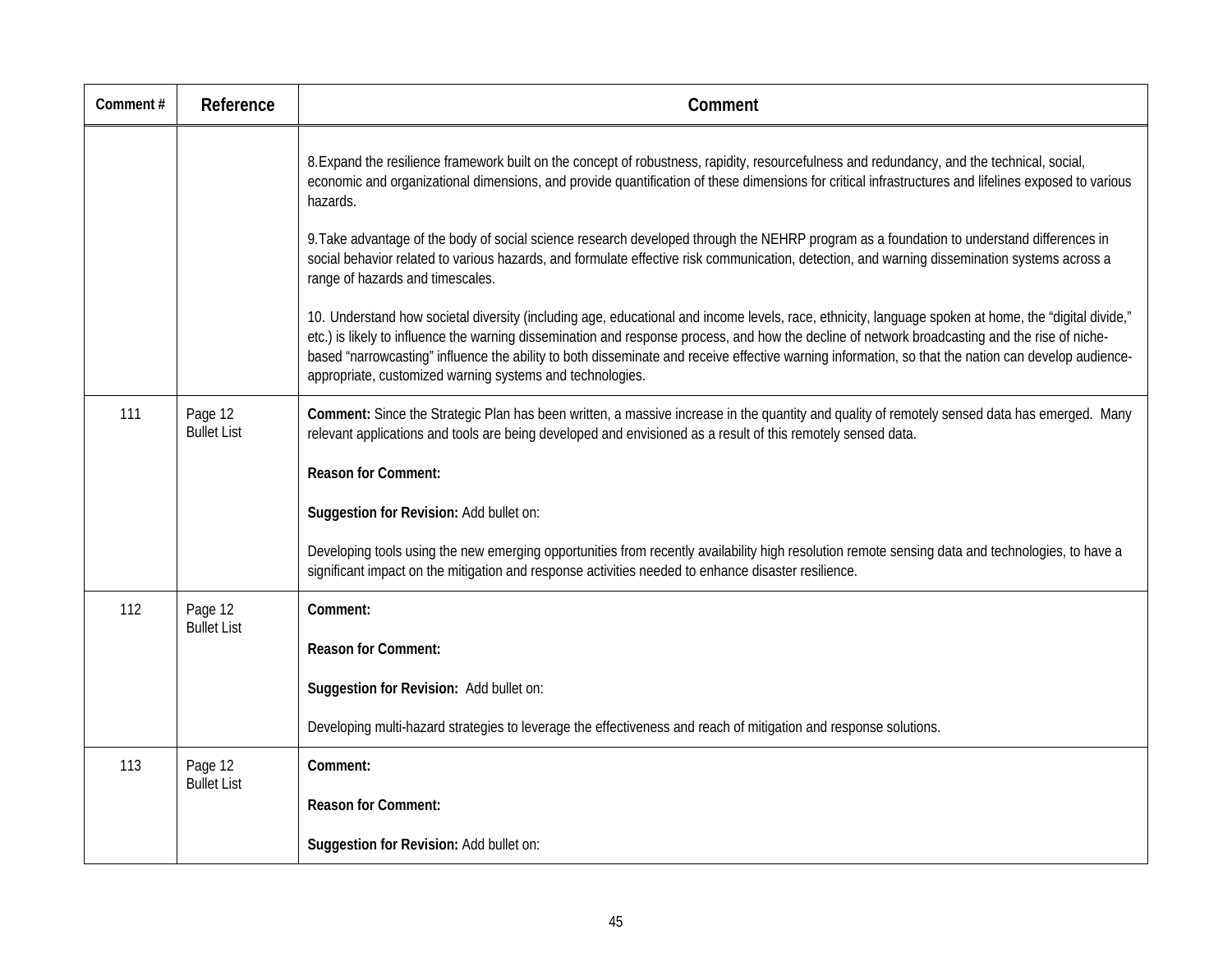| Comment# | Reference                        | Comment                                                                                                                                                                                                                                                                                                                                                                                                                                                                                                                                                                                                                                                                                                                                                                                                                                                                                                                                                                                                                                                                                                                                                                                                                                                                                                                                                                                                                                                                                                                                                                                                                                                                                                                                                                                                                                                                                                                                                                                                                                                                                                                                                                                                                                                                                                                                                                                                                                                                                                       |
|----------|----------------------------------|---------------------------------------------------------------------------------------------------------------------------------------------------------------------------------------------------------------------------------------------------------------------------------------------------------------------------------------------------------------------------------------------------------------------------------------------------------------------------------------------------------------------------------------------------------------------------------------------------------------------------------------------------------------------------------------------------------------------------------------------------------------------------------------------------------------------------------------------------------------------------------------------------------------------------------------------------------------------------------------------------------------------------------------------------------------------------------------------------------------------------------------------------------------------------------------------------------------------------------------------------------------------------------------------------------------------------------------------------------------------------------------------------------------------------------------------------------------------------------------------------------------------------------------------------------------------------------------------------------------------------------------------------------------------------------------------------------------------------------------------------------------------------------------------------------------------------------------------------------------------------------------------------------------------------------------------------------------------------------------------------------------------------------------------------------------------------------------------------------------------------------------------------------------------------------------------------------------------------------------------------------------------------------------------------------------------------------------------------------------------------------------------------------------------------------------------------------------------------------------------------------------|
|          |                                  | Integrating the above activities within a coordinated quantifiable framework to enhance the disaster resilience of communities.                                                                                                                                                                                                                                                                                                                                                                                                                                                                                                                                                                                                                                                                                                                                                                                                                                                                                                                                                                                                                                                                                                                                                                                                                                                                                                                                                                                                                                                                                                                                                                                                                                                                                                                                                                                                                                                                                                                                                                                                                                                                                                                                                                                                                                                                                                                                                                               |
| 114      | Page 15<br><b>End of Section</b> | Comment:<br>Reason for Comment: Note that the text for some of the suggested revisions is similar in some ways to text that was used above to support<br>material in the "reason for comments" sections, but it hereunder is first proposed for inclusion in the body of the Strategic Plan.<br>Suggestion for Revision: Add sections to complement the bullets added above:<br>Emerging opportunities from high resolution remote sensing data and technologies<br>Data and information associated with condition assessment for complex systems needs to be visualized relative to network configurations and their<br>relationships with interdependent networks. An effective way to accomplish this is to use remote sensing technologies and GIS. Research and<br>development needs to promote remote sensing data and automated quantification tools, web-based GIS technology, advanced visualization, and<br>data management for critical infrastructure systems. At the same time, visualization and decision support procedures should be combined with<br>emerging sensor and sensor networking technology to create "smart" lifelines that can monitor and report on their condition and functionality in real<br>time.                                                                                                                                                                                                                                                                                                                                                                                                                                                                                                                                                                                                                                                                                                                                                                                                                                                                                                                                                                                                                                                                                                                                                                                                                                                                          |
|          |                                  | Multi-hazard strategies to leverage reach of mitigation and response solutions<br>Recent extreme events such as the terrorist attacks of September 11, 2001 and hurricanes Katrina and Rita have tragically underscored our<br>nation's vulnerability to a broad spectrum of hazard and its urgent need for solutions that not only limit the impact of extreme events, but do so in a<br>manner that is cost effective. The process to enhance the resilience of our infrastructure against extreme events (natural disasters, technological<br>disasters, and acts of terrorism) will not be simple nor will results come quickly. The substantial challenge to meet this pressing national need will<br>require a research endeavor equal in substance to the need. The development of innovative and integrated solutions toward this goal will require<br>collaborative involvement of experts with a wide range of knowledge from a variety of disciplines. Developing solutions that can simultaneously<br>provide community resilience against more than one disaster (i.e. multi-hazard solutions) will allow tools and solutions effective for distinct hazards<br>to effectively leverage each other to accelerate attainment of a broader overall and more robust resilience objective, and ensure that gains made to<br>protect against one hazard can also be sustained over the long term (particularly in regions that are not exposed to the most severe seismic risk).<br>Coordinated quantifiable framework to enhance disaster resilience of communities<br>Community resilience to hazards is defined as the ability of social units, e.g., organizations and communities, to mitigate hazards, contain the<br>effects of hazard-related disasters when they occur, and carry out recovery activities in ways that minimize social disruption and mitigate the effects<br>of future hazards. The objectives of enhancing disaster resilience are to minimize loss of life, injuries, and economic impacts - in short, to minimize<br>any reduction in quality of life due to the effects of these hazards. Resilience can be achieved by enhancing the ability of a community's<br>infrastructure, e.g., lifelines and structures, to perform during and after a hazard, as well as through emergency response and strategies that<br>effectively cope with and contain losses and recovery strategies that enable communities to return to levels of pre-disaster functioning (or other |